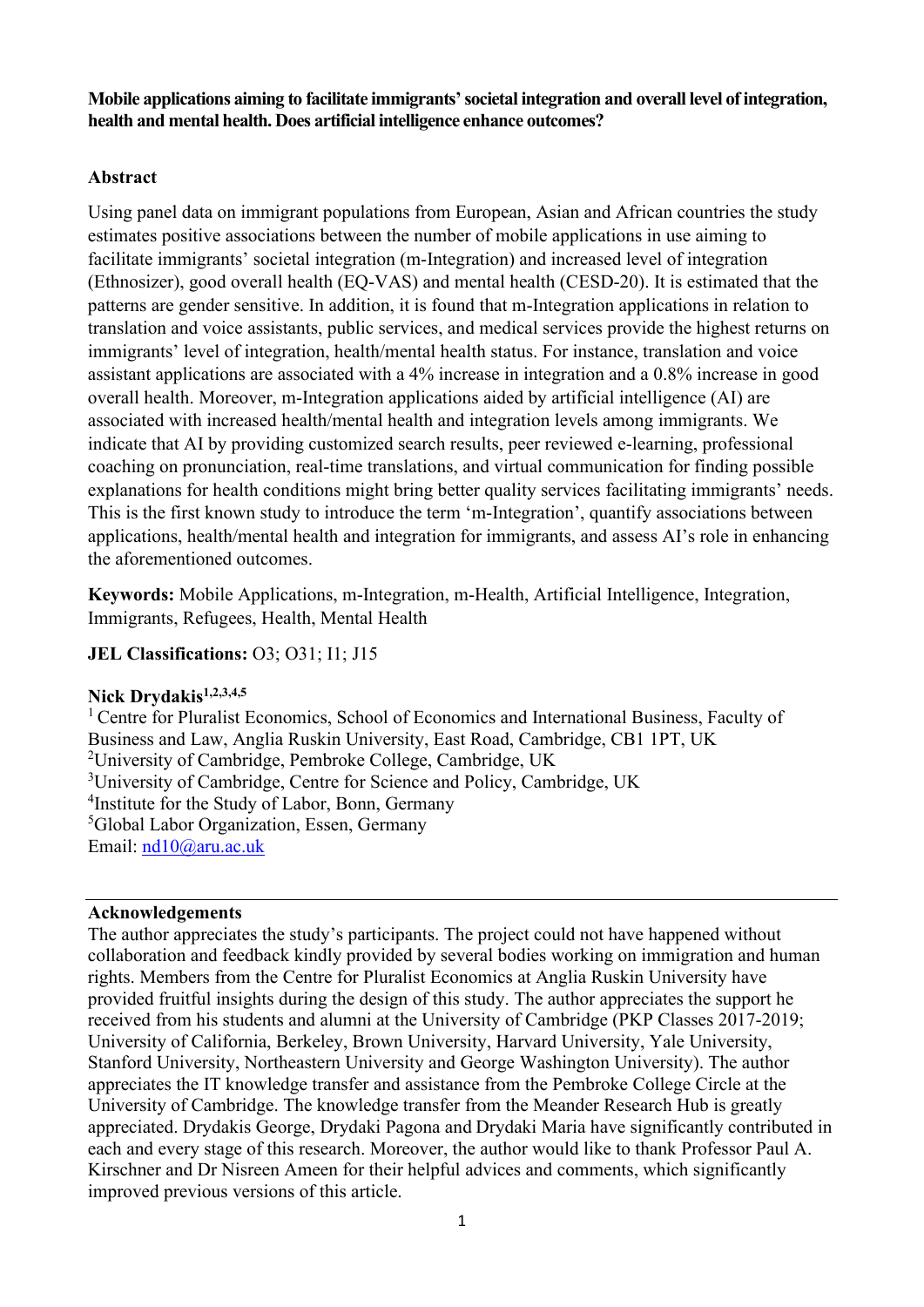### **1. Introduction**

Information and communications technologies (ICT) have become leading features of contemporary immigration waves (Opas and McMurray, 2015). The Oxford Dictionary of English (2010) defines technology as 'the use of science in industry, engineering, etc., to invent useful things or to solve problems', which captures how in the last decade industries and web science have been responding to increased immigration by developing specialized mobile applications to facilitate immigrants' needs (Hendler and Mulvehill, 2016; Opas and McMurray, 2015; Hendler et al., 2008). Smartphones' ability to access the internet and to provide applications make them computers in miniature (Rotondi et al., 2017; Zhang, 2015). Given the massive use of smartphones among immigrant populations, authors consider these technologies a 'new ecosystem in a migrant's life' (St. George, 2017; Fortunati et al., 2013). For immigrants, smartphones have become a strategic tool for their needs, given the availability of applications which provide socialisation, communication, localization, information acquisition, distance learning, banking, and government services (Diminescu, 2020; Alencar, 2019; Rotondi et al., 2017; Miller et al., 2016; Gerlich et al., 2015; Jung, 2014; Panagakos and Horst, 2006).

In this study we utilize Sen's (1999; 1992; 1985) capability approach framework to examine whether mobile applications aiming to facilitate immigrants' societal integration (m-Integration) are associated with higher levels of societal integration, better health, and mental health status. We utilize three scales to measure immigrants' outcomes. Ethnosizer scale is used to measure the intensity of an immigrant's ethnic identity (Constant et al., 2009). EQ-VAS scale is utilized to provide a global assessment of individuals' health (Priestman and Baum, 1976; McDowell, 2006). Moreover, CESD-20 scale is employed to measure depressive symptoms (Radloff, 1977; Van Dam and Earleywine, 2011). In addition, in the present study we examine whether m-Integration applications which are aided by Artificial Intelligence (AI) are associated with better integration, health, and mental health outcomes. The study utilizes data on the period between 2018 and 2019 for immigrant population groups from European, Asian and African countries who participate in language classes, free of charge, in Greece - a country which is perceived as a first-entry EU country for immigrants (World Health Organization, 2015). In this study, the term 'immigrant' is an umbrella term used to refer to people who live in a host country who might, or might not, have been granted a permit to live and work in the host country (Oxford Dictionary of English, 2010).

This research contributes to the field in several ways. The use of everyday mobile applications in immigrant population groups is still under-researched. In this study, we introduce the term 'm-Integration'. The m-Integration framework is developed to form a vector of applications including, among others, m-Government, m-Learning and m-Health applications which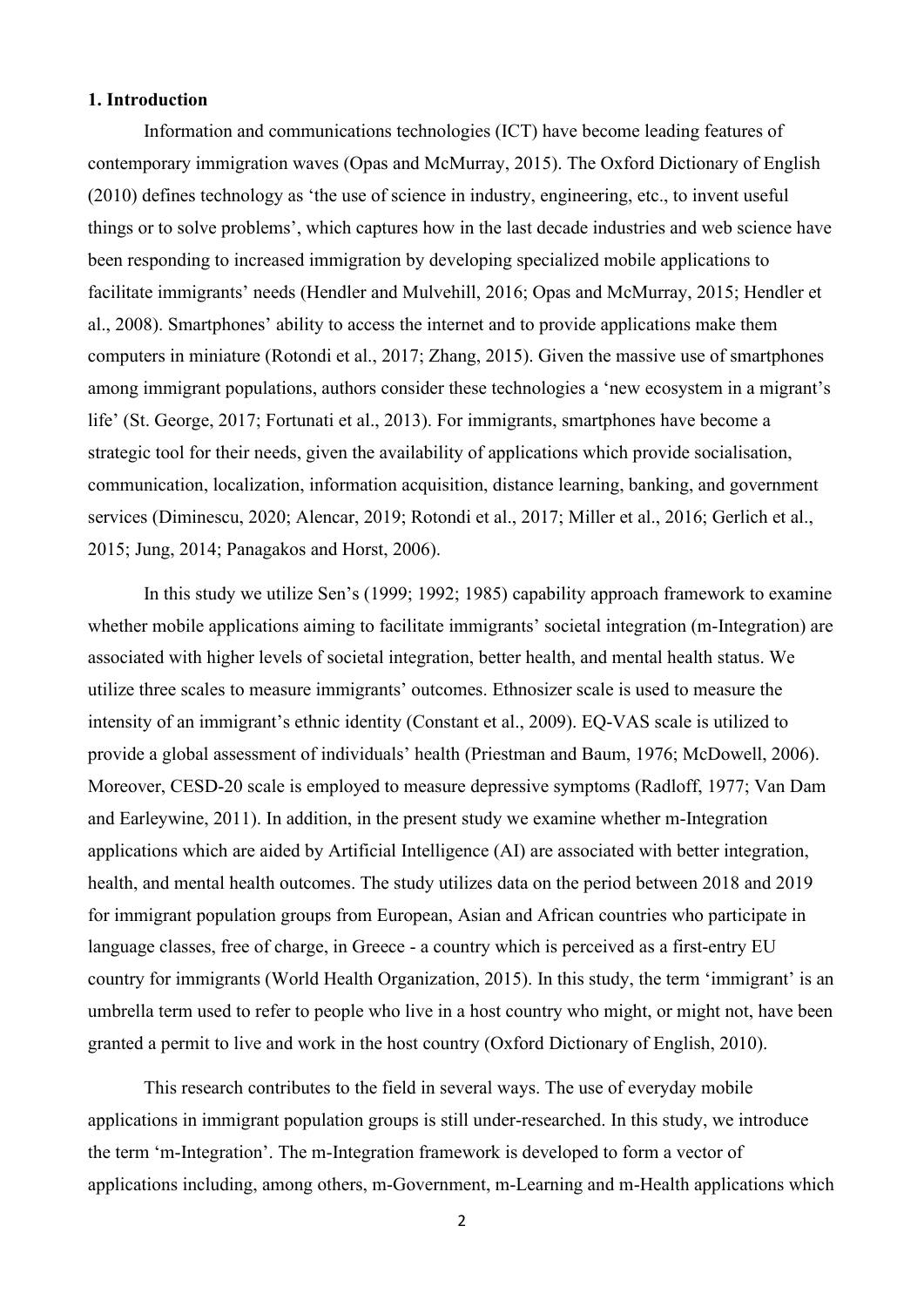could be positively associated with immigrants' outcomes in relation to their levels of integration and health/mental health status (Bradley et al. 2017; Jones et al. 2017; Amante et al., 2015; Mosa et al. 2012). Most empirical studies assess how a certain application is associated with a corresponding outcome, i.e. m-Learning on human capital or m-Health on health (Devroey, 2018; Amante et al. 2015; Hamine et al. 2015; Mosa et al. 2012). Based on the nature of this study we indicate that m-Learning and m-Health could also be associated with immigrants' level of integration, since human capital, health and mental health are crucial determinants of integration (World Health Organization, 2018a; OECD, 2016; Aoki and Santiago, 2018; Clarke and Isphording, 2016; Giannoni et al., 2016; Malmusi, 2015; Drydakis, 2013; 2012a).

Furthermore, in the present study, we examine whether AI, part of each m-Integration application, could boost integration and health-oriented outcomes. There is limited research assessing AI's payoffs (Haleem et al., 2019; Yu et al., 2018; Hamet and Tremblay, 2017; Goksel-Canbek and Mutlu, 2016; Markowitz, 2013). Whether AI in mobile applications could provide better outcomes for immigrants' integration needs has not yet received significant empirical attention. In addition, most studies on immigrants' use of mobile applications have adopted a qualitative orientation approach utilizing relatively small samples (Bradley et al., 2017; Gillespie et al., 2016; Kukulska-Hulme et al., 2015; Alam and Imran, 2015). In this study a longitudinal data set has been utilized to offer better-informed evaluations (Morgan, 2013; Andreß et al., 2013). The literature has highlighted the difficulty of recruiting immigrant populations for longitudinal study designs (Keusch et al., 2019; Morville et al., 2015).

The study's outcomes will indicate that m-Integration applications in use, such as applications in relation to administration, public services, city transportation and maps, translation, voice assistants and mental health, are associated with enhanced levels of societal integration, good health and mental health. Policy makers and humanitarian organizations might have an interest to observe the study's implications in relation to the importance of digital literacy and its positive consequences for immigrants' integration and health/mental health status. Access to technology, connectivity and digital literacy might be a driver for immigrants' development in host countries. In addition, the study will present that m-Integration applications aided by AI are associated with increased levels of immigrant integration and a good health/mental health status. The assigned pattern might be of interest to technology professionals. It may be the case that AI features in m-Integration applications such as search engine and text analytics, speech recognition, pronunciation and translation, space and mapping and virtual communication, could be associated with a better match between immigrants' needs and outcomes.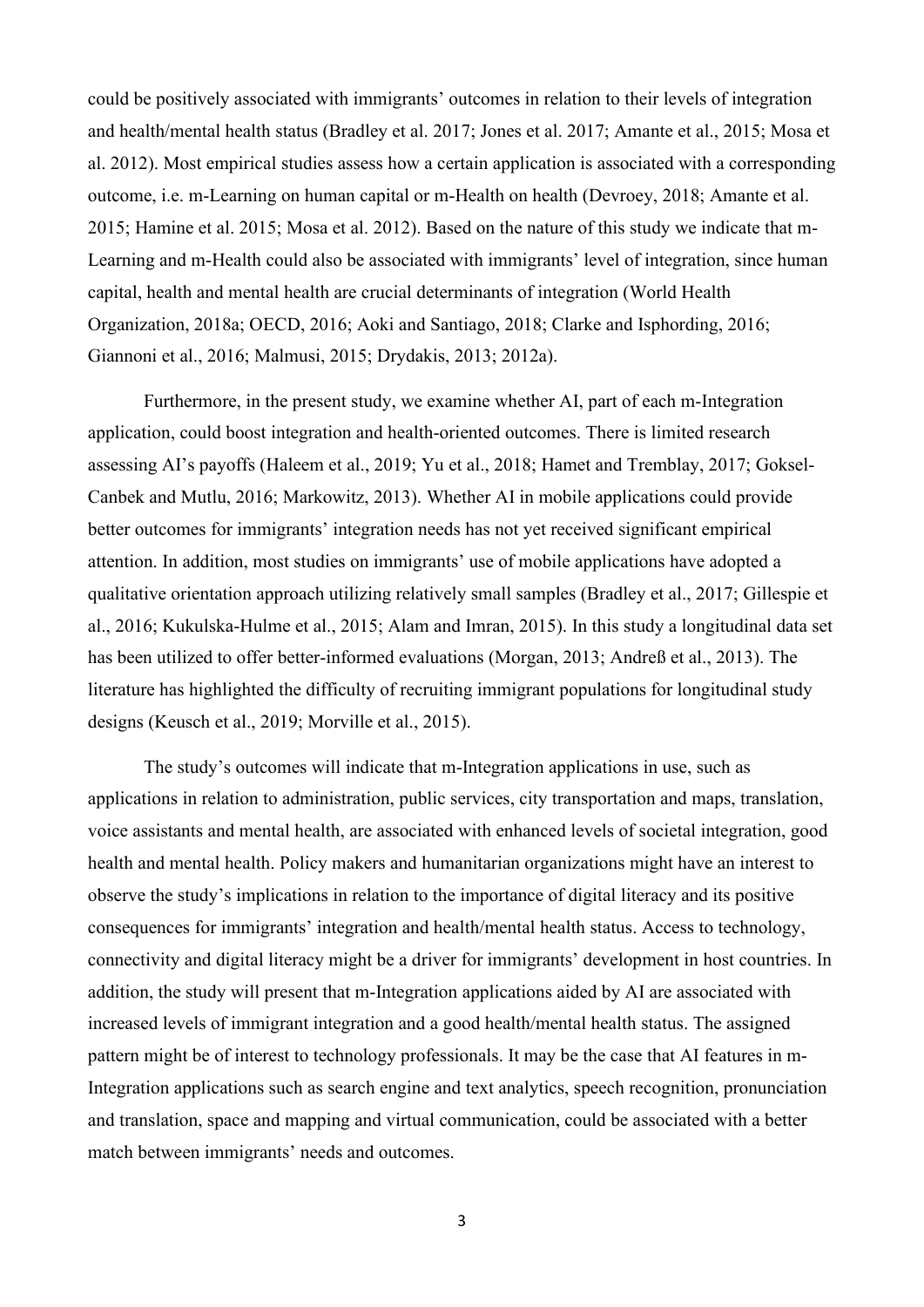In this study we indicate that if immigrants' integration has benefits, policy makers should consider which policies facilitate the process (Drydakis, 2012a). Exploring emerging practices such as m-Integration applications could be a way forward for Europe to administrate the increased immigration waves and benefit from integration's payoffs (Migration Policy Institute, 2014; Drydakis, 2013). In 2017 the estimated number of immigrants was 258 million people, almost double that of 2000 (United Nation, 2017). Social inclusion of immigrants is a priority in host countries given the positive effects which integrated immigrants can bring to society and the economy (United Nations, 2015; World Bank, 2013; Drydakis, 2013; 2012a). Acquisition of host country language skills and cultural understanding could increase the knowledge required to succeed in the host country, entailing increases in employment, entrepreneurship, innovation, income and health (World Health Organization, 2018a; Simon et al., 2015; Malmusi, 2015; Giannoni et al., 2016; Clarke and Isphording, 2016; Drydakis, 2013; 2012a). However, communication and civil participation barriers, poor health and a lower mental health status could reduce immigrants' integration and economic payoffs (Home Office, 2019; World Health Organization, 2018a; Puchner et al., 2018; Trummer and Krasnik, 2017; Clarke and Isphording, 2016; Giannoni et al., 2016, Malmusi, 2015). The present study adds to literature which indicates that mobile applications not only could empower individual users, but also could enrich their lifestyles and livelihoods, and boost the economy as a whole (World Bank, 2012).

The rest of the study is organized as follows. In the next section we offer a theoretical framework. In Section 3 we offer insights on immigrant populations in the subject country. In Section 4 we present the data gathering, and in Section 5 we present the variables. Then, in Section 6, we offer the descriptive statistics and in Section 7 we present the estimation strategy. In Section 8 we present the estimates and in the final sections (9 and 10) a discussion and conclusions are offered.

### **2. Theoretical considerations**

In this section, we define the m-Integration applications framework and we utilize Sen's (1999, 1992; 1985) capability approach theory to evaluate how m-Integration applications could facilitate immigrants' needs in relation to societal integration (*Section 2.1*). We evaluate how a vector of m-Integration applications, including administration, communication, information sharing, education and health applications, could boost immigrants' integration, health and mental health (*Sections 2.2 and 2.3*). Then, we discuss how m-Integration applications of AI could boost the aforementioned outcomes (*Section 2.4*).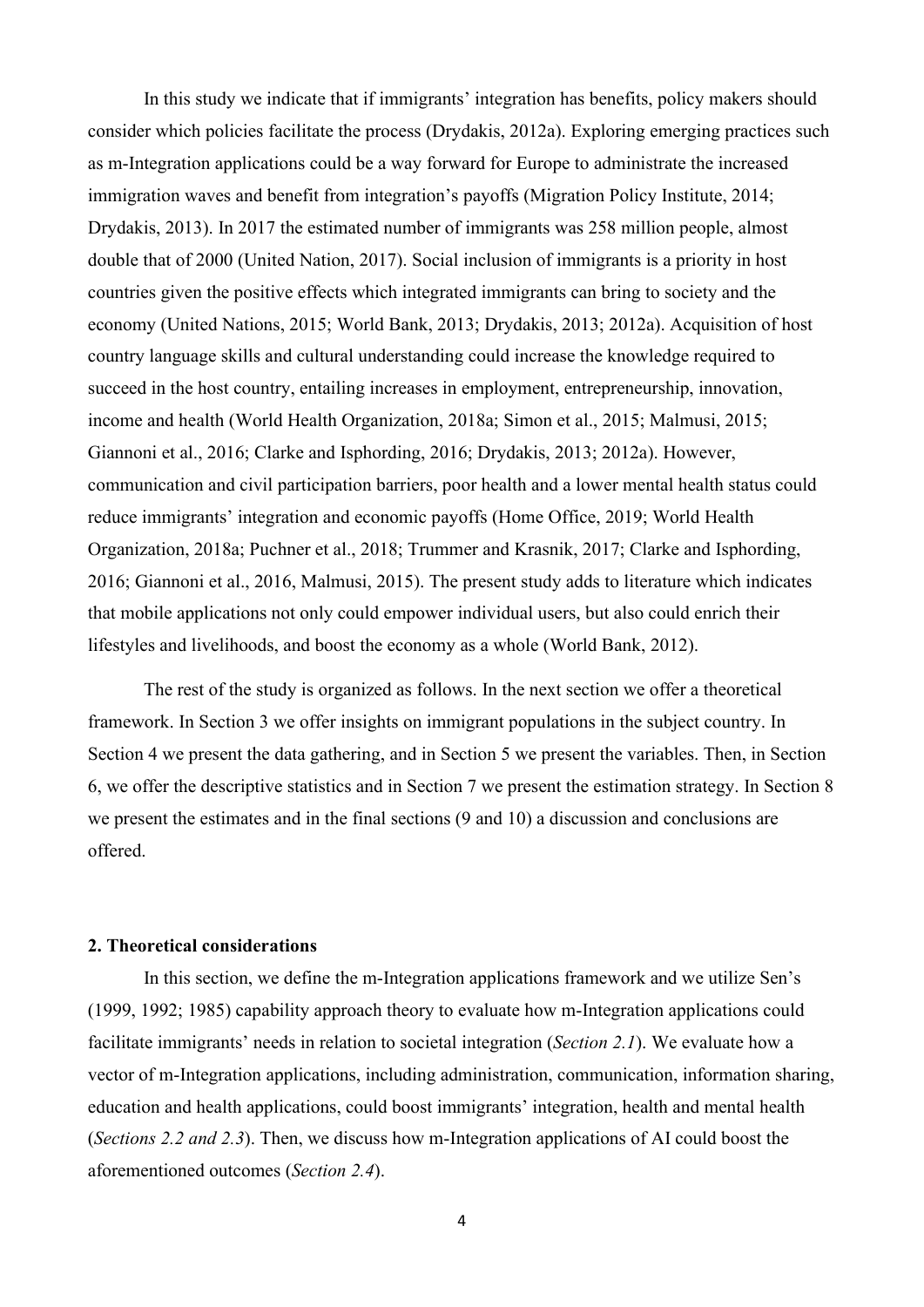### *2.1. M-Integration applications and capability approach*

The recent increase in immigration in Europe and the US has driven researchers to develop a plethora of specialized applications aiming to facilitate immigrant population groups' needs and boost their human capabilities (Greene, 2019; Alencar, 2019; World Health Organization, 2018a; OECD, 2016; Gaebel et al., 2016; Kukulska-Hulme et al., 2015; Moughrabieh and Weinert, 2016). Studies have shown that immigrants use smartphones and mobile applications in order to acquire information in relation to destinations, visas, legal rights, housing (Alencar, 2018; Díaz Andrade and Doolin, 2016), learn a language (Bradley et al., 2017; Rutkin, 2016; Kukulska-Hulme et al., 2015), access occupational and employment opportunities (Rutkin, 2016; Alam and Imran, 2015), maintain and build social networks (Alencar, 2019; Dekker et al., 2018; Gillespie et al., 2016; Tudsri and Hebbani, 2015; Alam and Imran, 2015; Leung et al. 2009), and to promote wellbeing needs (Moughrabieh and Weinert, 2016; Walker et al., 2015; Aitken and Gauntlett, 2013; Mosa et al., 2012).

In this study, we define m-Integration applications, an abbreviation of mobile integration applications, as the use of mobile applications to support immigrants' needs in relation to societal integration in host countries. We indicate that m-Integration applications aim to coordinate technology with a social policy agenda on integration and immigrant populations' needs. Integration touches upon the mechanisms that are supposed to promote smooth inclusion and development within a society, including public services, health care and well-being provision, language and employment programmes, and networking (United Nations, 2015; World Bank, 2013; Drydakis, 2013; 2012a). Integration is perceived as a two-way process in which host societies and immigrants work together to build sustainable communities (Drydakis, 2013). We argue that m-Integration applications might be able to facilitate integration given the provision of researchinformed services from disciplines as diverse as public administration, legislation, education, health and mental health. We indicate that m-Integration applications capture multivariate relationships between technology and agents (i.e., governments, immigrants, society). M-Integration applications can be perceived as a vector of applications including, among others, m-Government, m-Learning and m-Health applications, which work to support newcomers.

We utilize Sen's (1999, 1992; 1985) capability approach to evaluate how m-Integration applications can facilitate immigrants' needs, and boost integration levels and well-being (Gigler, 2015). Sen's (1999) capability approach conceptualizes development as individual freedom (Kleine, 2013). Based on Sen (1999), capabilities are an individual's opportunity to achieve valuable kinds of functioning, which are defined as various things a person may value doing or being, such as identifying supporting mechanisms to access public services and find a job in a host country (St.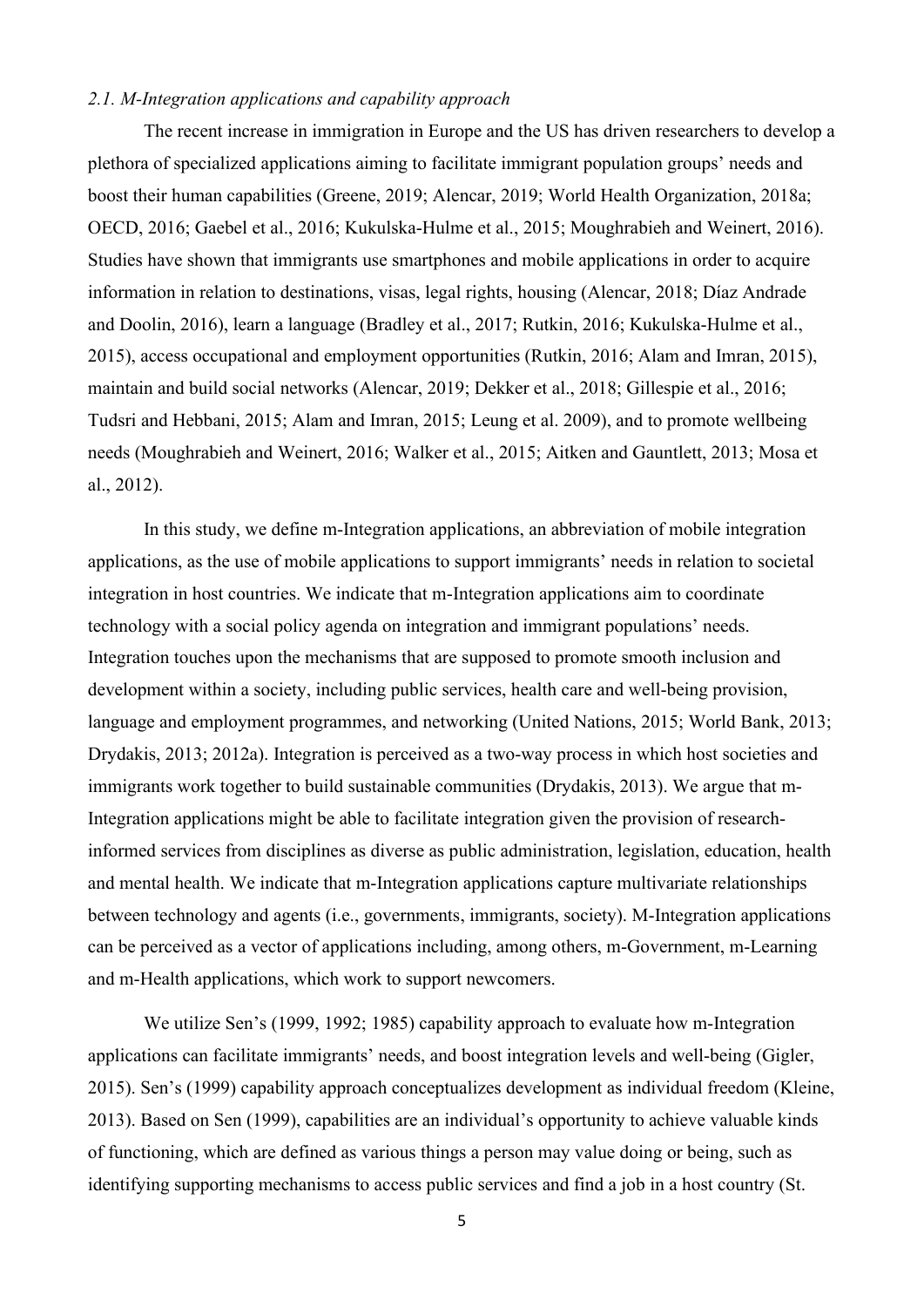George, 2017; Alkire, 2005). Following Sen (1999), individuals who are free to choose should be able to maximize their capabilities, i.e. potential functioning, achieve a life of value and experience increased levels of well-being. Based on Sen (1985), the central characteristic of well-being should be a person's ability to achieve valuable functioning (Kleine, 2013; Sen, 1985).

We indicate that m-Integration applications could be considered as providing capabilityenhancing freedom for immigrants. Mobile applications have been found to offer possibilities for immigrants' communication and information-gathering in a plethora of domains including public services, employment, health and education (Alencar, 2018; St. George, 2017; Díaz Andrade and Doolin, 2016; Kleine, 2013; Bert et al., 2014; Benton, 2014). M-Integration applications allow immigrants to use voice assistants and translation platforms, facilitating interactions and acquiring information, allowing online language training to be accessed at anytime and anywhere and facilitating communication skills, providing electronic access to public services and overcoming language barriers, facilitating the reduction of participation barriers, and providing health and mental health information (Migration Policy Institute, 2014). For immigrants, m-Integration applications are critical tools and constant companions before the initiation of their journeys, during their journeys, and upon arriving in the desired host country (Kukulska-Hulme, 2019; Alencar, 2018; Díaz Andrade and Doolin, 2016; Kukulska-Hulme et al., 2015; Komito, 2011).

Based on the capability approach framework (Sen, 1985) m-Integration applications may be able to increase integration, and boost development and well-being (Zheng and Walsham, 2008). Andrade and Doolin (2016) indicate a variety of categories of achieved types of functioning and their corresponding capabilities that m-Integration applications might provide to immigrants, such as participating in the information society, communicating effectively through translation devices and m-learning, understanding a new society and establishing a legal identity, being socially connected, and expressing a cultural identity. Gigler (2015) evaluates that the applications included in the m-Integration applications vector could be positively associated with immigrants' selfesteem, socialization, ability to find a job and integration into society.

In this study, we hypothesize that m-Integration applications could turn information, knowledge and provided services into learning decisions for value actions (St. George, 2017; Gigler, 2015; Heeks, 2002). Subsequently, enhanced informational capabilities might be associated with increased levels of integration, health and mental health (St. George, 2017; Gigler, 2015; Zheng and Walsham, 2008; Heeks, 2002). The extent to which m-Integration applications increase immigrants' informational capabilities could determine their associations with levels of integration and well-being (World Health Organization, 2018a; St. George, 2017; OECD, 2016; Gigler, 2015; Heeks, 2002).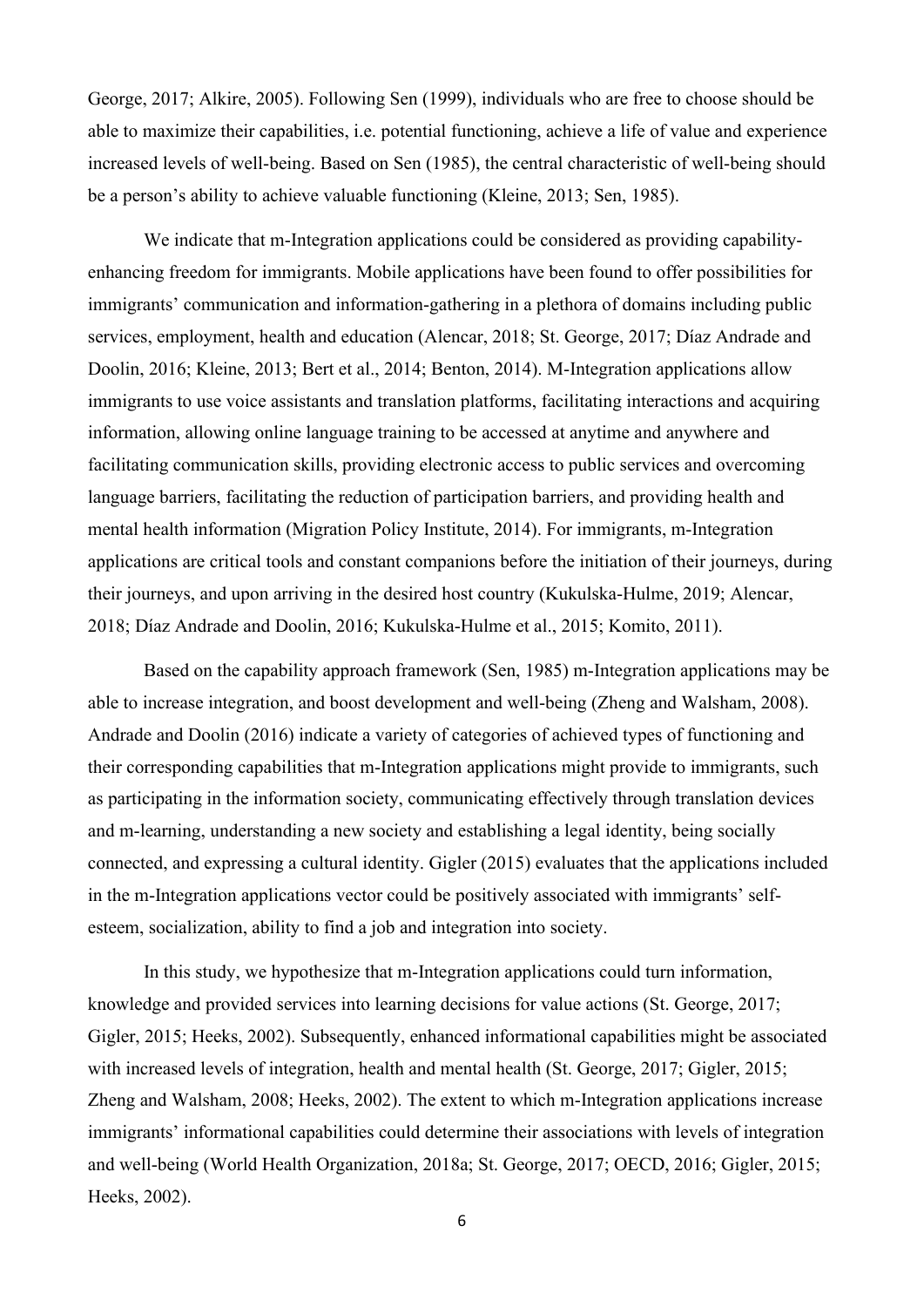#### *2.2. M-Integration applications in relation to public services, communication and education*

The development of mobile applications has created new opportunities for governments mostly applied to mediate public services with citizens' needs (Sharma et al., 2018; Ganapati, 2015). M-Government applications provide interactive and transactional services which can be accessed anytime and anywhere (Sharma et al., 2018; Nixon, 2016; Abaza and Saif, 2015; Ganapati, 2015). Through m-Integration applications immigrants are able to overcome face to face language barriers and proceed with visa requirements, health cards and driving license applications (Mancini et al., 2019). Díaz Andrade and Doolin (2019; 2016) evaluated that mobile applications can boost immigrants' opportunities to exercise their agency and achieve improvements in their well-being that enhance their participation in society and control over their circumstances.

For immigrants, communication and information sharing through m-Integration applications stimulate sensations such as confidence, enthusiasm, energy, joy, hope, relaxation, reassurance and security (Diminescu, 2020; Greene, 2019; Alencar, 2019, Twigt, 2018; Díaz Andrade and Doolin, 2016; Witteborn, 2015; Marino, 2015; Leung, 2011; Komito 2011). In Germany Keusch et al. (2019) and in Italy St. George (2017) evaluated the psychological importance to immigrant populations of being connected and online with their families and networks in their countries of origin, as well as in their host countries. In Turkey, Greece, Germany and the Netherlands Zijlstra and van Liempt (2017) found that smartphones enable immigrants to become more self-reliant due to providing access to important information. Moreover, in China Nie et al. (2020) found an association between smartphone use and increases in both life satisfaction and happiness.

M-Learning has been utilized to relate education to immigrants' physical contexts in a process of providing them with access to location-specific language materials such as expressions that could be useful in everyday interactions (Godwin-Jones, 2018; Brooker et al., 2017; Andrade and Doolin, 2016; Jarvis and Orr, 2016; Gillespie et al., 2018; Pegrum, 2014; Kukulska-Hulme, 2009). In the UK, Spain and Austria Kukulska-Hulme et al. (2015) found that language applications supported immigrants' personalized learning (Kukulska-Hulme et al., 2015). M-Learning applications have been found to foster language learning, better speech flow and intonation, selfconfidence in speaking and skills development that allowed for a faster integration of immigrants in host countries (Mancini et al., 2019; Dahya and Dryden-Peterson, 2017; O'Mara and Harris, 2016; Tudsri and Hebbani, 2015). In Sweden, Bradley et al. (2017) found that pronunciation applications were useful for immigrants to excel in language learning. In Korea, Kim and Lee (2014) found that foreign language-based applications were facilitated immigrants acquiring knowledge and information to live an independent life in Korea. In Denmark, Gough and Gough (2019) evaluated the positive role of smartphones as translation devices. Moreover, in the UK, Jones et al. (2017)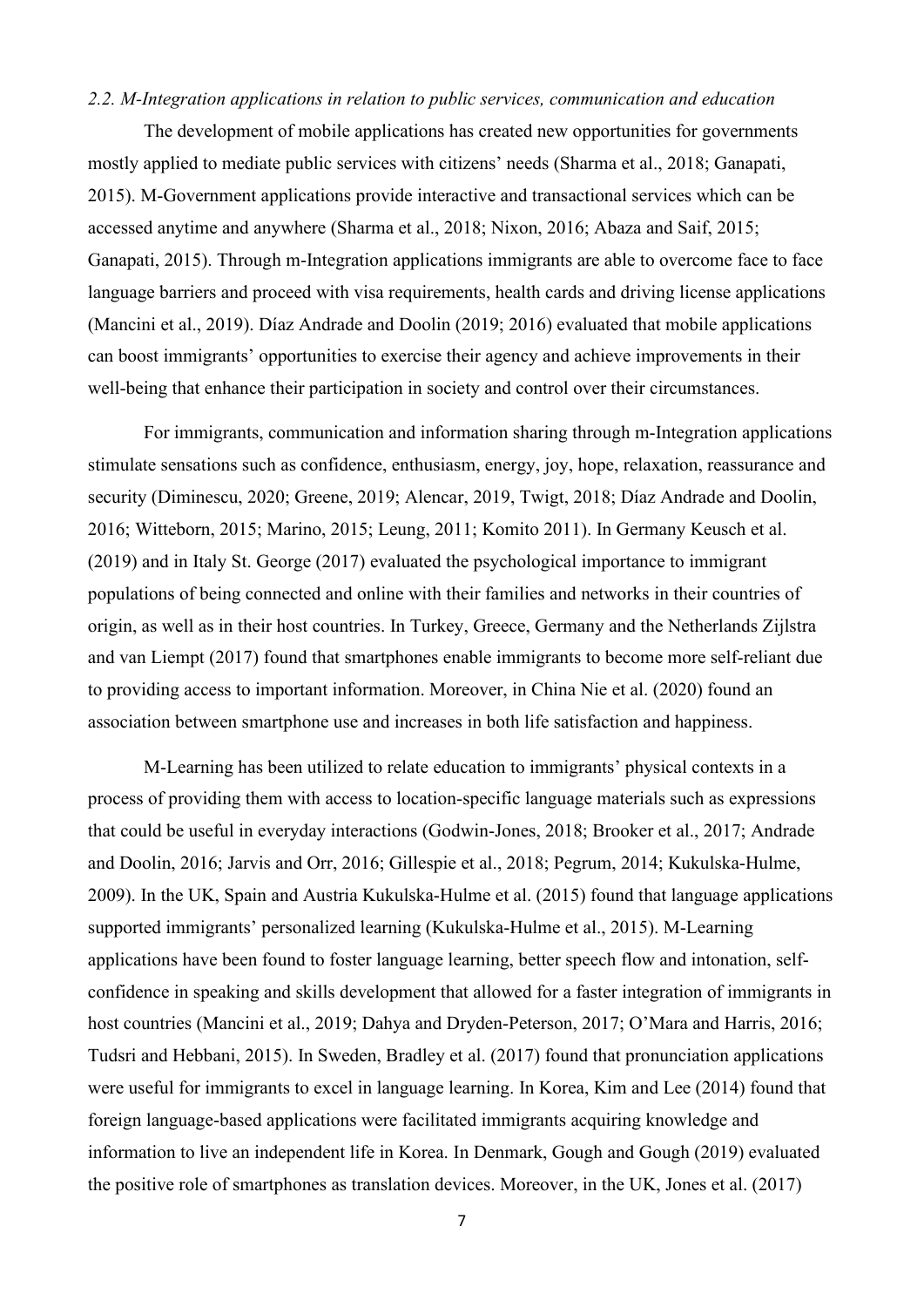indicated that m-Learning applications supported immigrants' language learning. In the same time, international studies indicated the importance of language learning for immigrant population groups (Aoki and Santiago, 2018; Clarke and Isphording, 2016). For instance, language barriers and limited literacy skills could have negative impacts on immigrants' well-being (Aoki and Santiago, 2018; Clarke and Isphording, 2016; Eichler et al. 2009; De Walt et al. 2004). Clarke and Isphording (2016) evaluated that language proficiency could affect the access to inputs into health production such as access to jobs that pay higher wages and involve greater well-being standards and safety. Language facilitates access and use of public services, such as those related to healthcare and education, which can impact on educational achievements, level of social integration and well-being (Aoki and Santiago, 2018; Drydakis 2013; 2012a).

Thus, in this study, based on the literature surveyed, we hypothesize that m-Integration applications, such as public administration, communication, information and language-learning applications, could support and enhance immigrants' human, social and informational capabilities, which might be associated with increased levels of societal integration and better health/mental health statuses (Kukulska-Hulme et al., 2015; Duman et al., 2015; Burston, 2013).

#### *2.3 M-integration applications in relation to health and mental health*

Researching health-related information on the internet has become a common practice among the general public (Beck et al., 2014; World Health Organization, 2011). In the US, Bauer et al. (2014) found that 35.5% of smartphone patients sought health information from their smartphones, 22.0% accessed an m-Health application, and 20.8% tracked or managed health conditions via mobile devices. In Belgium, Mutebi and Devroey (2018) estimated that 41% of their study's participants used m-Health applications for general health check-ups, and 18% for followup of chronic illnesses. Gallup (2018), utilized data for 142 countries and found that mobile phone ownership supplemented with internet access was associated with an improvement in average life evaluations and net positive emotions. Mobile technology's mobility, instantaneous access, and direct communication allow for faster transfer of health information, which in turn could support health practices (World Health Organization, 2011; Lim et al., 2011). M-Health applications may improve patient-provider communication and assistance in disease management, disease prevention, diagnosis, treatment, and monitoring (Bennion et al., 2019; Chandrashekar, 2018; Marcolino et al., 2018; Meskó et al., 2017; Whittaker et al., 2016; Mohapatra et al., 2015; Hamine et al., 2015; Hall et al., 2014; Mosa et al. 2012). Ghahramani and Wang (2019) found that US smartphone users tracking health information experienced better quality of life. Marcolino et al.'s (2018) literature review study indicated that a beneficial impact of m-Health applications was observed in chronic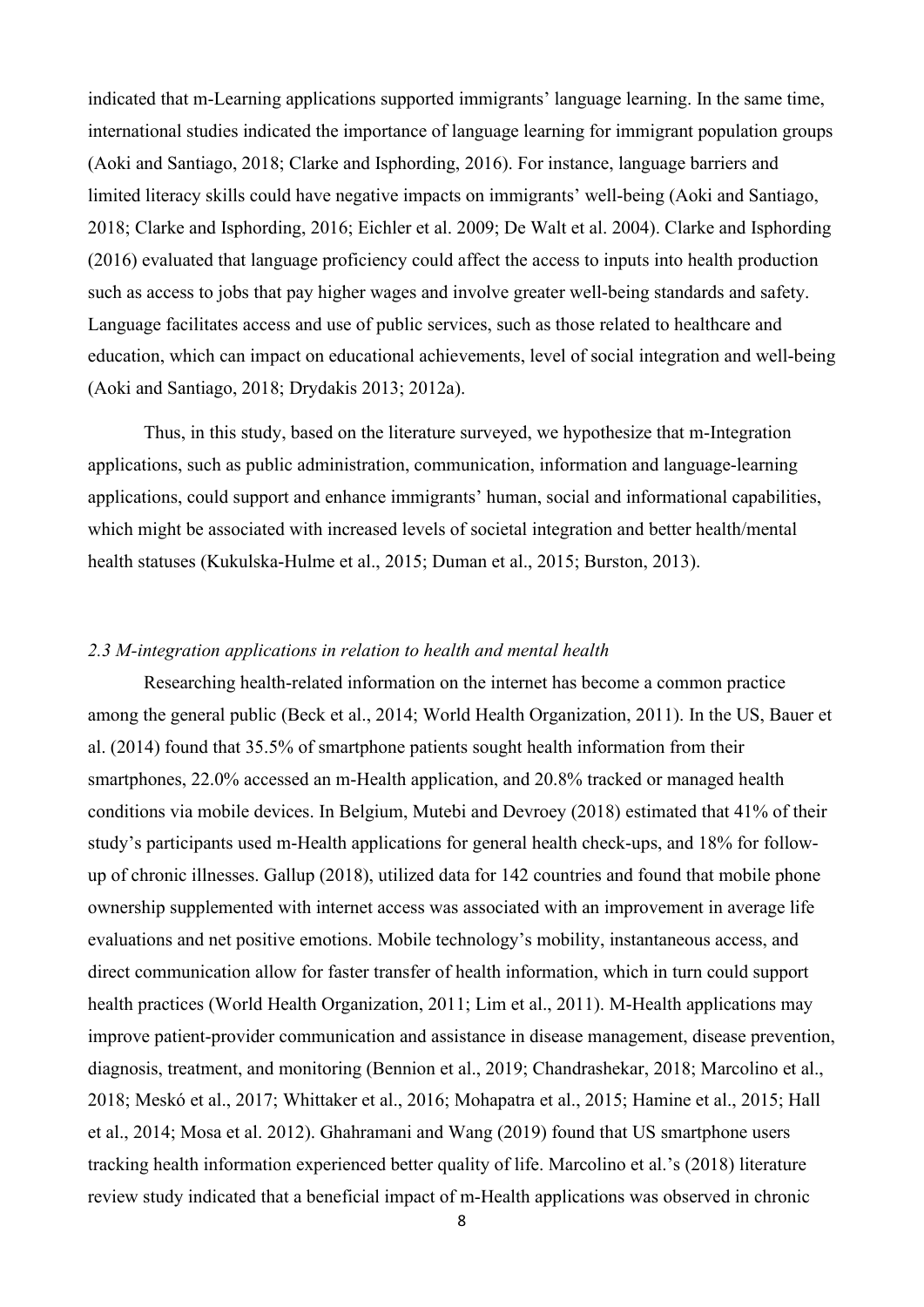disease management, improved heart failure symptoms, reduced blood pressure in hypertensive patients' reduced weight in overweight and obese patients, and reduced deaths and hospitalization. Wattanapisit et al. (2020) indicated that m-Health applications have the potential to replace some GP practices such as taking medical histories and making a diagnosis, performing some physical examinations, supporting disease-specific care, and performing health promotions.

M-Health applications can positively impact patients who are less inclined to engage with traditional health services and those who do not have access to health care services, and reduce the burden of diseases linked to poverty (Amante et al., 2015; Hamine et al., 2015; Carter et al., 2015; Gurman et al., 2012; Donner, 2008). A review study by Kim and Xie (2015) found that touchscreen-based applications facilitated users with low health literacy to achieve understanding of and education about medical treatments. Also, Aboueid et al. (2019) found that individuals who do not have access to health care and perceive themselves as having a stigmatizing condition were more likely to use m-Health applications for self-diagnosis.

In relation to m-Mental health applications, these cover many stages of clinical care provision such as crisis intervention, prevention, diagnosis, primary treatment, supplementing inperson therapy, and post-treatment condition management (National Institute of Mental Health, 2017; Price et al., 2014). Studies have found that mobile technology provides tools to enhance treatment for mental health concerns (Nie et al., 2020; Goodwin et al., 2016; Anthes, 2016; Kolar et al., 2016; Yuan et al., 2015; Sagar and Pattanayak, 2015; Gajecki et al., 2014; Donker et al., 2013; Mosa et al., 2012; Reid et al., 2011). A meta-analysis concluded that using applications to alleviate symptoms and self-manage depression significantly reduced patients' depressive symptoms (Firth et al., 2017). A systematic review on using smartphone applications for treating symptoms of schizophrenia demonstrated broad-ranging clinical benefits (Firth, et al., 2017). Moreover, a review study evaluated that, overall, m-Mental health applications were reported to be beneficial for adolescents (Gindidis et al., 2019). M-Mental health applications allow for so-called 'anywhere, anytime' access and it is indicated that they reduce the stigma associated with seeking face-to-face consultation (Jones and Moffitt, 2016). Moreover, m-Mental health applications reach population groups who might otherwise not have access to mental health or other clinical care (Ryan and Lewis, 2015; Dahl and Boulos, 2013; Cahill et al., 2007).

Mucic (2010) evaluated that immigrants occasionally experience difficulties in accessing health services tailored to their needs. Carroll et al. (2017), Talhouk et al. (2016) and Gaebel et al. (2016) indicated that smartphones could enable immigrants to facilitate their access to healthcare. There are m-Health applications, tele-intensive care units, and cloud-based electronic medical and medication administration records that are provided in immigrants' own languages, are easily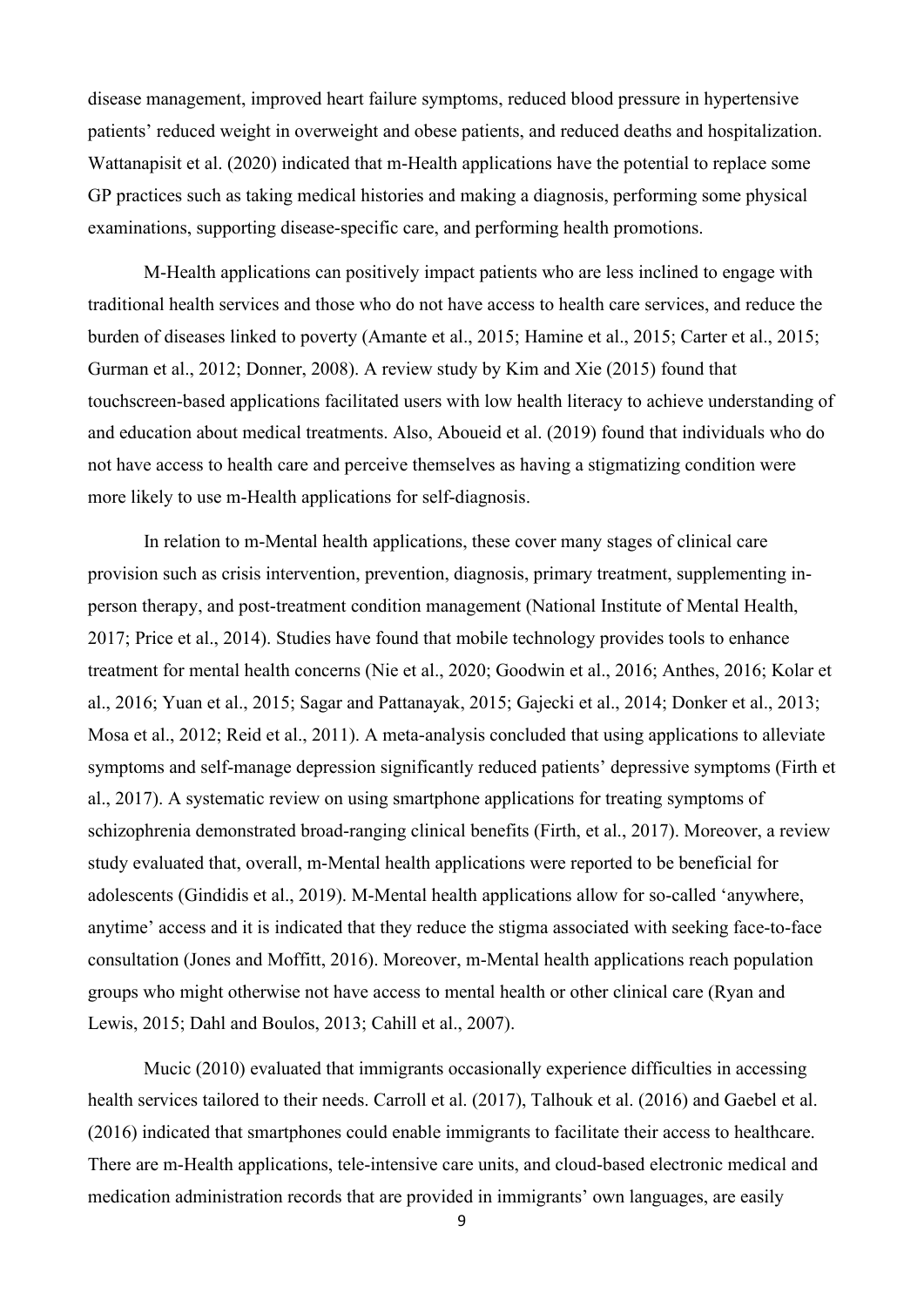accessible, guarantee anonymity and are free of charge (Gaebel et al., 2016; Moughrabieh and Weinert, 2016). Also, there are applications which send people on the move alerts in different languages about medical assistance in their destination country (Rutkin, 2016).

Mobile applications which can be used totally or partially offline, in situations of limited connectivity, which are shorter than the traditional ones, and partially automated allow for a widespread access by immigrants and help them to monitor their symptoms, to learn and practice some useful skills, to be educated about their conditions, and to practice in scenarios relevant to their recovery plan (Sandoval et al, 2017; Tomita, 2016). A review study indicated that there are some promising results of digital interventions for improving the quality of life and preventing some mental disorder relapse for immigrants with mental health issues (Liem et al., 2020). Immigrant population groups reported satisfaction and positive attitudes toward applications of digital health in mental health care, and positive improvement on their anxiety, depression, and post-traumatic stress disorder symptoms (Liem et al. 2020). In addition, studies found that m-Health and m-Mental health applications supported immigrants' well-being, empowerment and selfaffirmation (Mancini et al., 2019; Rae et al., 2018; Leurs, 2017; Witteborn, 2015).

In this study, we hypothesize that m-Integration applications in relations to health and mental health could enhance informational capabilities associated with increased levels of health/mental health and societal integration (World Health Organization, 2018a; St. George, 2017; Gigler, 2015; Simon et al., 2015; Heeks, 2002). We argue that using health and mental healthoriented applications might encourage immigrants to engage in more informed actions, possibly adding to general health and societal integration (Ghahramani and Wang, 2019; Marcolino et al., 2018; OECD, 2016; Hamine et al., 2015; Carter et al., 2015; Pandey et al., 2013; Katz, 2008; Kim, 2008; Dutta-Bergman, 2004).

#### *2.4 M-Integration applications of artificial intelligence*

AI systems aim to think humanly and act humanly with the ultimate goal of obtaining rational outcomes (Van Roy et al., 2020; European Commission, 2020; Ertel, 2018; Russell and Norvig, 2016). AI is associated with attempts to imitate and surpass humans' natural intelligence (i.e., learning, understanding, reasoning and/or interacting) through rational and logical calculations (Van Roy et al., 2020; Ertel, 2018; OECD, 2017; Russell and Norvig, 2016). An AI system consists of three main elements: sensors, operational logic, and actuators. Sensors collect raw data from the environment, operational logic provides output for the actuators, and actuators act to change the state of the environment by providing predictions, recommendations or decisions (OECD, 2019).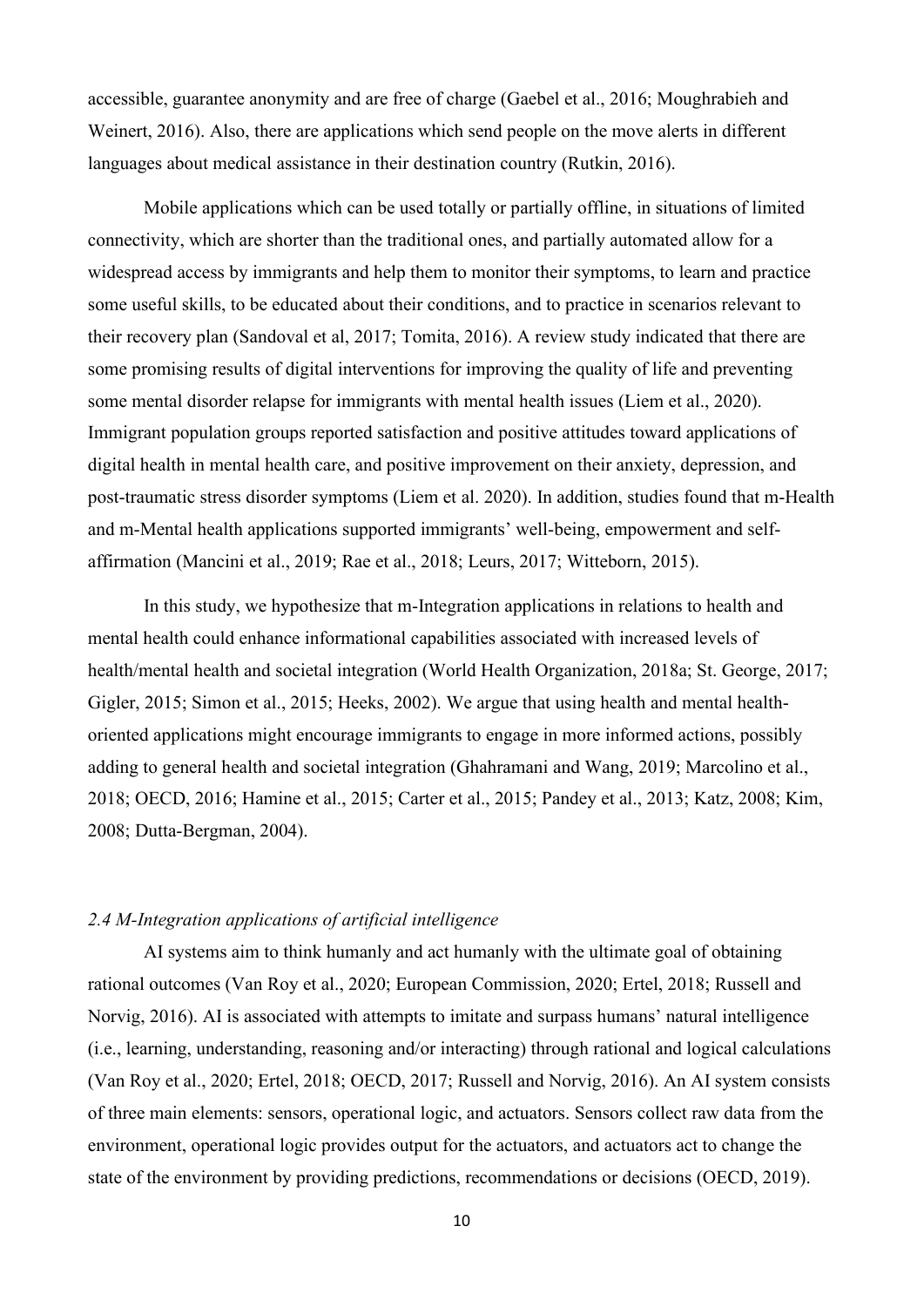From an economic point of view AI either decreases the costs of prediction or improves the quality of predictions available at the same cost (OECD, 2019). AI applications in public administration, education, and healthcare have been found to improve the life quality for the citizens and efficiency of governance (Sharma et al., 2020; Kankanhalli et al., 2019; Marda, 2018).

Mobile applications aided by AI enable users to access customized information and services 24/7 (Esmaeilzadeh, 2020; Goksel-Canbek and Mutlu, 2016; Castro and New, 2016). AI mobile applications enable communication development between users and their devices (Goksel-Canbek and Mutlu, 2016). AI assistants use cognitive computing technologies for storing initial information and preferences, performing actions and offering services (Briganti and Le Moine, 2020; Goksel-Canbek and Mutlu, 2016; Hauswald et al. 2015).

M-Learning applications aided with AI are used for self-learning a foreign language and can improve listening and speaking skills of the learners (Goksel-Canbek and Mutlu, 2016; Markowitz, 2013; Miangah and Nezarat, 2012). AI in translation, language education and speech assistants offers real-time translations of whole sentences, natural speech, professional coaching on pronunciation and peer reviewed e-learning guidance (Goksel-Canbek and Mutlu, 2016; Markowitz, 2013; Miangah and Nezarat, 2012).

Studies evaluated the positive impact of AI in medicine (Yu et al., 2018; Hamet and Tremblay, 2017), as well as on population and personalized health (Shaban-Nejad et al., 2018). Healthcare data are analyzed by using AI techniques such as machine learning, deep learning and natural language processing to achieve better patient education, prevention and checkup, diagnosis, medical record, predictive modeling, decision support and treatment outcomes (Esmaeilzadeh, 2020; Sim, 2019; Haleem et al., 2019; Shaban-Nejad et al., 2018; Briganti and Le Moine, 2020; Jing et al., 2017). AI assistants in m-Health applications learn from historical examples, analyze data, and provide the most appropriate therapeutic program (Lo et al., 2018; Lawton et al., 2018; Halcox et al, 2017). For instance, Lo et al. (2018) demonstrated the positive effects of using m-Health applications of AI to provide personalized therapeutic exercise programs to self-manage chronic neck and back pain. In addition, m-Health applications of AI are more likely to identify atrial fibrillation than routine care (Halcox et al, 2017), and can enable patients to optimize their blood glucose control and reduce stigma associated with hypoglycemic episodes (Lawton et al., 2018).

M-Integration applications of AI, in relation to interactivity with host government, availability of education and linguistic resources, communicability with home country, connectedness with public population and accessibility to information, can improve efforts to assist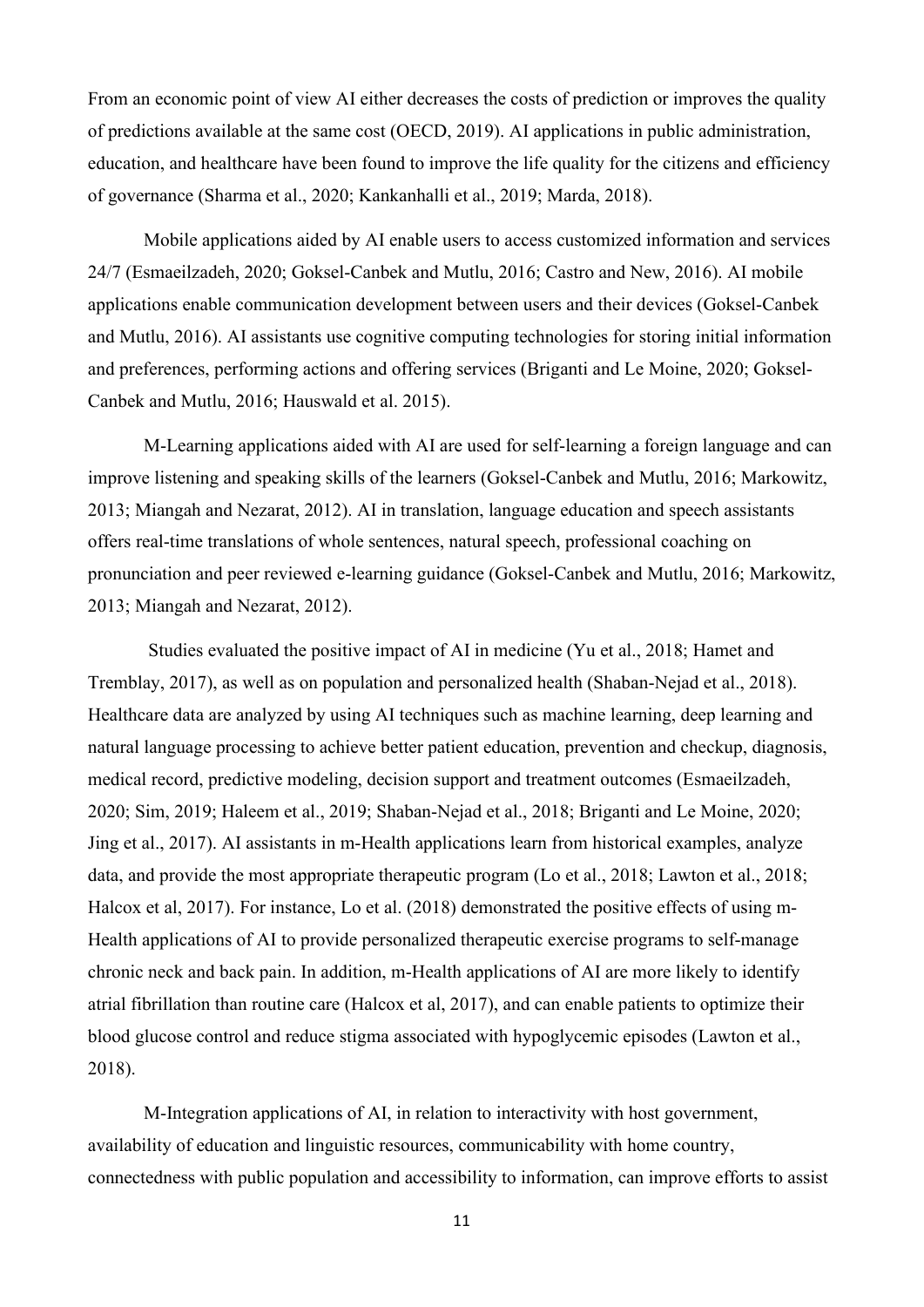displaced people, or to liberate them in being more able to help each other, or both (Bock et al., 2020, AbuJarour et al., 2019; Fernandez-Luque and Imran 2018; Castro and New, 2016). M-Health applications of AI designed for immigrants use natural language processing to enable conversations with users via text message (Castro and New, 2016). These applications analyze immigrants' emotional states and provide recommendations which can help improve their mental health (Castro and New, 2016). In addition, AI applications have been found to provide an early warning system for communicable diseases in immigrant populations by incorporating AI driven meta data with real time immigration statistics and regional infectious disease prevalence (Jarral et al., 2020). Vulnerable populations can look for health symptoms, while affected people can ask treatmentrelated questions (Fernandez-Luque and Imran, 2018). Occasionally immigrants found to prefer multi-adaptive psychological screening software with voice output and translation features over meeting mental health professional directly (Liem et al., 2020).

Based on the available studies we hypothesize that m-Integration applications of AI, including m-Government, m-Learning and m-Health, might improve the quality and accuracy of services and create a better match between immigrants' needs and the services provided, leading to greater valuable informational capabilities and outcomes (Bock et al., 2020; Esmaeilzadeh, 2020; Sim, 2019; Sharma et al., 2020; Kankanhalli et al., 2019; Sim, 2019; Haleem et al., 2019; Marda, 2018; Goksel-Canbek and Mutlu, 2016; Castro and New, 2016). Successful outcomes can take the form of information and services relevant to immigrants' needs, customised recommendations on visa and citizenship application processes, interactive language learning, virtual communication for finding possible explanations for illnesses, health, emotional and psychological support, which can increase their societal integration and health/mental health outcomes (Bock et al., 2020, AbuJarour et al., 2019). Some examples of relevant m-Integration applications of AI in education, translation, networking, employment opportunities and health information are: Doctor-X, edSeed, InfoAid, Integreat, Karim, Love-Europe, Mapp, MedShr, PLACE, Rafiqi, RefAid, RefugeeEd.Hub, Refugee.Info, SchoolX, Shifra, SPEAK, TaQadam, w2eu.

### **3. Immigrants in Greece**

Studies on immigrants' realities in Greece have mainly focused on acculturation policies (Drydakis, 2013; 2012a), employment (Drydakis, 2017; Drydakis and Vlassis, 2010) and health status (Gkiouleka et al., 2018; Stathopoulou, 2018). The 2011 Greek census data registered 11.1 million people, 8.3% of whom were immigrants (6.5% non-EU nationals and 1.8% EU-nationals). Since the beginning of 2014 more than a million immigrants have arrived in Greece from Turkey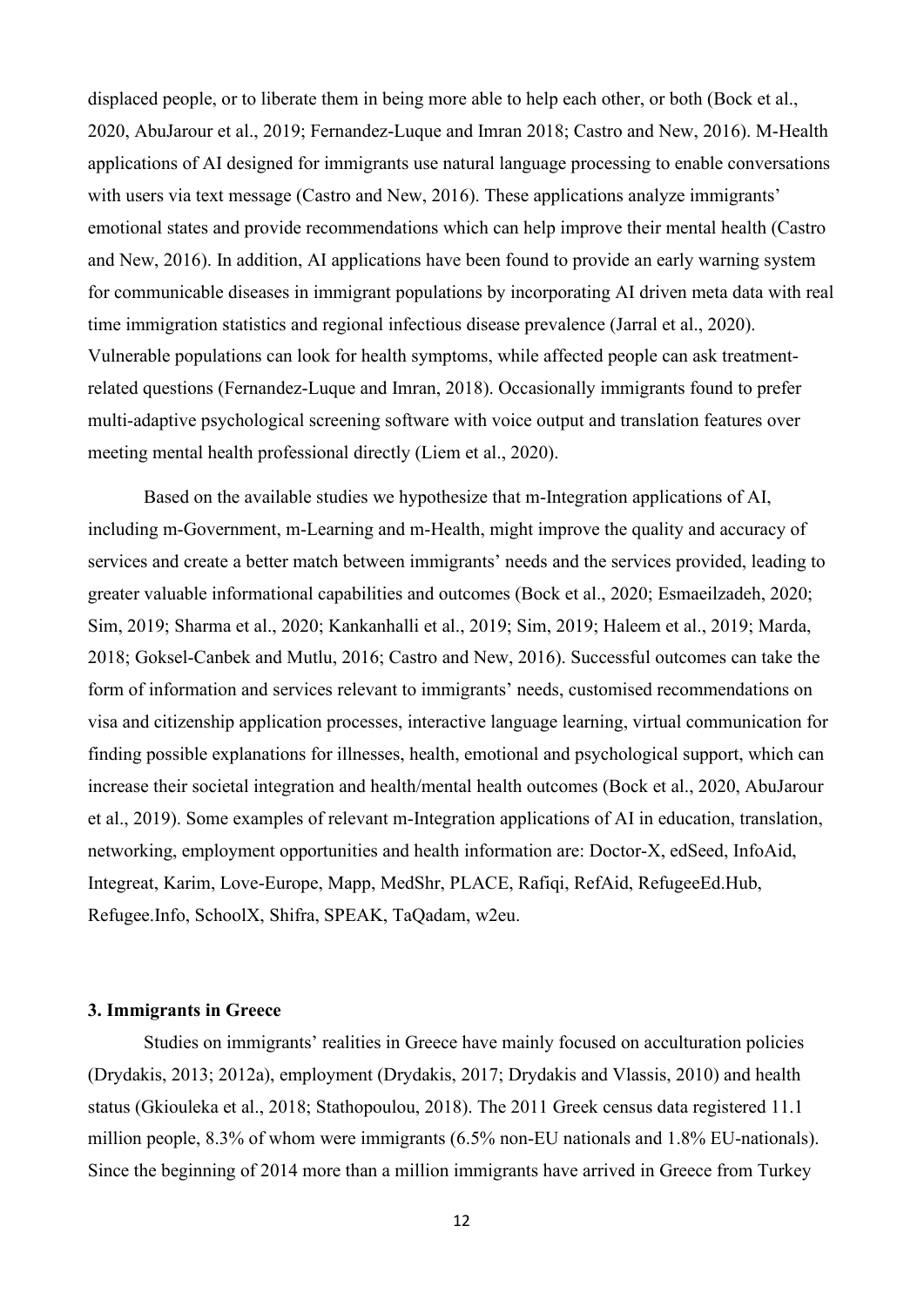(Operational Portal Refugee Situations, 2018). However, due to the Greek economic crisis, increased unemployment and poverty the majority of immigrants have relocated to Germany and Sweden (Eurostat, 2018; United Nations High Commissioner for Refugees, 2018).

Greek studies have found that immigrants and second-generation immigrants experience higher unemployment, lower income, and higher poverty rates than natives (Gemi and Triandafyllidou, 2018; Cavounidis, 2018; Drydakis, 2017; 2012a; Drydakis and Vlassis, 2010). In 2008 it was estimated that the risk of poverty for immigrants was 32%, compared to 19% for Greeks. However, in 2016 the risk of poverty was 41% for immigrants and 19% for Greeks (Cavounidis, 2018). In Greece, immigrants were found to experience labour and housing discrimination (Drydakis, 2010; 2011; 2012b; Drydakis and Vlassis, 2010). Greek studies have found that integration can boost immigrants' employment levels and wages (Drydakis, 2013; 2012a). The determinants of immigrants' integration in Greece are being of a young age, being a man, having higher education, having knowledge of the English language, being a Christian, and having a longer stay in Greece (Drydakis, 2012a; 2013). Deteriorated health seems to lead to separation for immigrants (Drydakis, 2013). In addition, Greek studies suggest that financial strain and childhood experiences of economic hardship, as well as experiences of perceived discrimination, appear to be associated with increased levels of depressive symptoms for immigrants, while social trust has a protective impact (Gkiouleka et al., 2018; Stathopoulou, 2018).

### **4. Data gathering**

Studies have found that learning a host country's language is a vital need for immigrants in order to smoothly integrate into a new society (Drydakis, 2012a; 2013). In Greece ministries, nongovernmental organizations, and immigrant and humanitarian centres provide language programmes for newcomers (European Commission, 2016; Brinia and Tsaprazi, 2015; Mattheoudakis, 2005). The language courses aim to train adult immigrants to communicate in both speech and writing (Brinia and Tsaprazi, 2015; Mattheoudakis, 2005). Participation in these courses is high and immigrants become aware of the provided programmes through their networks (Brinia and Tsaprazi, 2015; Mattheoudakis, 2005).

In early 2018 the research team for this study identified through an internet search bodies offering Greek language courses, free of charge, to adult immigrants in the Attica region of Greece, which compasses the entire metropolitan area of Athens and has a population of 3.8 million people (or, one third of Greece's population). Thirty bodies were identified offering relevant programmes. The bodies were governmental and non-governmental organizations and centres working on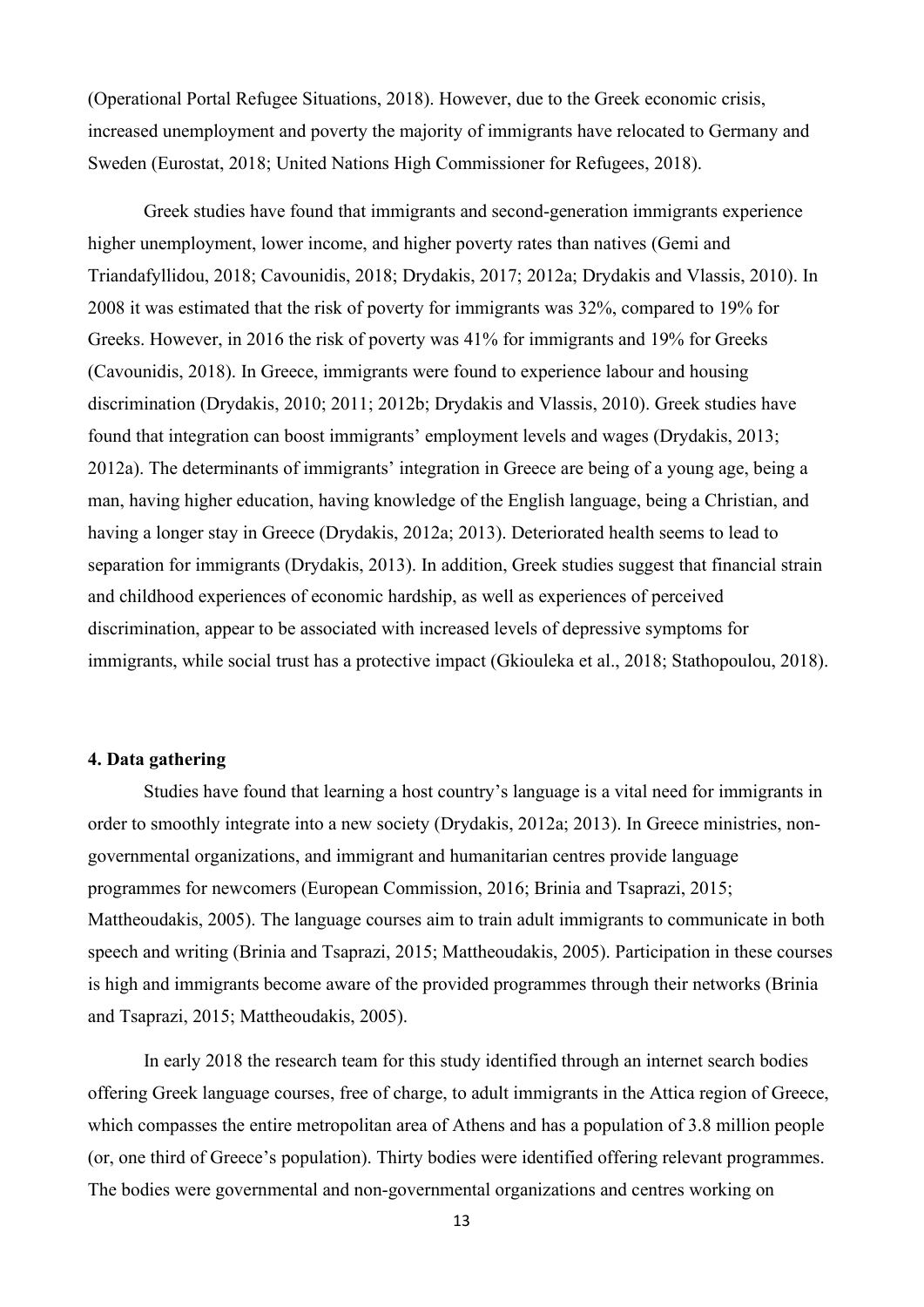immigration, immigrants' issues and integration. In each piece of correspondence, the research team provided opening letters introducing the aim of the study, participation information sheets and a sample questionnaire. The opening letter kindly requested that an appointment be arranged with the bodies so that the research team could present the study's aims. The forms informed the directors that the study was aiming to collect information on immigrants' socioeconomic characteristics, conditions of employment, and health indicators. It was stated that the scope of the initial meeting would be to clarify the ways the team would handle the data gathering during a teaching hour. Also, the aim of the meeting was to clarify how the research team would minimize any potential risk to both the bodies and immigrants by securing anonymity, and to alleviate any concerns.

Six bodies expressed an interest in facilitating the survey and formal meetings took place. The research team asked for permission to visit each language class twice, aiming to collect information from the same class in 2018 and 2019. Each immigrant was to be approached twice and the team was to create a data set consisting of longitudinal information. The team was informed that two courses were being run, for beginners and for those having basic knowledge. It was decided to work with beginners. In the six bodies the duration of the language classes was between 9 and 10 months. Two courses were planned to start in September 2018, and the rest were planned to start in October 2018. The first data gathering took place in November 2018, and the second in May 2019.

The questionnaire was provided in both Greek and each student's native spoken language. Before the data gathering started the team was made aware of the mother-tongue languages in each class in order to provide translated versions of the various papers<sup>[1](#page-13-0)</sup>. The team distributed the survey to the students. The questionnaires were short, and less than 20 minutes were required for participants to complete them. In a few cases students were illiterate. Within each body literate ethnic people supported those in need with completing the survey. Directors had provided us with relevant information and the team was aware of individual needs.

#### **5. Questionnaire and variables**

In the questionnaires information relating basic demographics was included, such as gender, years of age, higher or vocational education and employment status. Questions on continent of

<span id="page-13-0"></span> $<sup>1</sup>$  The participants were from the following countries Afghanistan, Albania, Algeria, Armenia,</sup> Bulgaria, Congo, Egypt, Ethiopia, Georgia, Ghana, Iran, Iraq, India, Moldova, Nigeria, Pakistan, Philippines, Russia, Syria, and Turkey.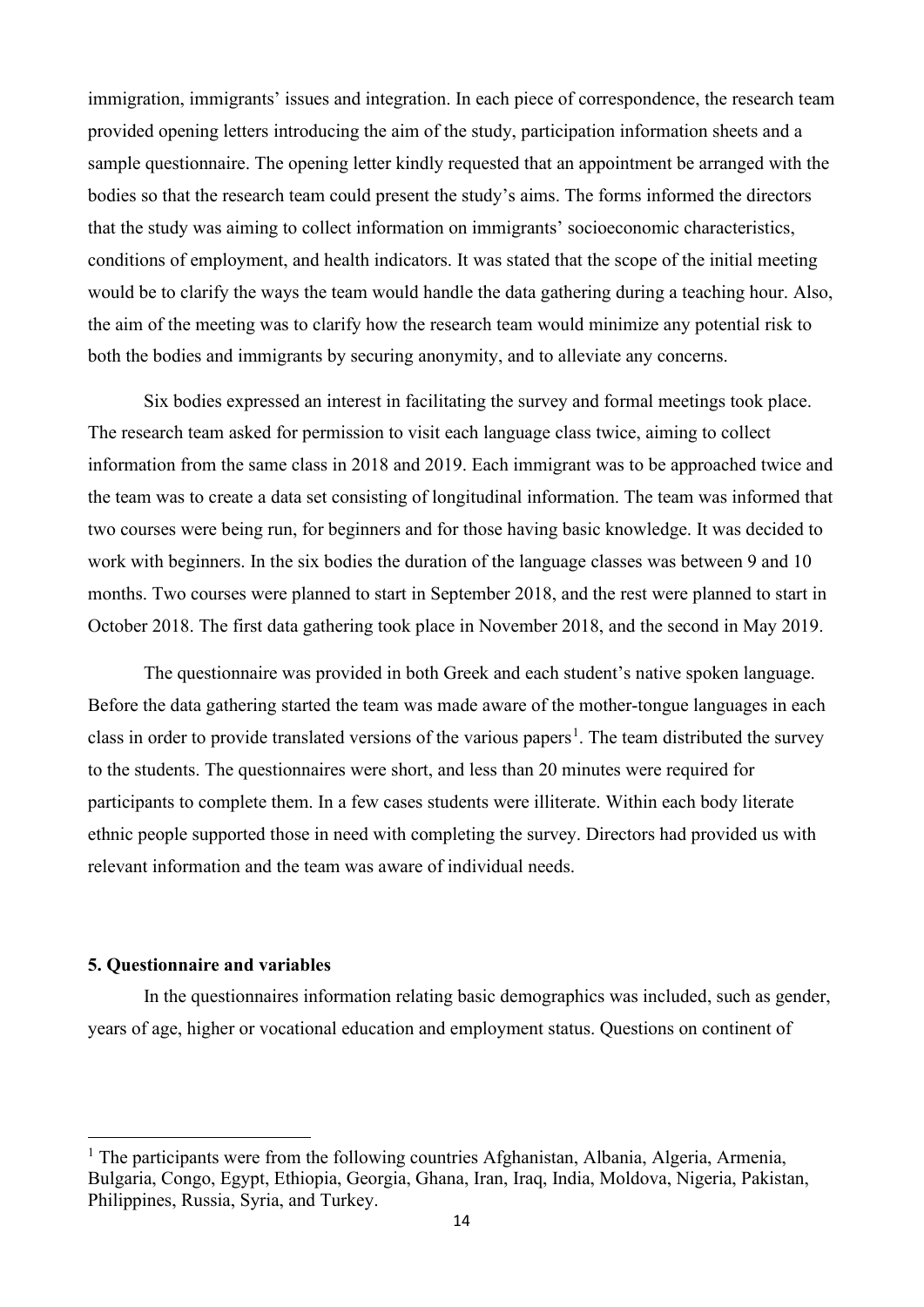origin, years of immigration in Greece and refugee status<sup>[2](#page-14-0)</sup> were included as well. Ouestions asked also whether the participants owned a mobile phone, as well as whether or not their mobile phone was a smartphone.

Smartphone owners were given a list of 10 general categories of services provided by smartphone applications developed to support immigrants' societal integration. Participants were asked to select those that applied to their case. The question read: ΄If you are a smartphone owner please select from the following list the services provided by applications you might have used/currently used. Select as many services as apply to you. Tick the corresponding box in the following list to indicate your answers. List of application services regarding: Public services, Local news in relation to immigration, Legal services, Housing and accommodation services, Employment and access to jobs services, City transportation and maps services, Languages education, Translation and voice assistants, Medical services, Mental health services.΄

To get further insights into the applications in use participants were asked to check their smartphones and name the actual applications. The question read: ΄Given the answers in the previous question (list of application services), please check your smartphone device, identify the actual applications which provide the services you have selected in the list, and add the names of the applications in the corresponding boxes'. Examples and guidelines were provided to the participants to facilitate their task. Once the data gathering was completed the research team, in collaboration with professional IT technicians, screened the answers and classified each named application as aided or not aided by AI. The minimum level of AI features per application to be considered in the AI category was at least one AI system in relation to search engine and text analytics, voice including speech recognition, predictive text, pronunciation and translation, location and mapping, automated chat, virtual communication including individual engagement without any human involvement.

Given the aforementioned list of application services two variables were created. The continuous variable, entitled 'm-Integration applications in use', was created by summing the number of applications in use per immigrant that were aiming to support societal integration. Higher scores should indicate an increasing number of relevant applications in use. In addition, the continuous variable entitled 'AI m-Integration applications in use' was created by summing the number of applications in use per immigrant aiming to support their needs and aided by AI. Higher

<span id="page-14-0"></span> $2 \text{ In this study, a reflex that us was captured if an immigration had been forced to leave their country.}$ or home, because there was a war or for political, religious, or social reasons (Oxford Dictionary of English, 2010).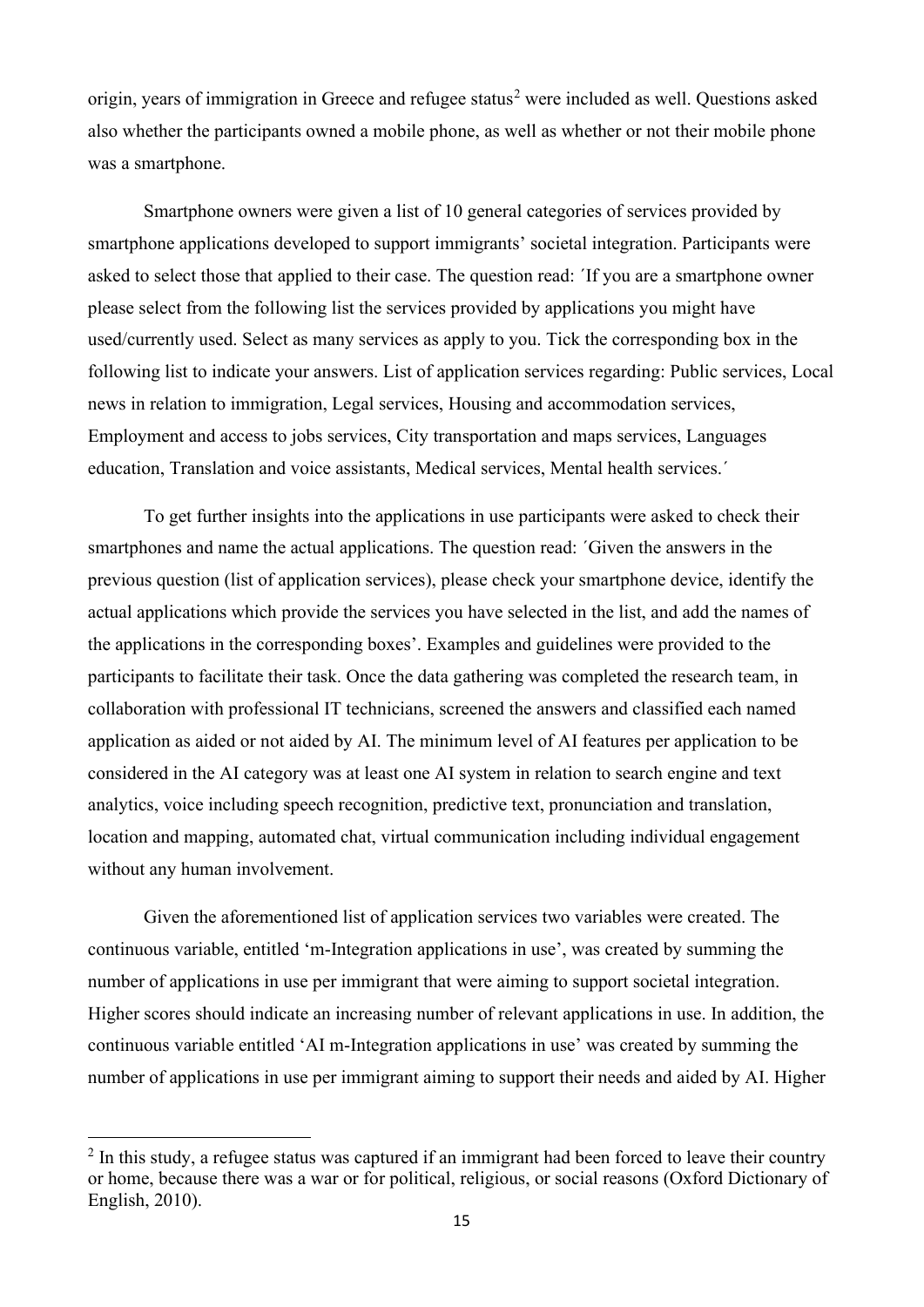scores should indicate an increasing number of relevant m-Integration applications in use aided by AI.

In the questionnaire, immigrants' level of integration was captured by utilizing the Ethnosizer inventory (Constant and Zimmermann, 2008; Constant et al., 2009) adapted to a Greek context (Drydakis, 2012a; 2013). According to Berry (2006) an immigrant who holds on to some aspects of her own culture, and at the same time tries to melt into the new cultural environment, is considered to have an integrated identity. The integration questionnaire (Ethnosizer) included five direct questions regarding immigrants' personal devotion to their host country and commitment to the culture of their origin by combining information on language, cultural habits (such as food, media, music and reading), self-identification, social interaction, and future citizenship plans (Drydakis, 2012a; 2013; Nekby and Rodin, 2010; Constant and Zimmermann, 2008). Taking into account the five questions, the integration variable could equal x if the options corresponding to integration were chosen x times (Constant and Zimmermann, 2008). Higher scores indicate increasing levels of immigrant integration (Constant and Zimmermann, 2008). Studies report high levels of replicability for the Ethnosizer inventory (Drydakis, 2012a; 2013).

To capture health status, the questionnaire included the EuroQol-Visual Analogue Scale (EQ-VAS) (McDowell, 2006; Priestman and Baum, 1976). The scale is utilized as a means of summarizing overall health status in a way closer to an individual's own perspective (Feng, 2014). The inventory measures individuals' self-rated health on a vertical, visual analogue scale where the endpoints are labelled 'Best imaginable health state' and 'Worst imaginable health state' (McDowell, 2006; Priestman and Baum, 1976; Aitken, 1969). Higher scale scores suggest increasing levels of good quality of health and life (McDowell, 2006), and the literature indicates high levels of validity (Feng, 2014; McDowell, 2006). The EQ-VAS scale correlates well with other general health status scales such as the SF-36 dimension on general health (Lubetkin et al., 2004). Also, the EQ-VAS scale has demonstrated construct validity in representative samples of the Greek general population (Kontodimopoulos et al., 2008).

In addition, the questionnaire included the Center for Epidemiological Studies' Depression Scale (CESD-20) (Radloff, 1977) in order to capture adverse mental health symptoms. The scale is a 20-item self-report depression inventory including questions such as 'I felt depressed, everything I did was an effort, I could not get going in the past week'. The CESD-20 scale has been found to have good psychometric properties (Van Dam and Earleywine, 2011; McDowell, 2006). Higher scale scores indicate increasing levels of depression (McDowell, 2006). The scale has demonstrated validity in representative Greek samples (Drydakis, 2015a).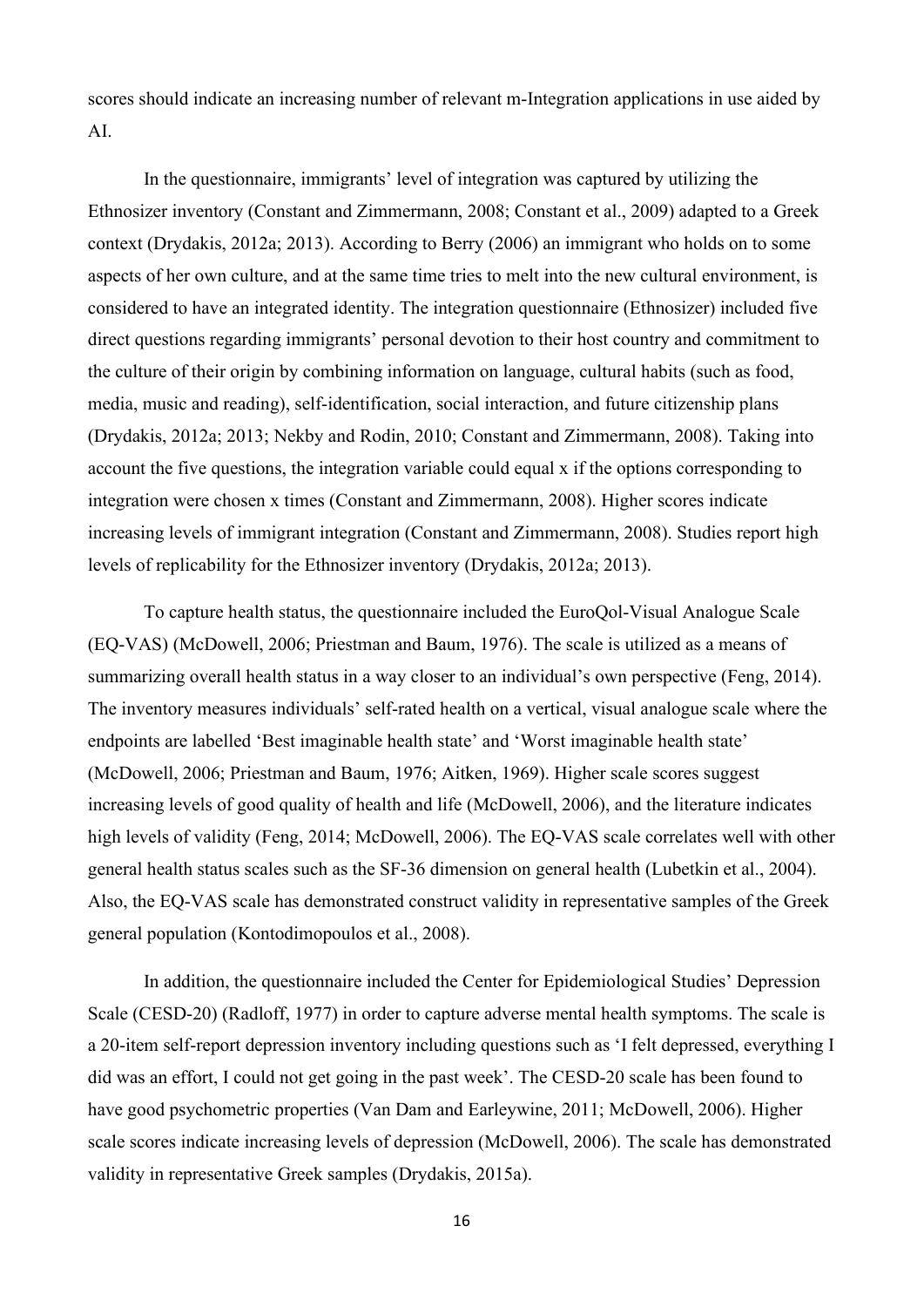### **6. Descriptive statistics**

In Table 1 we present the descriptive statistics. In Panel I we present data for 2018, in Panel II we present data for 2019, and in Panel III we have pooled data (2018 and 2019). In Panel III we observe that 65.4% are men, the mean age is 31.6 years, 9.7% have higher or vocational education and 65% are employed. It is observed that 35.1% of the population self-identifies as refugees. In relation to country of origin, the majority are from Asian countries (54.9%). The rest are from European countries (25.5%) and African countries (19.4%). The population in this data set has been living in Greece for approximately 2.7 years. It is found that all participants have a mobile phone and that 67.8% of the participants own a smartphone and the rest own a non-smartphone. In addition, it is reported that those owning a smartphone utilized, on average, 1.1 m-Integration applications. Moreover, it is observed that the integration (Ethnosizer) index equals 2.45. The health status (EQ-VAS) index is measured at 65.0 and the adverse mental health symptoms (CESD-20) index equals 15.4.

### [Table 1]

In the Appendix we provide insights on the m-Integration applications in use. In Panel I we present data for 2018, in Panel II we present data for 2019, and in Panel III we have pooled data. In Panel III, it is observed that, in 57.7% of the cases, smartphone owners have used at least one m-Integration application, whilst in 42.2% of the cases they have not used any m-Integration applications. It is found that 8.6% have used one m-Integration application, 16.8% have used two m-Integration applications, and 15.4% have used three m-Integration applications. No one has used more than seven m-Integration applications. In addition, in Panel III it is observed that 53.1% of the smartphone owners utilize translation and voice assistant applications, followed by 26% using local news applications relating to immigration, 24.4% utilizing public services applications, and 11.9% using medical applications. Moreover, in Panel III, it is observed that in 60.1% of the cases m-Integration applications in use are aided by AI. We observe that the m-Integration applications most often aided by AI are voice assistant applications (71.2%), followed by legal services applications (66.6%), medical applications (63.8%), housing and accommodation services applications (57.8%) and local news relating to immigration applications (57.2%).

Table 2 reports data on smartphone owners. In Panel III, it is observed that the higher the number of m-Integration applications in use the higher the level of integration, good health and mental health status. For instance, if immigrants do not use any m-Integration applications the level of integration equals to 2.57. However, if they use two m-Integration applications the level of integration is 2.59. Also, if they use four m-Integration applications then the level of integration equals to 2.88.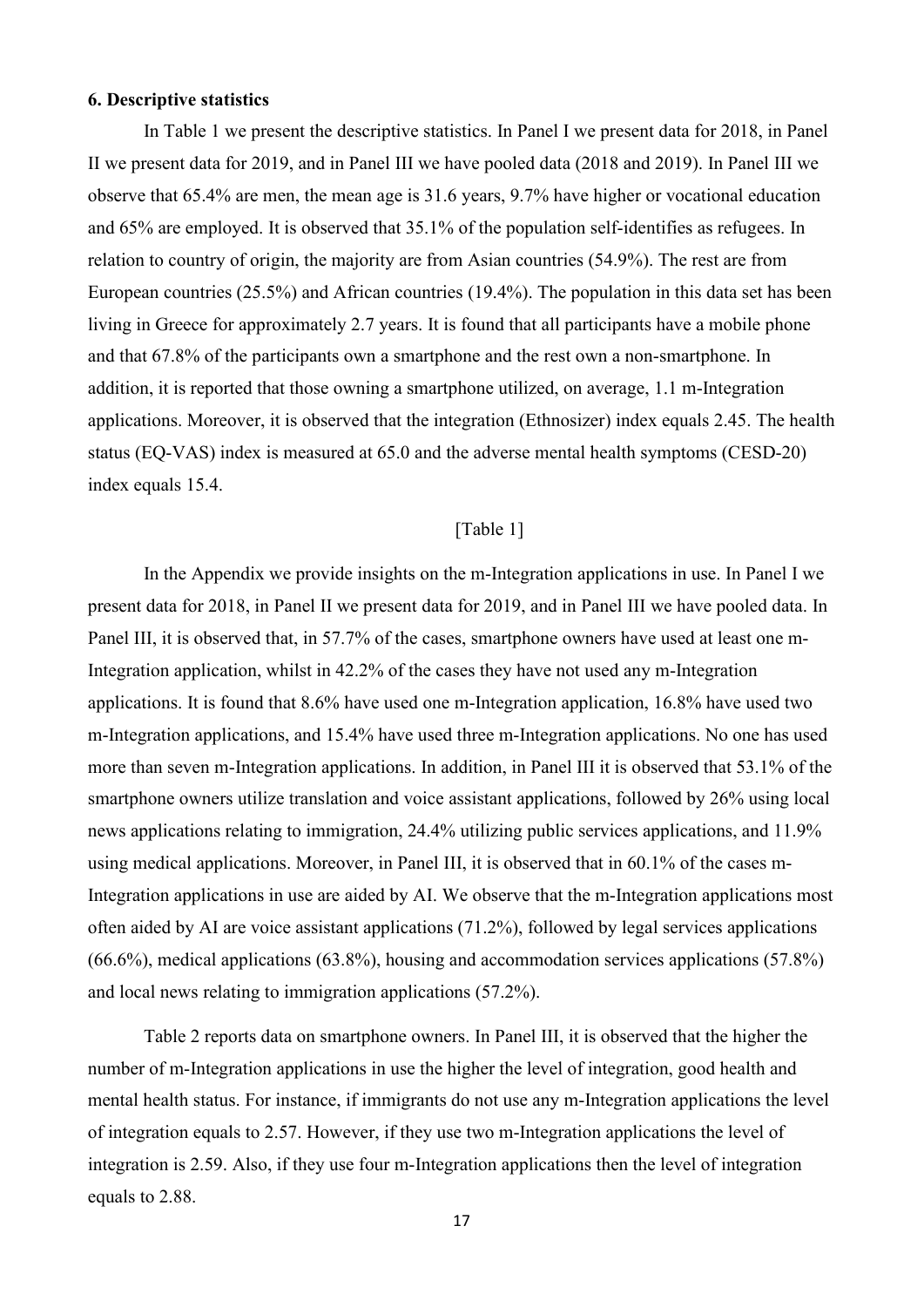### [Table 2]

In Table 3 we offer the correlation matrix for those owning a smartphone. The number of m-Integration applications in use is found to be positively associated with the level of immigrants' integration ( $r= 0.32$ ,  $p<0.01$ ) and health status ( $r= 0.69$ ,  $p<0.01$ ), and negatively associated with adverse mental health symptoms ( $r = -0.61$ ,  $p < 0.01$ ).

# [Table 3]

In Table 4 we offer the correlation matrix for those owning a smartphone and using m-Integration applications. The correlation outcomes indicate that the number of m-Integration applications in use aided by AI is positively associated with immigrants' level of integration (r= 0.28,  $p<0.01$ ) and health status ( $r= 0.58$ ,  $p<0.01$ ), and negatively associated with adverse mental health symptoms ( $r = -0.50$ ,  $p < 0.01$ ).

### [Table 4]

#### **7. Estimation strategy**

Random effects models (Morgan, 2013; Andreß et al., 2013) are utilized to evaluate the study's objectives. In Model I, to evaluate the relationship between the number of m-Integration applications in use and immigrants' integration, health and mental health, the sample is restricted to smartphone owners. In Model II, to examine the relationship between the number of AI m-Integration applications in use and immigrants' integration, health and mental health, the sample is further restricted to smartphone owners using m-Integration applications. Each model controls for the data gathering period (2018 versus 2019), school effects, immigrants' gender, age, higher or vocational education, refugee status, years of immigration in Greece, continent of origin, and employment status.

In Model I, positive and statistically significant m-Integration application estimates will suggest positive associations between the number of m-Integration applications in use and better integration, health and mental health outcomes. Similarly, in Model II, positive and statistically significant AI m-Integration applications in use estimates will indicate positive associations between the number of AI m-Integration applications in use and better integration, health and mental health outcomes. If the estimates remain statistically significant in each model, where heterogeneous sub-samples are utilized, this pattern might indicate that the estimated patterns are robust across sub-populations. In addition, if the estimates are statistically significant in each model,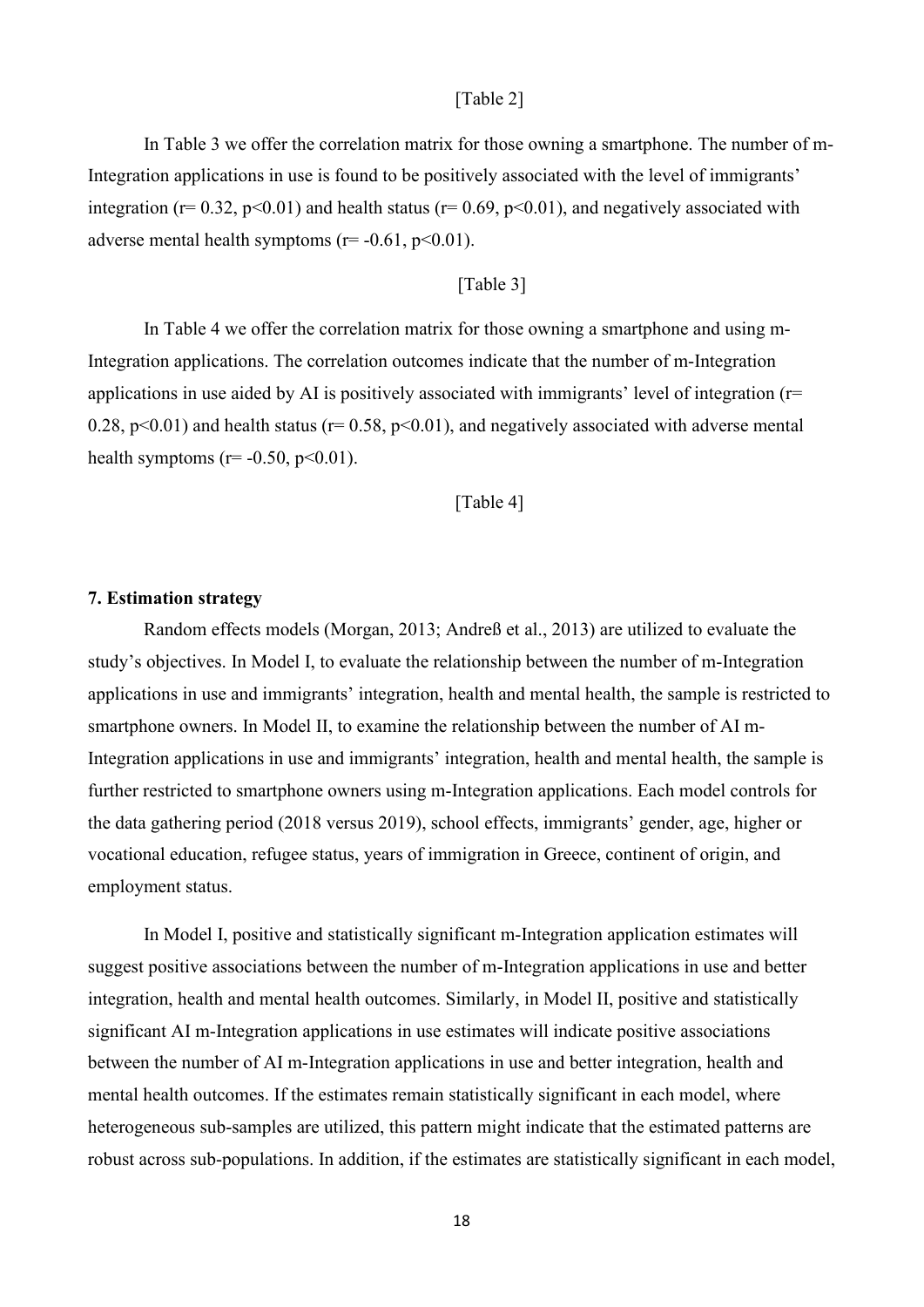given the various controls, then this feature might indicate that the empirical specifications are not sensitive due to some unobserved factors related to m-Integration application in use fluctuations.

In addition, we run Heckman models (Heckman, 1976; 1979) to control for sample selection in Model I and Model II. The new estimates are supposed to capture unobserved factors which could increase the likelihood of (i) having smartphone ownership and being in better health/mental health and more integrated, and (ii) using m-Integration applications and being in better health/mental health and more integrated. Of further interest is an examination of whether the estimates are gender sensitive. Interaction effects between m-Integration applications in use and gender are included in Model I (Drydakis, 2015b). Similarly, interaction effects between AI m-Integration applications in use and gender are included in Model II. Finally, we examine how each one of the ten m-Integration application services might be associated with immigrants' level of integration, health and mental health status. The ten m-Integration applications are included in Model I and the research question is assessed.

In this study, by employing panel data we might be able to capture changes in immigrants' responses and control for potential reverse causality such as from a greater level of integration and health/mental health to higher levels of smartphone ownership (Morgan, 2013; Andreß et al., 2013; Menard, 2008). In addition, since information on employment status is included in Model I and Model II, we might be able to control for relevant spurious relationships and key unobserved heterogeneity (Andreß et al., 2013; Menard, 2008). It is the case that employment could determine the level of income, smartphone ownership, integration and general well-being (World Health Organization, 2018a; Aoki and Santiago, 2018; Clarke and Isphording, 2016; OECD, 2016; Drydakis, 2015a; Drydakis, 2012a; 2013). In addition, each model also controls for the period of data gathering (i.e., 2018 versus 2019). If in the second period (i.e., 2019) immigrants are more integrated and healthier, affecting the key variables of interest, then this pattern should be captured by the empirical specification. However, given the fact that some key information is not captured in this sample, such as family income, pro-immigration socioeconomic conditions, lived experiences during the immigration journey and personality traits, the patterns to be presented in the next section should be interpreted as associations and not as causal effects (Rotondi et al., 2017).

#### **8. Regression outcomes**

8a. Integration (Ethnosizer) estimates

The integration estimates are presented in Table 5. In Model I, a positive association is observed between the number of m-Integration applications in use and level of integration (0.108,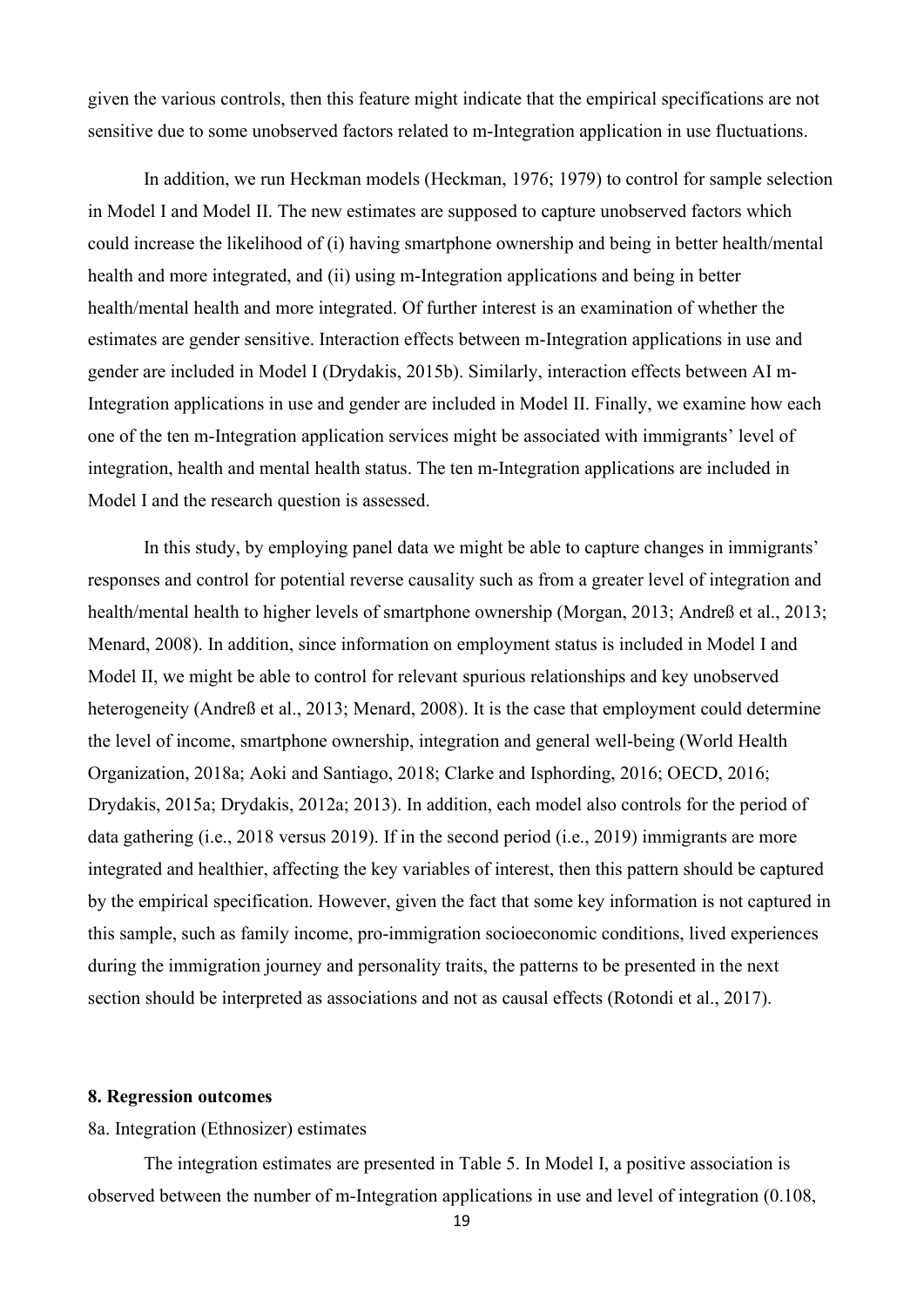p<0.01, or 6.9%). Regarding the rest of the covariates, it is estimated that there is a negative association between the first data gathering period and integration  $(-0.041, p<0.05, or -0.8\%)$ , and a positive association between immigrants' years of age and integration  $(0.012, p<0.05, or 15.1\%)$ .

### [Table 5]

In Model II, it is found that there is a positive association between the number of AI m-Integration applications in use and level of integration  $(0.038, p<0.10, or 2.7%)$ . In addition, it is estimated that there is a positive association between non-refugee status and integration (0.191, p<0.05, or 5.2%).

#### 8b. Health status (EQ-VAS) estimates

In Table 6 we report the health status estimates. In Model I there is a positive association between the number of m-Integration applications in use and health status  $(2.118, p<0.01, or 5.3\%)$ . Also, there is a positive association between health status and being a man  $(3.198, p<0.01, or 3.6\%)$ , non-refugee status (3.321, p<0.01, or 3.5%) and employment (3.423, p<0.01, or 3.5%).

### [Table 6]

Moreover, in Model II it is estimated that there is a positive association between the number of AI m-Integration applications in use and health status  $(1.934, p<0.01, or 5.3%)$ . A positive association is found between health status and being a man  $(4.946, p<0.01, or 5.5\%)$ , non-refugee status (4.303, p<0.05, or 4.6%) and employment (4.965, p<0.01, or 5.2%).

#### 8c. Adverse mental health status (CESD-20) estimates

Table 7 presents the adverse mental health status estimates. In Model I, a negative association is reported between the number of m-Integration applications in use and adverse mental health status (-1.181, p<0.01, or -15.4%). The rest of the estimates indicate that there is a positive association between the first data gathering period and adverse mental health  $(0.469, p<0.05, or 1.7)$ %). Furthermore, we observe a negative association between adverse mental health symptoms and being a man (-2.858, p<0.01, or -15.4%), years of age (-0.073, p<0.05, or -17.9%), years of immigration in Greece (-0.429, p<0.10, or -9.3%), non-refugee status (-2.073, p<0.01, or -10.9%), and employment  $(-1.763, p<0.01, or -9\%)$ .

# [Table 7]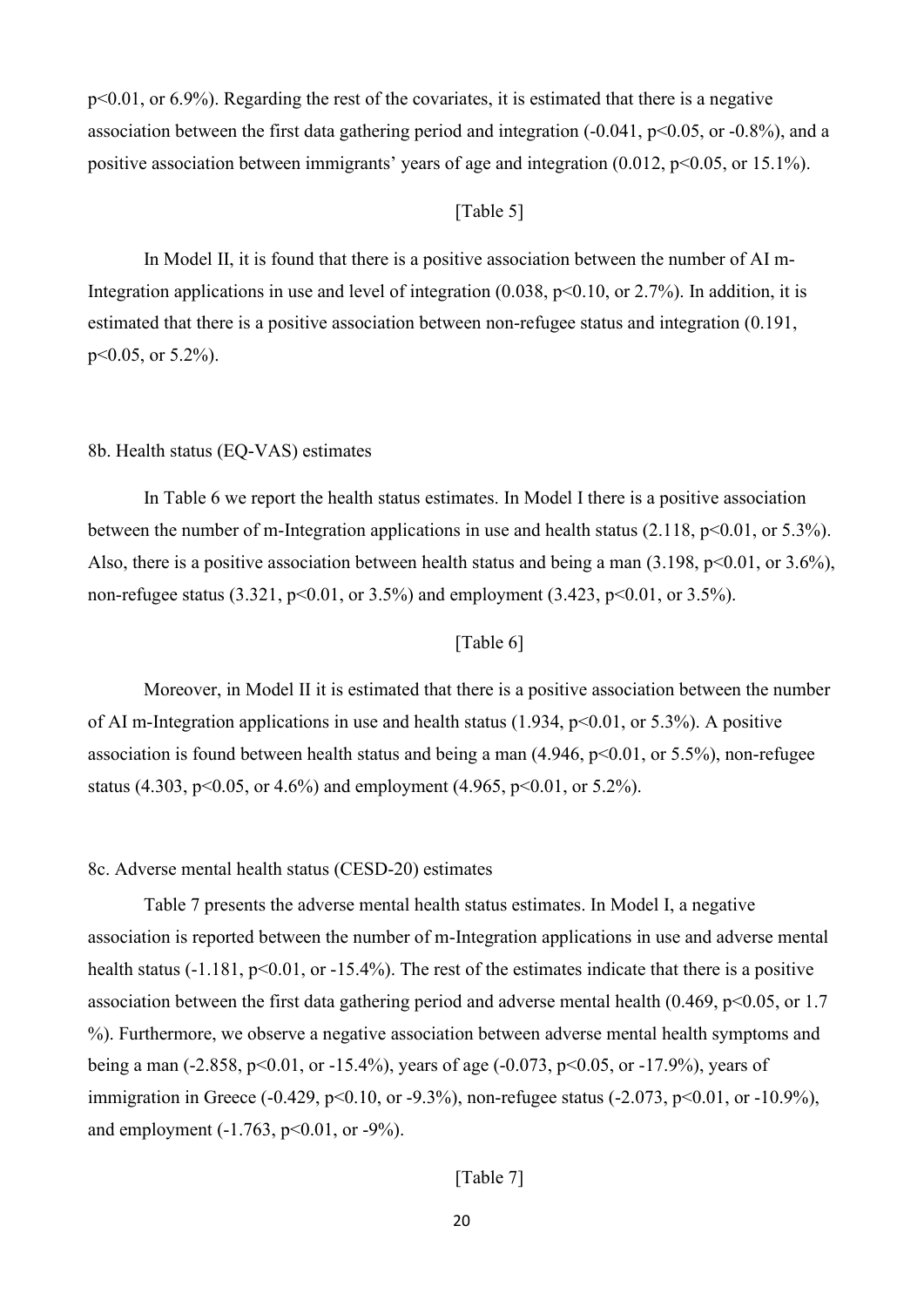In Model II, a negative association is reported between the number of AI m-Integration applications in use and adverse mental health status  $(-1.042, p<0.01, or -16.2\%)$ . Furthermore, a negative association is found between adverse mental health status and being a man (-4.559, p<0.01, or -28.7%), years of immigration in Greece (-0.556, p<0.05, or -14.5%), non-refugee status  $(-3.377, p<0.01, or -20.5%)$  and employment  $(-3.323, p<0.01, or -19.6%).$ 

#### 8.d Sample selection

In Sections 8a-8c we examined associations between the number of m-Integration applications in use and the level of immigrants' integration, health and mental health by restricting the sample to smartphone owners. Running Heckman models (Heckman, 1976; 1979) to control for potential sample selection the presented outcomes (in Sections 8a-8c) are found to be held. Associations are estimated between the number of m-Integration applications in use and increased levels of integration  $(0.082, p<0.01, or 4.6%)$ , better health  $(2.203, p<0.01, or 5.7%)$  and decreased adverse mental health symptoms  $(-1.260, p<0.01, \text{ or } -13.0\%)^3$  $(-1.260, p<0.01, \text{ or } -13.0\%)^3$  $(-1.260, p<0.01, \text{ or } -13.0\%)^3$ .

Moreover, in Sections 8a-8c we examined associations between AI m-Integration applications in use and levels of immigrants' integration, health and mental health by restricting the sample to smartphone owners who were using m-Integration applications. Controlling for selection the estimated patterns are found to be held. The new estimates indicate positive associations between the number of AI m-Integration applications in use and increased levels of integration (0.099,  $p<0.05$ , or 6.9%), better health (3.482,  $p<0.01$ , or 9.6%) and decreased adverse mental health  $(-1.840, p<0.01, or -29.5\%)<sup>4</sup>$  $(-1.840, p<0.01, or -29.5\%)<sup>4</sup>$  $(-1.840, p<0.01, or -29.5\%)<sup>4</sup>$ .

In both selection specifications, given the difficulty of identifying robust selection instruments, the estimates should be considered with caution.

### 8.e Gender-based evaluation

In Table 8 we offer a gender-based interaction effect analysis. In Model I, Panel C presents that the association between the number of m-Integration applications in use and reduction of adverse mental health symptoms is stronger for men than for women  $(-0.930, p<0.05, or -9.6%)$ .

<span id="page-20-0"></span> $3$  The smartphone selection equation controls for gender, age, higher or vocational education, years in Greece, immigration status, continent of origin, employment, inactivity status, period and school controls.

<span id="page-20-1"></span><sup>&</sup>lt;sup>4</sup> The m-Integration applications in use selection equation controls for the same covariates as the smartphone selection equation.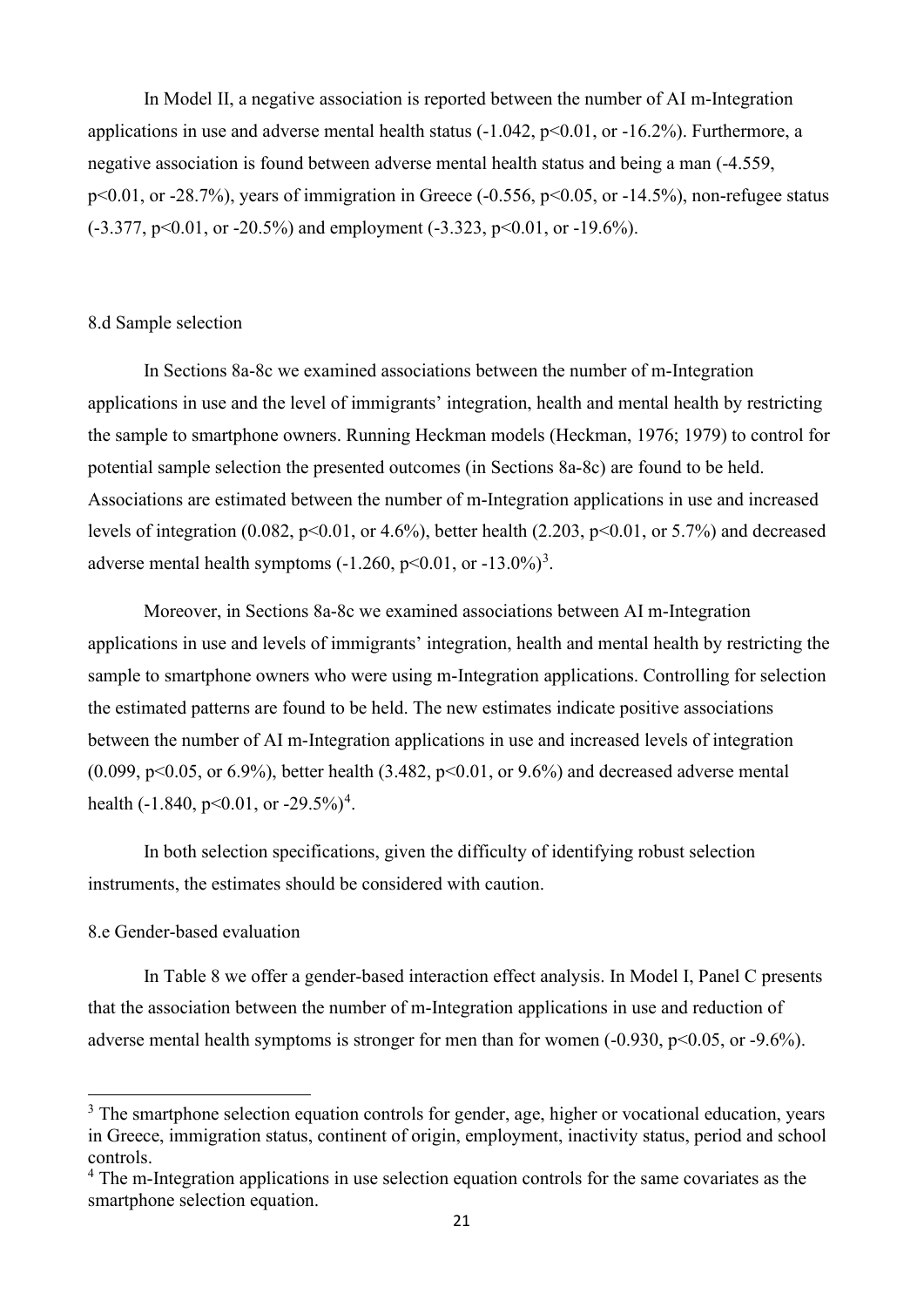Moreover, in Model II, Panel A estimates that the association between the number of AI m-Integration applications in use and level of integration is weaker for men than for women (-0.138,  $p<0.05$ , or  $-11\%$ ).

### [Table 8]

#### 8.f M-Integration applications in use estimates

In Table 9 we estimate whether each one of the ten m-Integration application services is associated with immigrants' level of integration (Ethnosizer), health status (EQ-VAS) and mental health (CESD-20). In Panel A it is estimated that there is a positive association between immigrants' integration and applications in relation to public services  $(0.070, p<0.10, or 0.6\%)$ , local news in relation to immigration (0.095,  $p<0.05$ , or 0.9%), city transportation and maps (0.091,  $p<0.05$ , or 0.3%), translation and voice assistants (0.204,  $p<0.01$ , or 4.0%) and mental health services (0.119,  $p<0.05$ , or 0.3%). As is observed, the translation and voice assistant applications provide the highest returns.

## [Table 9]

In Panel B it is estimated that all m-Integration applications are positively associated with health status. The highest returns are estimated for applications in relation to local news regarding immigration (2.417,  $p<0.01$ , or 0.9%), translation and voice assistants (1.142,  $p<0.05$ , or 0.8%), public services (2.126, p<0.01, or 0.7%), and medical services (3.213, p<0.01, or 0.5%).

Finally, in Panel C, it is estimated that there is an association between m-Integration applications and adverse mental health symptoms. The highest returns in reducing adverse mental health symptoms are estimated for applications in relation to public services  $(-1.327, p<0.05, or -$ 2.3%), local news in relation to immigration (-1.046, p<0.05, or -1.9%) and mental health services  $(-2.930, p<0.01, or -1.7\%)$ .

### **9. Discussion**

The aim of the study was to empirically assess whether mobile applications aiming to facilitate immigrants' societal integration could be associated with better levels of integration, health and mental health. We defined m-Integration applications, i.e., an abbreviation of mobile integration applications, as the use of mobile applications to support immigrants' needs in relation to social integration in host countries. We developed a vector consisting of 10 categories of application services, in relation to public services, legislation, employment, city transportation,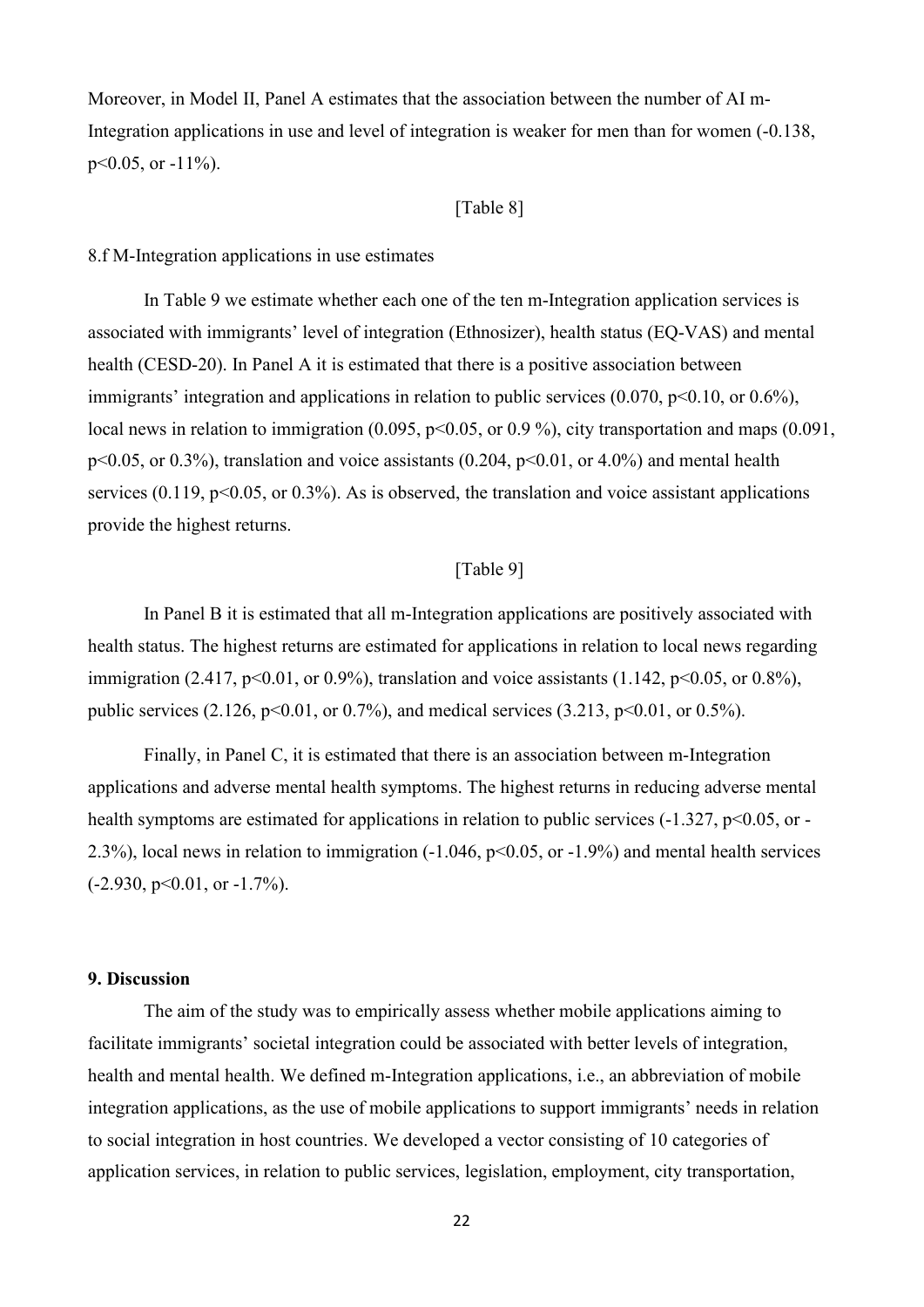housing, translation, voice assistants, education, health and mental health, aiming to support immigrants' integration and needs in host countries. We utilized three inventories which have been found to provide high levels of replicability in relation to integration: Ethnosizer (Constant and Zimmermann, 2008), overall health status: EQ-VAS (Priestman and Baum, 1976), and mental health status: CESD-20 (Radloff, 1977). In addition, we screened the actual applications in use, aiming to identify those which were aided by AI and then to empirically evaluate whether these could be positively associated with immigrants' integration and health/mental health. In the literature no known study has attempted to quantify the aforementioned relationships, although a few studies have found that immigrants utilize applications developed for their needs (Marcolino et al., 2018; Andrade and Doolin, 2016).

The study found that having an increasing number of m-Integration applications in use is positively associated with enhanced levels of societal integration, and a good health/mental health status. In this study we hypothesized that m-Integration applications could be associated with increased levels of integration because they facilitate immigrants' needs in relation to access to public services and aid, networking, language learning and employment. All these factors have been found to positively impact on immigrants' integration (Aoki and Santiago, 2018; Clarke and Isphording, 2016; United Nations, 2015; World Bank, 2013; Drydakis, 2013; 2012a). In addition, we argued that since integration policies on health provision could determine health outcomes (World Health Organization, 2018a; Aoki and Santiago, 2018; OECD, 2016; Simon et al., 2015), then m-Integration applications, which include m-Health and m-Mental applications, could be also associated with better health and mental health statuses.

Sen's (1999; 1992; 1985) capability approach was utilized to build the theoretical framework around m-Integration applications. It was hypothesized that m-Integration applications could be considered as providing capability-enhancing freedom for immigrants (St. George, 2017; Gigler, 2015; 2013; Kleine, 2013; Alkire, 2005). We indicated that, if m-Integration applications facilitate immigrants' acquiring of information, communication skills, and reduction of participation barriers to public services, then the utilization of m-Integration applications could enhance their capabilities, human and social capital enabling them to experience increased levels of integration and well-being.

The theoretical considerations were found to be held. It was estimated that immigrants' level of integration was positively associated with a variety of m-Integration applications such as public services, city transportation and maps, translation and voice assistants and mental-health applications. Similarly, health and mental health statuses were found to be positively associated with a few m-Integration applications in relation to public services, news and health. The assigned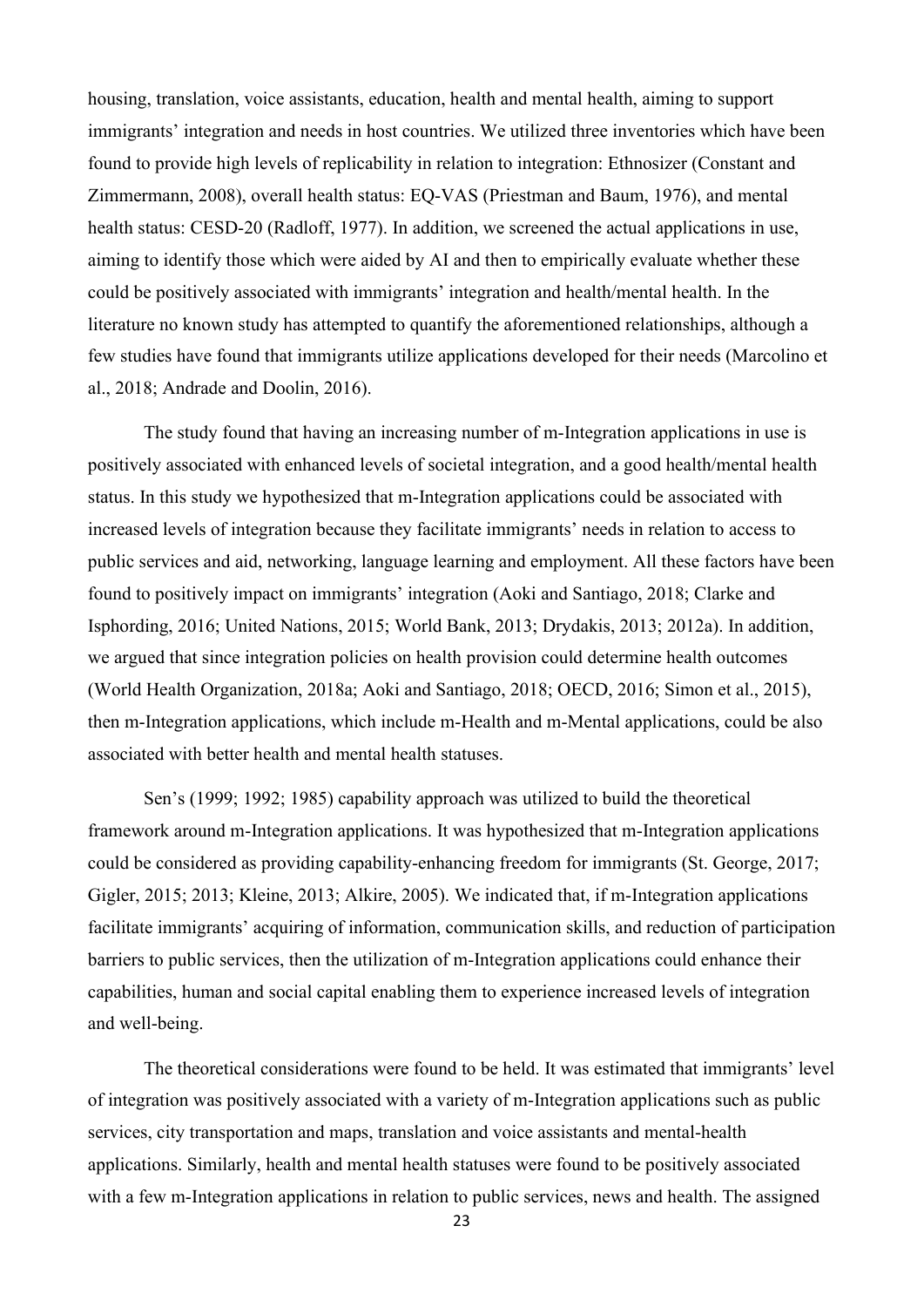patterns verified our theoretical predictions suggesting that not only m-Health applications might be associated with better health but also other relevant applications. Policy makers might have an interest to consider the implications of the current study which suggests that M-Integration applications might provide an accessible venue that could facilitate immigrants needs and subsequently could play a critical role in their integration and health/mental health status (Ghahramani and Wang, 2019; Marrie et al., 2013; Johnson and Case, 2012; Kim, 2008).

The study found that AI m-Integration applications in use were positively associated with increased levels of immigrants' level of integration, good health, and mental health. We hypothesized that AI which provides customized search results, peer reviewed e-learning, professional coaching on pronunciation, real-time translations, virtual communication for finding possible explanations and assistance for health conditions might bring qualitative services advantages compared to those applications which are not aided by AI assistants (Bock et al., 2020, Van Roy et al., 2020; European Commission, 2020; Esmaeilzadeh, 2020; Sharma et al., 2020; AbuJarour et al., 2019; Sim, 2019; Ertel, 2018). The interaction effect analysis indicated that the number of AI m-Integration applications in use and integration level was stronger for women than men. We indicate that AI advantages may create a better match between women's needs and outcomes which could be associated with better functioning.

Based on the study's statistics it was found that 32.2% of the study's population did not own a smartphone. The study found also that among those owned a smartphone 42.3% were not to utilized any of the 10 m-Integration application services. One might argue, that smartphones and m-Integration application usage may not be the technological panacea for all immigrant populations. Moreover, the estimates indicated that the association between the number of m-Integration applications in use and the reduction of adverse mental health symptoms was estimated to be stronger for men than for women. Additional regression outcomes indicate that women experienced 27.8% less chances of owning of smartphone than men<sup>[5](#page-23-0)</sup>, and 33.1% less chances to use m-

<span id="page-23-0"></span> $<sup>5</sup>$  In this study, random effect estimates indicated that the determinants of smartphone ownership are</sup> being of a young age (0.054, p<0.10, or 0.3%), being a man (4.581, p<0.01, or 27.8%), having higher or vocational education (1.674,  $p<0.10$ , or 10.1%), being a European citizen (2.328,  $p<0.01$ , or 14.1%), being employed (1.232,  $p<0.05$ , or 7.4%), and having a longer stay in Greece (0.597, p<0.10, or 3.6%). Moreover, random effect estimates indicated a positive association between owning a smartphone and integration  $(0.561, p<0.01, or 15.4%)$  and health status  $(4.532, p<0.01, or 1.01)$ 4.7%). In addition, there was found a negative association between owning a smartphone and adverse mental health status  $(-2.247, p<0.01, or -9.8\%)$ .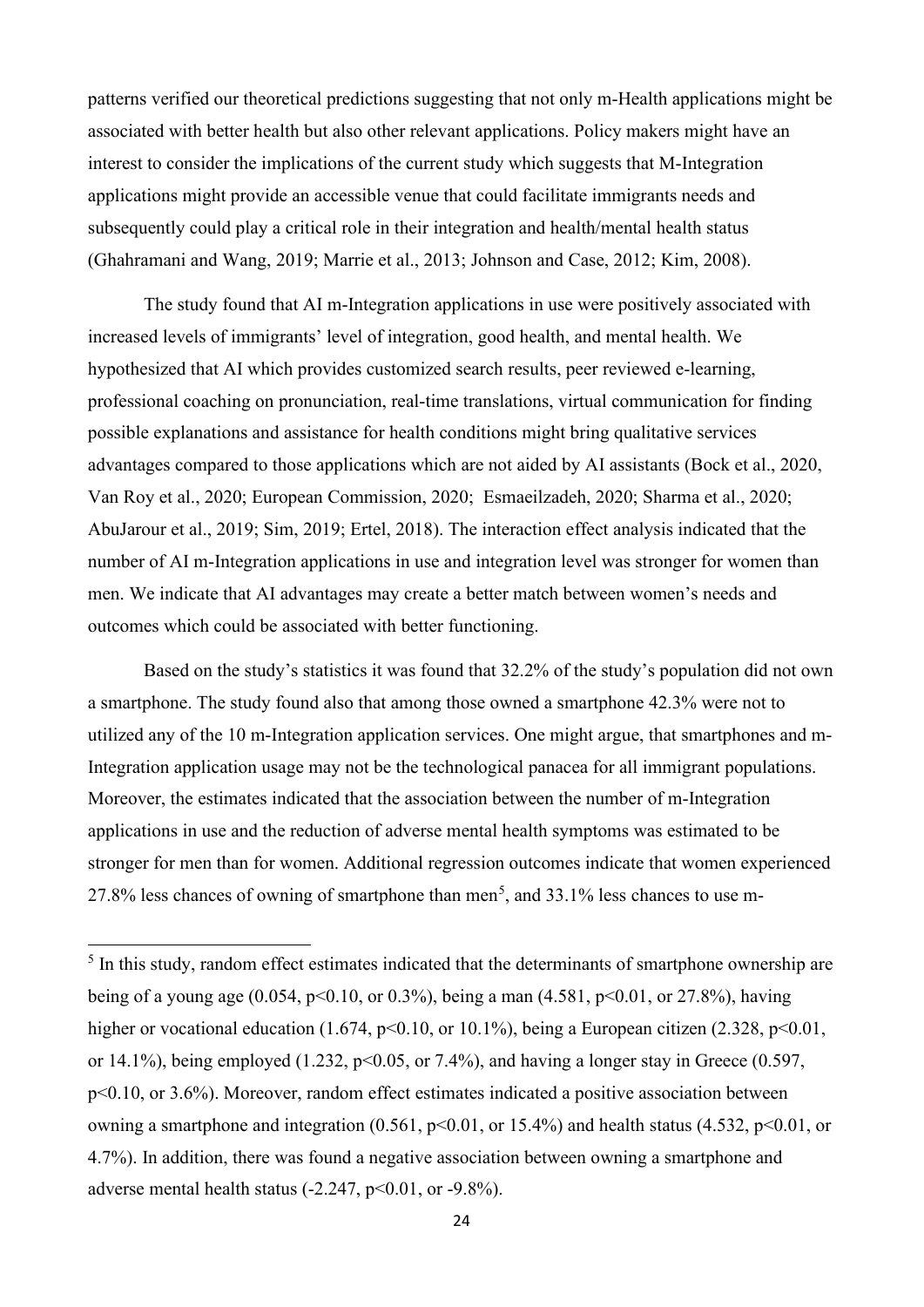Integration applications than men<sup>[6](#page-24-0)</sup>. The assigned patterns are in-line with international outcomes. Women are regularly behind men in their use of technology, the internet, and ownership and usage of smartphones (Ameen et al. 2018; Ameen and Willis, 2016). They are less aware of mobile applications' benefits due to their lived socioeconomic and cultural conditions. Based on the unified theory of acceptance and use of technology (Venkatesh et al., 2012) gender moderates technology's usage, with men exhibiting a greater tendency to seek novelty, motivation and innovativeness, which might affect socioeconomic outcomes (Ameen et al. 2018). It is indicating that achieving gender equality in smartphone adoption would benefit women's societal role, empowerment, education, employment and entrepreneurship, their families' income, the mobile industry and countries' growth (Ameen et al., 2018; Ameen and Willis, 2019).

Although owning a smartphone and using technology can be helpful it can also be a barrier if there is a low level of digital literacy, language and communication constraints, limited resources, weak desires to catch up with technology and integration applications or adverse socioeconomic and infrastructure conditions in the local area (Opas and McMurray, 2015; O'Mara et al., 2012; Smith et al., 2011). This would be leading to social exclusion and underdevelopment (Gigler, 2015; Johnstone, 2012; Caidi et al., 2010; Sen, 1985). In this study, it was found that older and less educated people did not own a smartphone, as well as, the use of M-Integration applications was lower for less educated people. These patterns might relate to the 'digital divide' and 'second level of digital divide' framework (Gallup, 2018; Van Deursen and Van Dijk, 2011; Ono and Zavodny, 2007; Van Dijk, 2006). In the former case the gap between those who do not have physical access to technology and those who do have physical access to technology is considered. In the latter case, i.e. the 'second level digital divide', the gap between those who have physical access to technology but do not use it and those who have physical access to technology and utilize it is considered.

The reasons for digital illiteracy, its consequences for individuals' development and inclusion, ways to address digital illiteracy, and the returning benefits of using ICTs have formed the 'third level of digital divide' (St. George, 2017; Van Deursen and Van Dijk, 2014; Pedrozo, 2013; Palfrey and Gasser, 2008). It has been indicating that for immigrants the digital infrastructure is as important as the physical infrastructures of roads, railways, sea crossings and borders (Gillespie et al., 2016). Mobile phones and m-Integration applications seem to guarantee key human rights such as the right of information, the right to the family life, the right to work and education,

<span id="page-24-0"></span><sup>&</sup>lt;sup>6</sup> In this study, random effect estimates indicated that the determinants of using m-Integration applications are being a man  $(0.754, p<0.05, or 33.1%)$ , having higher or vocational education  $(0.976, p<0.05, or 7.4\%)$ , and having a longer stay in Greece  $(0.172, p<0.05, or 29.2\%)$ .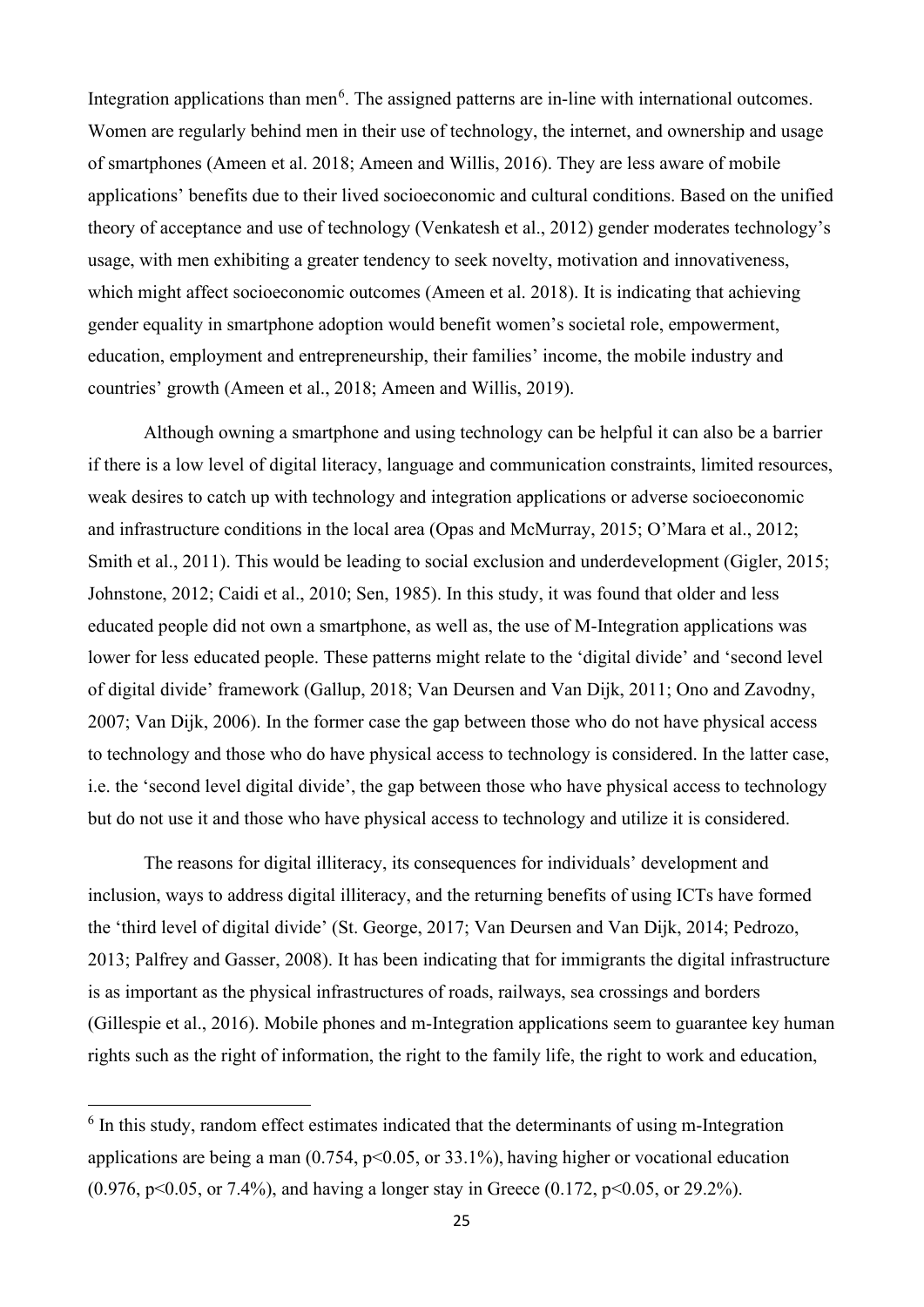the right to cultural identity maintenance, and the right to mental health (Mancini et al., 2019). The United Nations advocate working with mobile network operators, governments, and regulators to improve access by improving network coverage, deliver low-cost refugee-specific products and connectivity and identify digital literacy as key channel to providing training on how immigrant populations to use mobile phones and applications (UNHCR, 2016).

The importance of access to technology and digital literacy has received attention and the current study's outcomes might provide insights to policymakers (OECD, 2017; 2016; UNHCR, 2016; Van Deursen and Van Dijk, 2014; Pedrozo, 2013; Palfrey and Gasser, 2008). The notion of an information society is converging with that of a proactive and inclusive society where access to and use of technology, along with what immigrants are actually able to do and achieve with technology, should be seen as a further tool for fostering immigration policies for individuals' and economies' benefits (Bradley et al., 2017; Lloyd et al., 2013; Notley, 2009; Zheng and Walsham, 2008; Panagakos and Horst, 2006; Notley, 2009; Wilding, 2009). We indicate that mobile technologies and m-Integration applications should be envisioned as a channel to integrate immigrant population groups in new societies (Mancini et al., 2019). The World Health Organization (WHO, 2018b) recommended the use of digital health in improving health services, particularly for vulnerable populations. It urged Member States to prioritize the development and greater use of digital technologies in health as a means of advancing sustainable development and boosting health coverage (WHO, 2018b).

Bock et al. (2020) proposed the developed a global, cloud-based computer system with a full suite of applications, designed with input from immigrants to assist governments and NGOs in managing the influx of newcomers, while also supporting the capacities of these people to help each other. As immigrants gain information access about the functioning of the new environment and invest in human and social capital in the host culture, their labour market outcomes, income and wellbeing could be increased (Giannoni et al., 2016; Simon et al., 2015; Malmusi, 2015; Drydakis, 2012a; 2013). Then, the more integrated immigrants are in a host country, the higher their net economic and fiscal contribution to the host economy will be (Drydakis, 2013). In addition, integrated immigrants may be important for the attitudes of the natives toward newcomers (Drydakis, 2012a).

The study patterns presented should not be treated as representative. The data gathering took place only in the capital city of Greece. The capital city might attract immigrants with certain characteristics i.e. better educated with higher income. New studies focusing on more regions are needed. Studies comparing international experiences could also help to evaluate whether comparable patterns are observed in regions where immigrants are characterized by different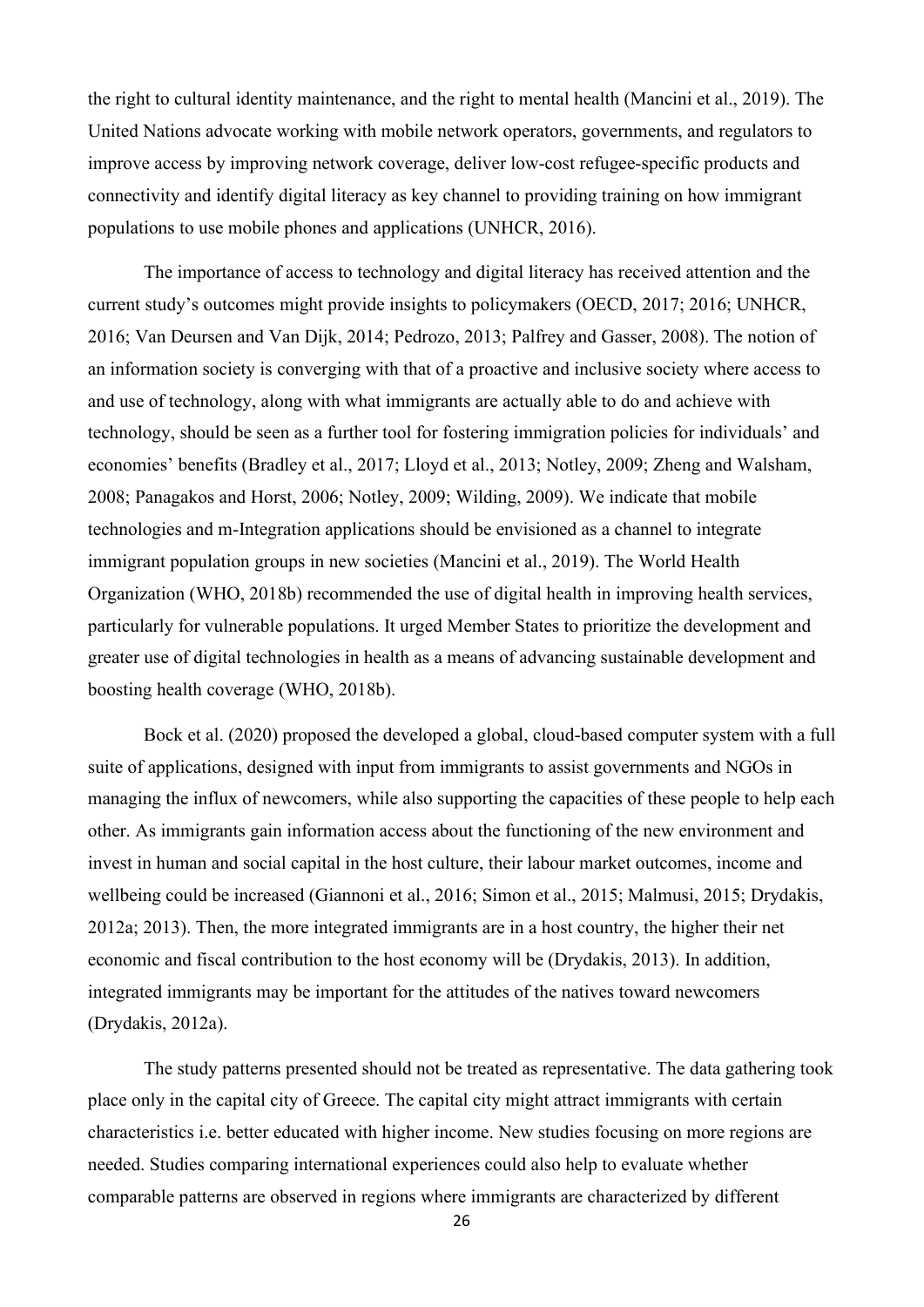characteristics i.e. countries attracting better educated immigrants. We expect that the assigned patterns were driven by immigrants' demographic characteristics. The sample observations were made of immigrants with limited knowledge of the language enrolled in free language programmes. They also had unknown legal status and experienced low employment rates, with low human capital and a high proportion of refugees. Whether the study's patterns could be verified in regions attracting better-educated immigrants, experiencing higher employment levels and enrolling in language programmes with tuition fees requires evaluation. In addition, the immigrants in this study were actively integrating into society by enrolling in language programmes. One might expect different patterns if immigrants were not active in language learning.

We might expect that the macroeconomic environment would drive the patterns. The sample produced data on immigrants living in a country experiencing a massive economic recession (Drydakis, 2015a). Better developed economies might attract better educated immigrants, as well as, provide better employment opportunities which could boost immigrants' income, societal integration and well-being. New studies are needed to offer firm evaluations. In this study we did not evaluate demographic differences within immigrants in terms of mobile phone ownership, actual need and usage, as well as, m-Integration applications usage. Whether continent of origin, years of age, employment status and level of education might be associated with smartphone ownership and m-Integration applications' payoffs needs examination. Similarly, in this study we did not collect information in relation to immigrants who were granted asylum or were seeking such a status. Whether immigrants belonging in this category (i.e., looking for international protection) experience different payoffs requires investigation.

Finally, as we have highlighted throughout the study, although panel data has been utilized and information in relation to human capital and employment status has been included the assigned patterns should be treated as associations and not as causal patterns. It might be difficult to minimize and exclude endogenous relationships between ICTs and immigrants' integration and the public's health/mental health status. Further studies are needed to capture unexamined heterogeneities, such as personality traits, societal discrimination, immigrants' early trauma, cultural shock and integration stress, and offer better-informed estimates.

#### **10. Conclusion**

In this study using panel data on immigrant populations from European, Asian and African countries for the period 2018-2019 we found that having an increasing number of mobile applications in use aiming to facilitate immigrants' societal integration (m-Integration) is positively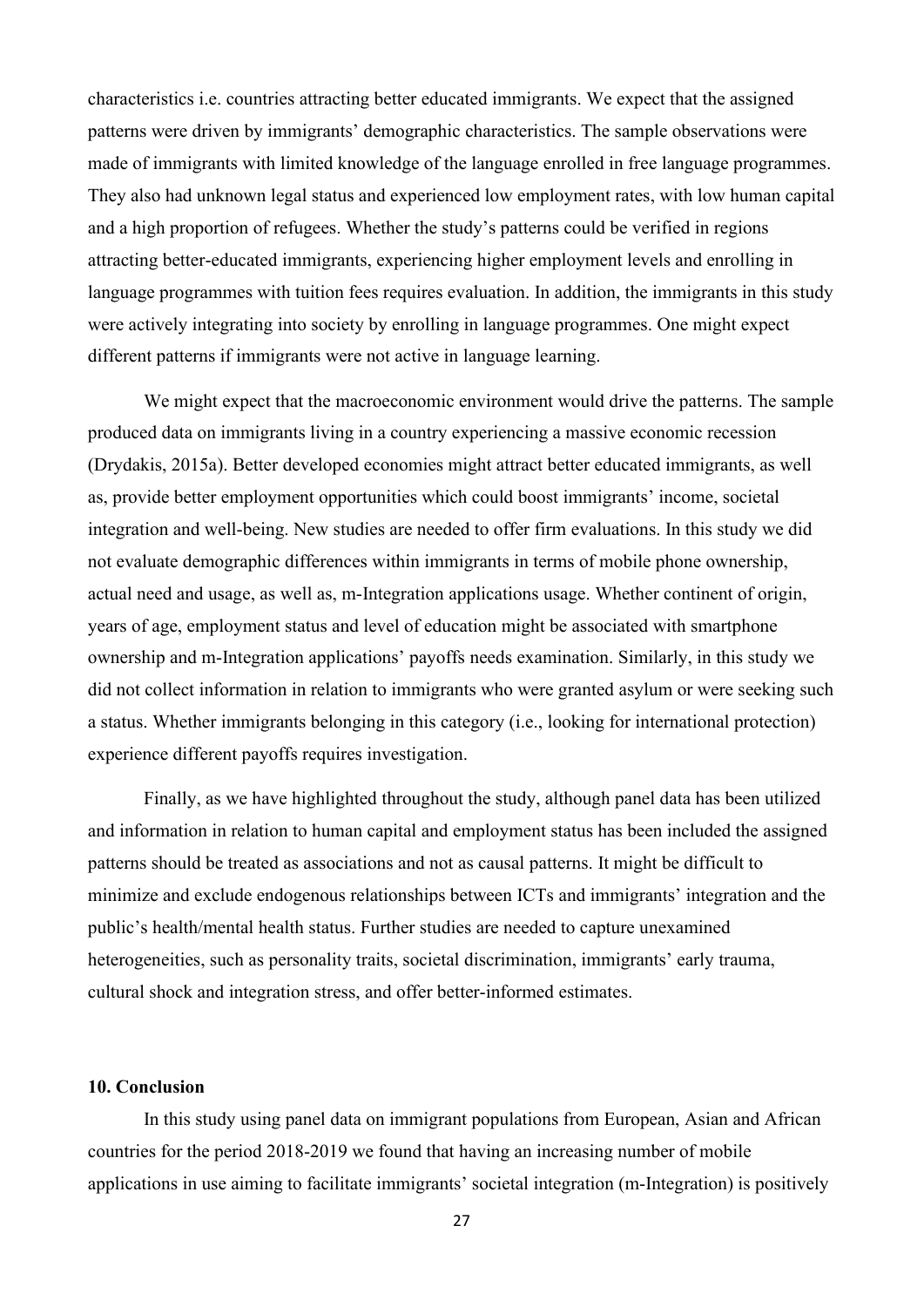associated with enhanced levels of integration (Ethnosizer), good health (EQ-VAS), and a better mental health status (CESD-20). The outcomes indicated that immigrants' level of integration was positively associated with a variety of m-Integration applications such as public services, city transportation and maps, translation and voice assistants and mental health. Also, health and mental health status were found to be positively associated with a few m-Integration applications, in relation to public services and local news, and health applications. Moreover, the study estimated that m-Integration applications of AI were positively associated with increased levels of immigrant integration and a good health/mental health status. We evaluated that m-Integration applications could provide an accessible venue that could facilitate immigrants customized online information and services which subsequently might play a critical role in their integration and well-being. In addition, AI m-Integration applications might create a better match between immigrants' needs and outcomes, something associated with better functioning. It may be the case that AI features such as accuracy of search results, peer reviewed e-learning, professional coaching on pronunciation, realtime translations and virtual communication for finding possible explanations for health conditions could be associated with better-quality services facilitating immigrants' needs. The study concluded by indicating that the notion of an information society should be converging with that of a proactive and inclusive society where access to and use of technology and what immigrants are actually able to do and achieve with technology should be seen as a further tool for fostering their integration strategies for positive outcomes at individual and society levels. This is the first known study to introduce the term 'm-Integration' and quantify associations between mobile applications, integration and health and mental health for immigrants and assess AI's role in enhancing the aforementioned relationships.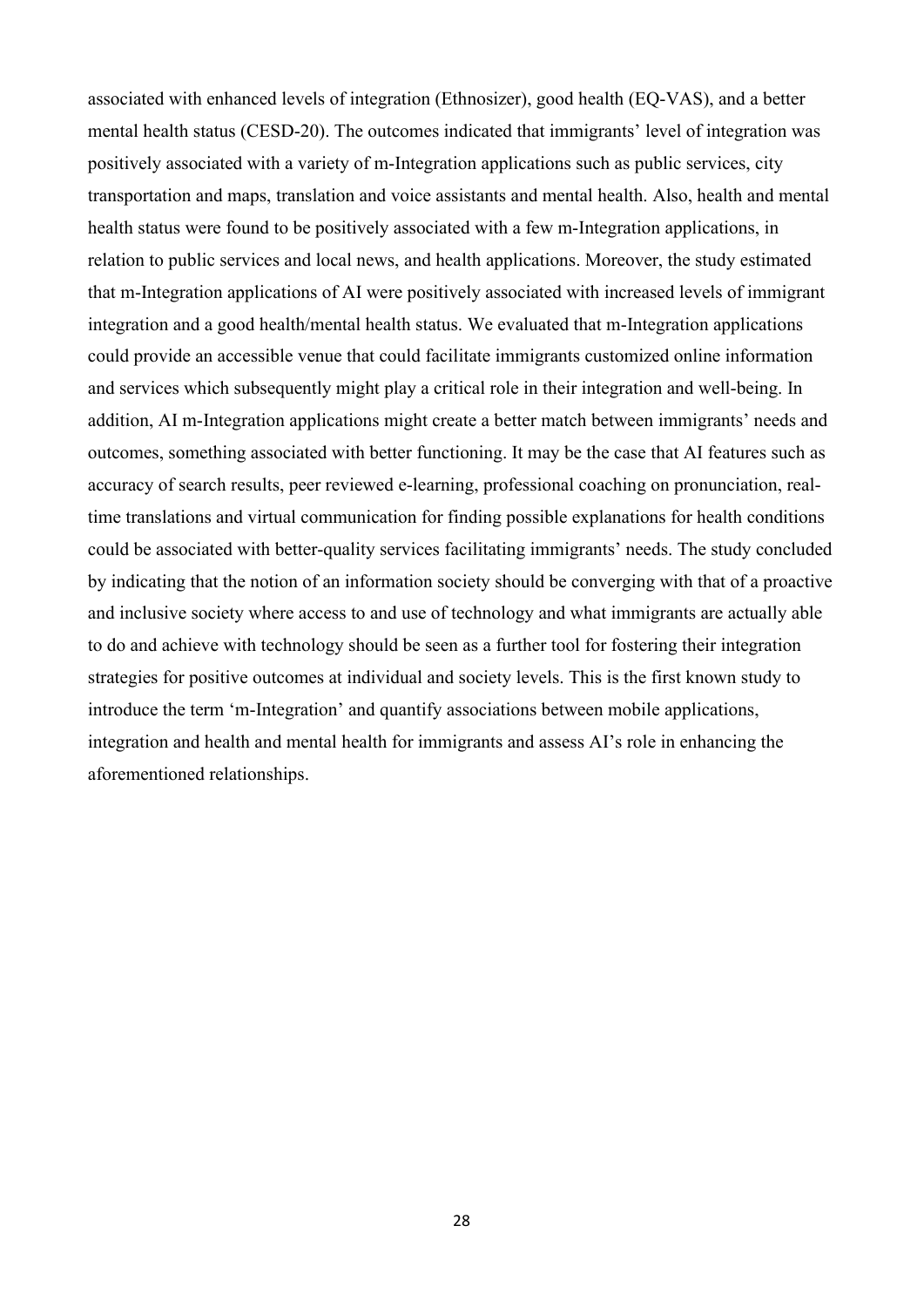#### **References**

- Abaza, M. and Saif, F. (2015). The Adoption of Mobile Government Services in Developing Countries. *International Journal of Computer Science Issues*, 12(1): 137-145.
- Aboueid, S. Liu, R. H. Desta, B. N. Chaurasia, A. Ebrahim, S. (2019). The Use of Artificially Intelligent Self-Diagnosing Digital Platforms by the General Public: Scoping Review. *JMIR Medical Informatics*, 7(2): 1-10.
- AbuJarour, S. Wiesche, M. Díaz Andrade, A. Fedorowicz, J. Krasnova, H. Olbrich, S. Tan, C. Urquhart, C. and Venkatesh, V. (2019). ICT-enabled Refugee Integration: A Research Agenda. *Communications of the Association for Information Systems*, 44(June): 874 – 891.
- Aitken, R. C. B. (1969). Measurement of Feelings Using Visual Analogue Scales. *Proceedings of the Royal Society Medicine*, 62(10), 989–993.
- Aitken, M. and Gauntlett, C. (2013). *Patient Apps for Improved Healthcare: From Novelty to Mainstream*. New Jersey: Parsippany.
- Alam, K. and Imran, S. (2015). The Digital Divide and Social Inclusion among Refugee Migrants: A Case in Regional Australia. *Information Technology and People*, 28(2):344-365.
- Alencar, A. (2018). Refugee Integration and Social Media: A Local and Experiential Perspective. *Information, Communication and Society*, 21(11): 1588–1603.
- Alencar, A. (2019). The Smartphone as a Lifeline: An Exploration of Refugees' Use of Mobile Communication Technologies during their Flight. *Media, Culture and Society*, 41(6): 828– 844.
- Alkire, S. (2005). Why the Capability Approach? *Journal of Human Development*: 6(1): 115-135.
- Amante, D. J. Hogan, T. P. Pagoto, S. L. English, T. M. and Lapane, K. L. (2015). Access to Care and Use of the Internet to Search for Health Information: Results from the US National Health Interview Survey. *Journal of Medical Internet Research*, 17(4): 1-10.
- Ameen, N. and Willis, R. (2016). The Use of Mobile Phones to Support Women's Entrepreneurship in the Arab Countries. *International Journal of Gender and Entrepreneurship*, 8(4): 424–445.
- Ameen, N. Willis, R. and Shah, M. H. (2018). An Examination of the Gender Gap in Smartphone Adoption and Use in Arab Countries: A Cross-National Study. *Computers in Human Behavior*, 89: 148-162.
- Ameen, N. and Willis, R. (2019). Towards Closing the Gender Gap in Iraq. Understanding Gender Differences in Smartphone Adoption and Use. *Information Technology for Development*, 25(4): 660-685.
- Andreß, H. J. Golsch, K. and Schmidt, A. W. (2013). *Applied Panel Data Analysis for Economic and Social Surveys*. Berlin/Heidelberg: Springer.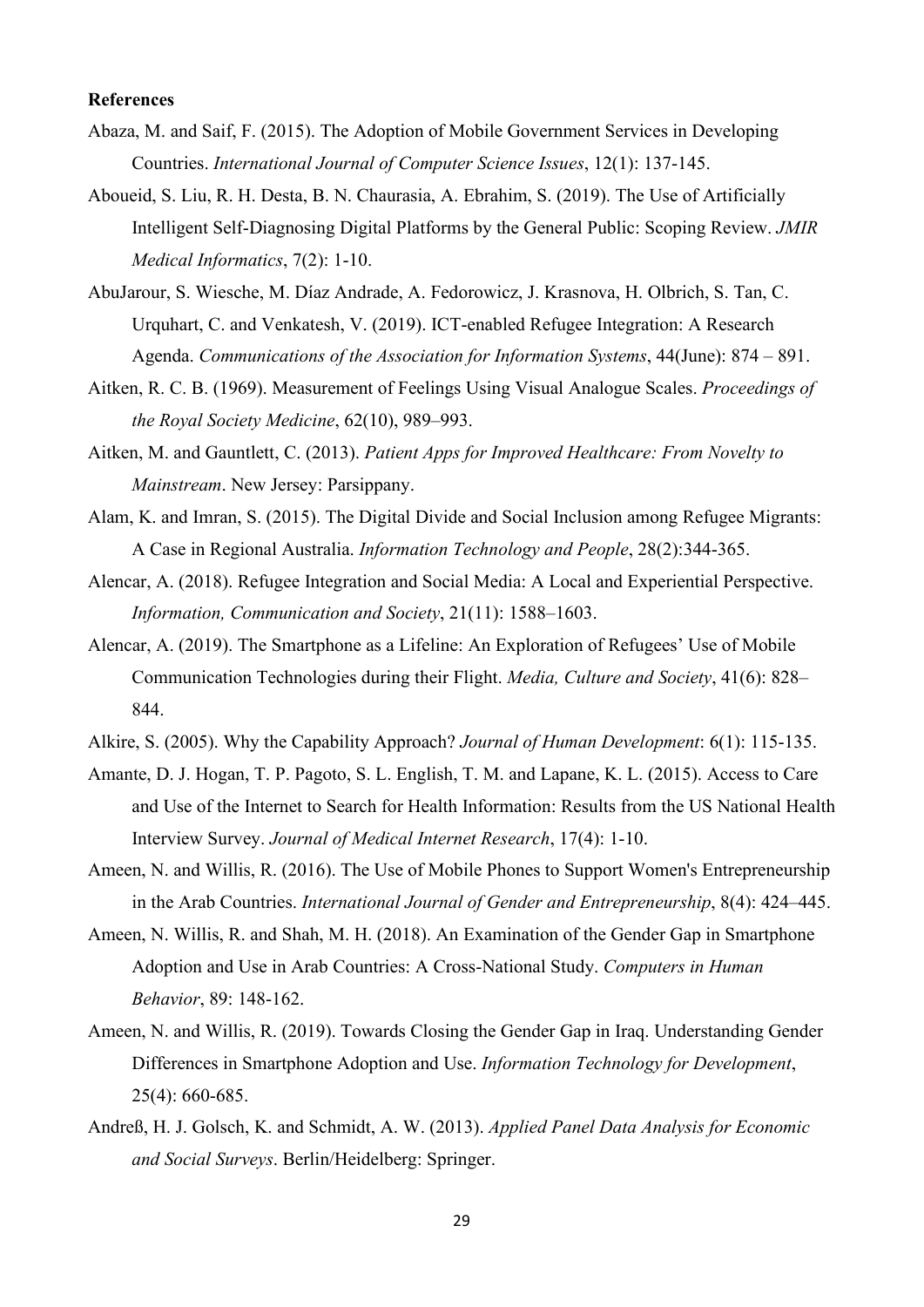Andrade, A. D. and Doolin. B. (2016). Information and Communication Technology and the Social Inclusion of Refugees. *Management Information Systems Quarterly*, 40(2): 405-416.

Anthes, E. (2016). Mental Health: There's an App for That. *Nature*, 532(20-3): 1-4.

- Aoki, Y. and Santiago, L. (2018). Speak Better, Do Better? Education and Health of Migrants in the UK. *Labour Economics*, 52(June): 1-17.
- Bauer, A. M. Rue, T. Keppel, G. A. Cole, A. M. Baldwin, L-M, Katon, W. (2014). Use of Mobile Health (mHealth) Tools by Primary Care Patients in the WWAMI Region Practice and Research Network (WPRN). *Journal of the American Board of Family Medicine*, 27(6):780– 788.
- Beck, F. Richard, J. B. Nguyen-Thanh, V. Montagni, I. Parizot, I. and Renahy, E. (2014). Use of the Internet as a Health Information Resource among French Young Adults: Results from a Nationally Representative Survey. *Journal of Medical Internet Research*, 16(5): 1-13.
- Bennion, M. Hardy, G. Moore, R. Kellett, S. and Millings, A. (2019). E-therapies in England for Stress, Anxiety or Depression: How Are Apps Developed? A Survey of NHS E-Therapy Developers. *BMJ Health and Care Informatics*, 26(1): 1-9.
- Benton, M. (2014). *Smart Inclusive Cities: How New Apps, Big Data and Collaborative Technologies are Transforming Immigrant Integration*. Washington D.C.: Migrant Policy Institute.
- Berry, J. W. (2006). Contexts of Inclusion, *un* D. L. Sam and J. W. Berry (Eds.), *Cambridge Handbook of Inclusion Psychology* (pp. 27–42). Cambridge: Cambridge University Press.
- Bert, F. Giacometti, M. Gualano, M. R. and Siliquini, R. (2014). Smartphones and Health Promotion: A Review of the Evidence. *Journal of Medical Systems* 38(9995): 1-11.
- Bock, J. G. Haque, Z. and McMahon, K. A. (2020, on-line first). Displaced and Dismayed: How ICTs are Helping Refugees and Migrants, And How We Can Do Better. *Information Technology for Development*.
- Bradley, L. Lindstrom, N. B. and Hashemi S. S. (2017). Integration and Language Learning of Newly Arrived Migrants Using Mobile Technology. *Journal of Interactive Media in Education*, 1(3): 1-9.
- Briganti, G. and Le Moine, O. (2020). Artificial Intelligence in Medicine: Today and Tomorrow. *Frontiers in Medicine*, 7: 27.
- Brinia, V. and Tsaprazi, E. (2015). Teaching the Greek language to Adult Immigrants: Views and Teaching Practices. *International Journal of Academic Research in Progressive Education and Development*, 4(1): 196-202.
- Brooker, A. Lawrence, J. and Dodds. A. (2017). Using Digital Concept Maps to Distinguish Between Young Refugees' Challenges. *Journal of Interactive Media in Education*, 1(4): 1-11.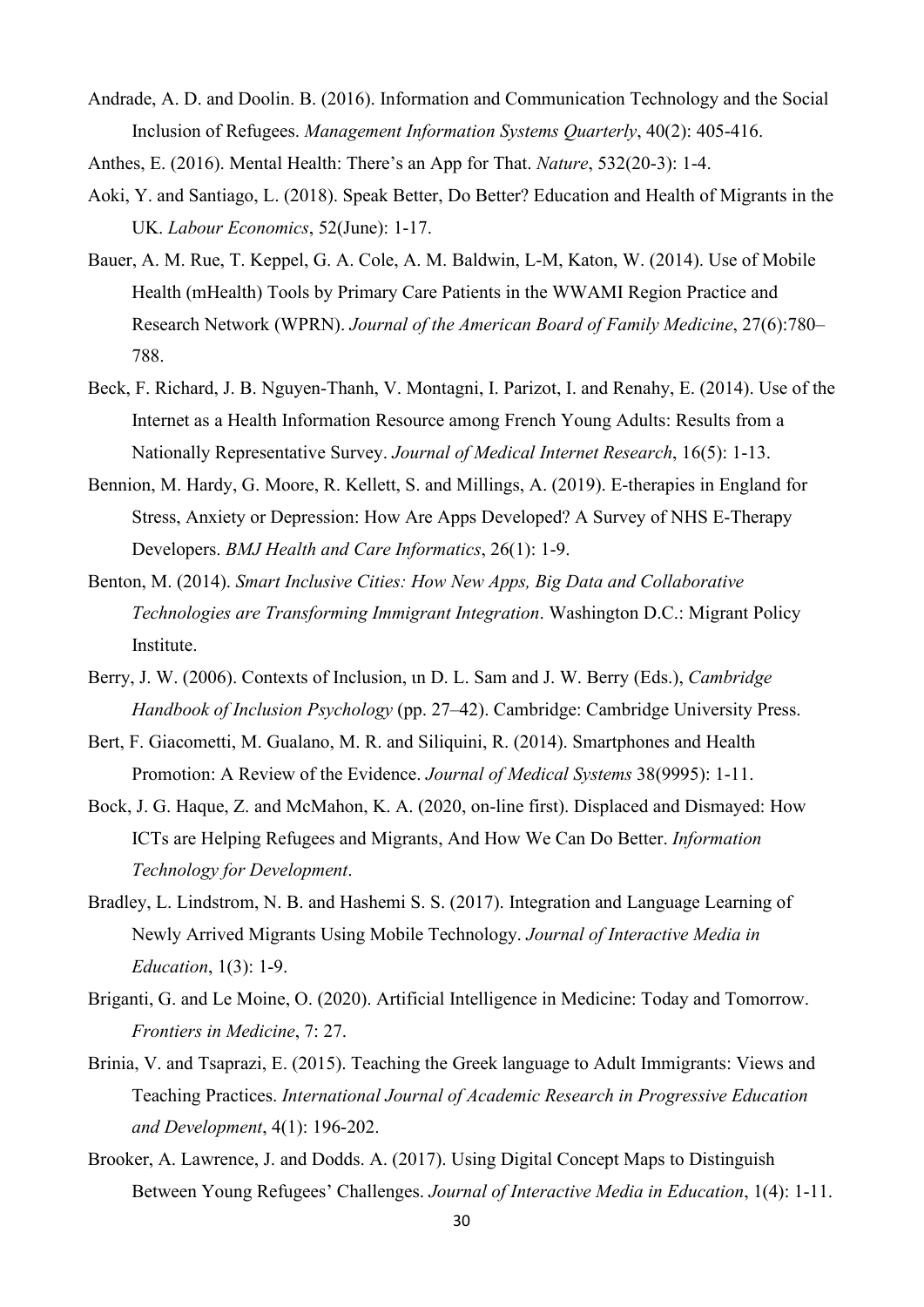- Burston, J. (2013). Mobile-Assisted Language Learning: A Selected Annotated Bibliography of Implementation Studies 1994–2012. *Language Learning and Technology*, 17(3): 157–224.
- Cahill, S. Macijauskiene, J. Nygård, A. Faulkner, J. Hagen, I. (2007). Technology in Dementia Care. *Technology and Disability*, 19(2):55-60
- Caidi, N. Allard, D. and Quirke, L. (2010). Information Practices of Immigrants. *Annual Review of Information Science and Technology*, 44(1): 493-531.
- Carter, A. Liddle, J. Hall, W. and Chenery, H. (2015). Mobile Phones in Research and Treatment: Ethical Guidelines and Future Directions. *JMIR Mhealth and Uhealth*, 3(4): 1-8.
- Carroll, J. K. Moorhead, A. Bond, R. LeBlanc, G. W. Petrella, R. J. Fiscella, K. (2017). Who Uses Mobile Phone Health Apps and Does Use Matter? A Secondary Data Analytics Approach. *Journal of Medical Internet Research*, 19(4): 1-9.
- Castro, D. and New, J. (2016). *The Promise of Artificial Intelligence*. Washington, D.C.: Centre for Data Innovation.
- Cavounidis, J. (2018). The Migration Experience of Greece and the Impact of the Economic Crisis on its Migrant and Native Populations. *European Journal of Public Health*, 28(5): 20–23.
- Chandrashekar, P. (2018). Do Mental Health Mobile Apps Work: Evidence and Recommendations for Designing High-Efficacy Mental Health Mobile apps. *mHealth*, 4(6): 1-4.
- Clarke, A. and Isphording, I. E. (2006). Language Barriers and Immigrant Health. *Health Economics*, 26(6): 765-778.
- Constant, A. F. and Zimmermann, K. F. (2008). Measuring Ethnic Identity and its Impact on Economic Behavior. *Journal of the European Economic Association*, 6(2-3): 424–433.
- Constant, A. F. Gataullin, L. and Zimmermann, K. F. (2009). Ethnosizing Immigrants. *Journal of Economic Behavior and Organization*, 69(3): 274-287.
- Dahl, T. Boulos, M. (2013). Robots in Health and Social Care: A Complementary Technology to Home Care and Telehealth Care? *Robotics*, 30(1):1-21.
- Dahya, N. and Dryden-Peterson, S. (2017). Tracing Pathways to Higher Education for Refugees: The Role of Virtual Support Networks and Mobile Phones for Women in Refugee Camps. *Comparative Education*, 2017; 53(2):284–301.
- Dekker, R. Engbersen, G. and Faber, M. (2016). The Use of Online Media in Migration Networks. *Population, Space and Place* (22)6: 539–551.
- Dekker, R. Engbersen, G. Klaver, J. and Vonk, H. (2018). Smart Refugees: How Syrian Asylum Migrants Use Social Media Information in Migration Decision-Making. *Social Media and Society*, 4(1): 1–11.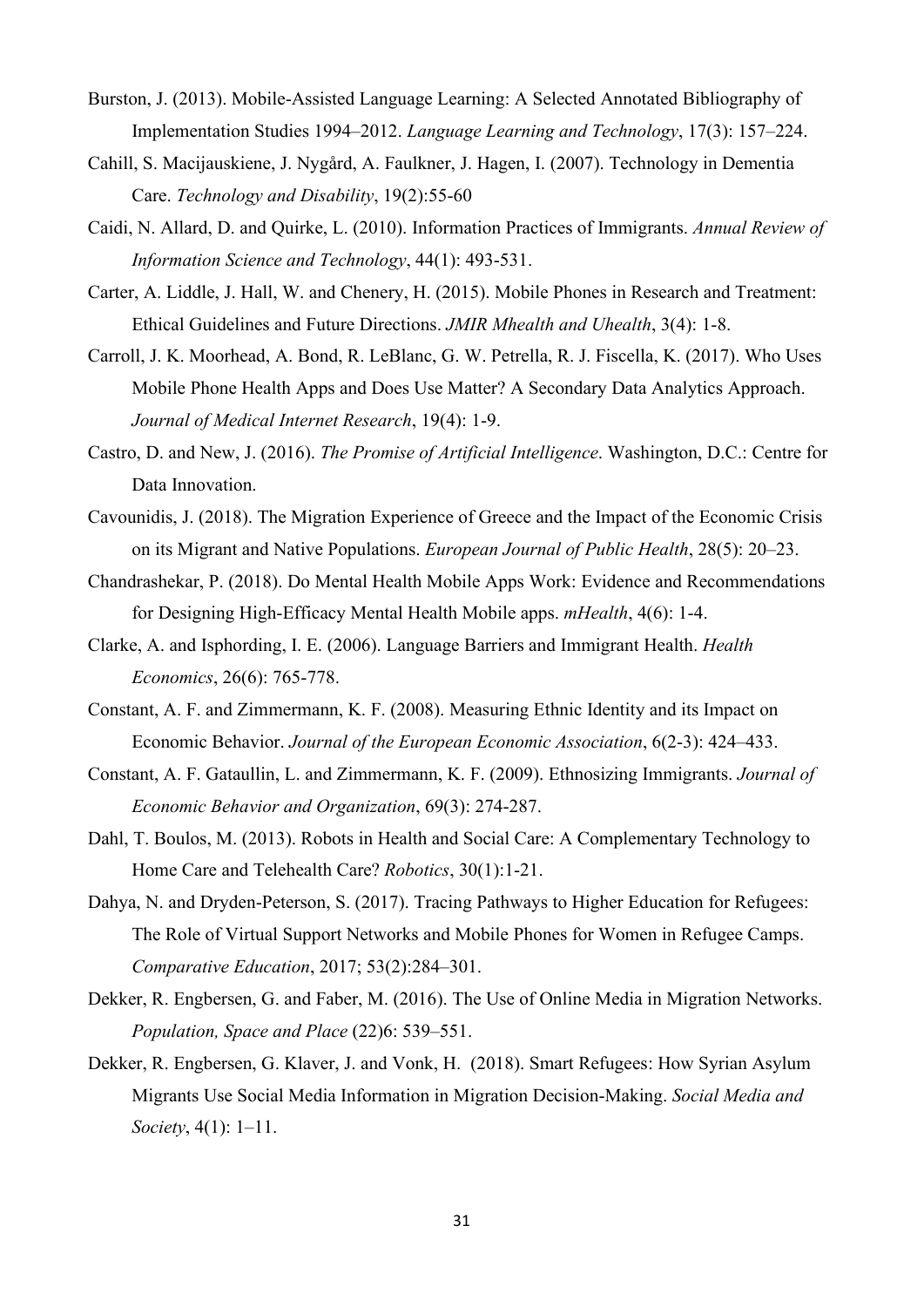- De Walt, D. A. Berkman, N. D. Shreidan, S. Lohr, K. and Pignone, M. P. (2004). Literacy and Health Outcomes: A Systematic Review of the Literature. *Journal of General Internal Medicine*, 19(12): 1228– 3639.
- Díaz Andrade, A. and Doolin, B. (2016). Information and Communication Technology and the Social Inclusion of Refugees. *Management Information Systems Quarterly*, 40(2): 405–416.
- Díaz Andrade, A. and Doolin, B. (2019). Temporal Enactment of Resettled Refugees' ICT‐ Mediated Information Practices. *Information Systems Journal*, 29(1): 145-174.
- Diminescu, D. (2020). Researching the Connected Migrant, in K. Smets, K. Leurs, M. Georgiou, S. Witteborn, G. and Radhika, (eds), *The SAGE Handbook of Media and Migration* (pp. 74-78). London: SAGE.
- Duman, G. Orhon, G. and Gedik, N. (2015). Research Trends in Mobile Assisted Language Learning from 2000 to 2012. *ReCALL*, 27(2): 197-216.
- Dutta-Bergman, M. J. (2004). Complementarity in Consumption of News Types Across Traditional and New Media. *Journal of Broadcasting and Electronic Media*, 48(1): 41–60.
- Drydakis, N. (2010). Ethnic Differences in Housing Opportunities in Athens. *Urban Studies*, 47(12): 2573-2596.
- Drydakis, N. and Vlassis, M. (2010). Ethnic Discrimination in the Greek Labour Market: Occupational Access, Insurance Coverage, and Wage Offers. *Manchester School*, 78(3): 201- 218.
- Drydakis, N. (2011). Ethnic Discrimination in the Greek Housing Market. *Journal of Population Economics*, 24(4):1235-1255.
- Drydakis, N. (2012a). Ethnic Identity and Immigrants' Wages in Greece. *International Journal of Intercultural Relations*, 36(3): 389-402.
- Drydakis, N. (2012b). Estimating Ethnic Discrimination in the Labour Market Using Experimental Data. *Southeast European and Black Sea Studies*, 12(2): 335-355.
- Drydakis, N. (2013). The Effect of Ethnic Identity on the Employment of Immigrants. *Review of Economics of the Household*, 11(2): 285-308.
- Drydakis, N. (2015). The Effect of Unemployment on Self-Reported Health and Mental Health in Greece from 2008 to 2013: A Longitudinal Study Before and During the Financial Crisis. *Social Science and Medicine*, 128(March): 43-51.
- Drydakis, N. (2015b). Measuring Sexual Orientation Discrimination in the UK's Labour Market; A Field Experiment. *Human Relations*, 68(11): 1769-1796.
- Drydakis, N. (2017). Measuring Labour Differences between Natives, Non-Natives, and Natives with an Ethnic-Minority Background. *Economics Letters*, 161: 27-30.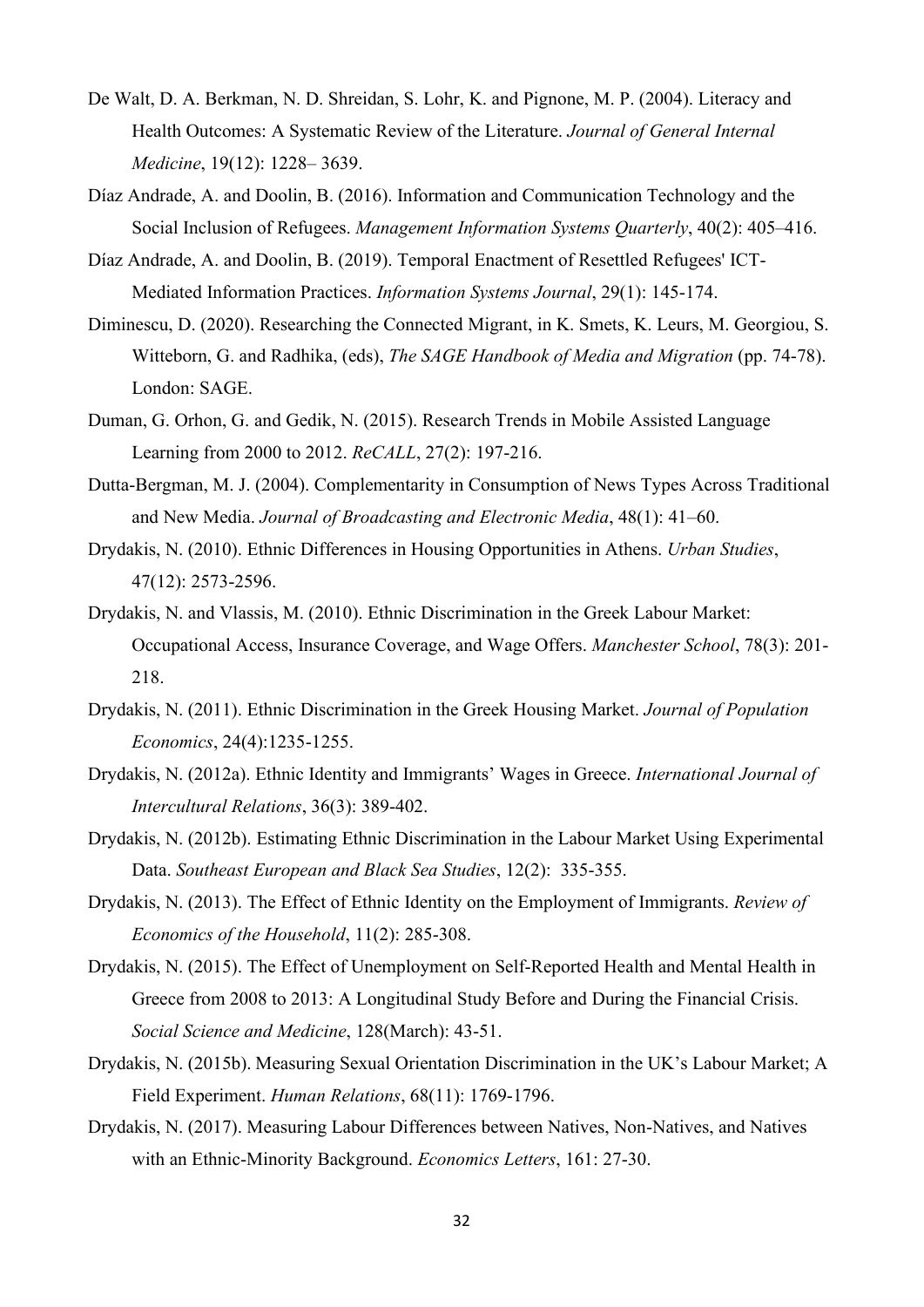- Donker, T. Petrie, K. Proudfoot, J. Clarke, J. Birch, M. R. and Christensen H. (2013). Smartphones for Smarter Delivery of Mental Health Programs: A Systematic Review. *Journal of Medical Internet Research*, 15: e247.
- Donner, J. (2008). Research Approaches to Mobile Use in the Developing World: A Review of the Literature. *The Information Society*, 24(3):140-159.
- Eichler, K. Wieser, S. Brügger, U. (2009). The Costs of Limited Health Literacy: A Systematic Review. *International Journal of Public Health*, 54(5): 313– 324.
- Ertel, W. (2018). *Introduction to Artificial Intelligence: Undergraduate Topics in Computer Science*. New-York: Springer International Publishing.
- European Commission (2016). *Action Plan on the Integration of Third Country Nationals*. Brussels: European Commission.
- European Commission (2020). *White Paper: On Artificial Intelligence. A European Approach to Excellence and Trust*. Brussels: European Commission.
- Eurostat (2018). *Population Change. Demographic Balance and Crude Rates at National Level*. Luxembourg: Eurostat.
- Esmaeilzadeh, P. (2020). Use of AI-Based Tools for Healthcare Purposes: A Survey Study from Consumers' Perspectives. *BMC Medical Informatics and Decision Making*, 20: 170.
- Feng, Y. Parkin, D. and Devlin, N. J. (2014). Assessing the Performance of the EQ-VAS in the NHS PROMs Programme. *Quality of Life Research*, 23(3): 977-989.
- Fernandez-Luque, L. and Imran, M. (2018). Humanitarian Health Computing Using Artificial Intelligence and Social Media: A Narrative Literature Review. *International Journal of Medical Informatics*, 114(June): 136-142.
- Firth, J. Torous. J, Nicholas, J. Carney, R. Rosenbaum, S. and Sarris, J. (2017). Can Smartphone Mental h\Health Interventions Reduce Symptoms of Anxiety? A Metaanalysis of Randomized Controlled Trials. *Journal of Affecting Disorders*, 218(August): 15-22.
- Firth. J, Torous. J, Nicholas. J, Carney, R. Pratap, A. Rosenbaum, S. and Sarris J. (2017). The Efficacy of Smartphone-Based Mental Health Interventions for Depressive Symptoms: A Meta-Analysis of Randomized Controlled Trials. *World Psychiatry*, 16(3): 287-298.
- Fortunati, L. Pertierra, R. and Vincent, J. (2013). *Migration, Diaspora and Information Technology in Global Societies*. London: Routledge.
- Ganapati, S. (2015). *Using Mobile Apps in Government*. Washington DC: IBM Center for The Business of Government.
- Gaebel, W. Großimlinghaus, I. Kerst, A. Cohen, Y. Hinsche-Böckenholt, A. Johnson, B. Mucic, D. Petrea, I. Rössler, W. Thornicroft, G. and Zielasek, J. (2016). European Psychiatric Association (EPA Guidance on the Quality of E-Mental Health Interventions in the Treatment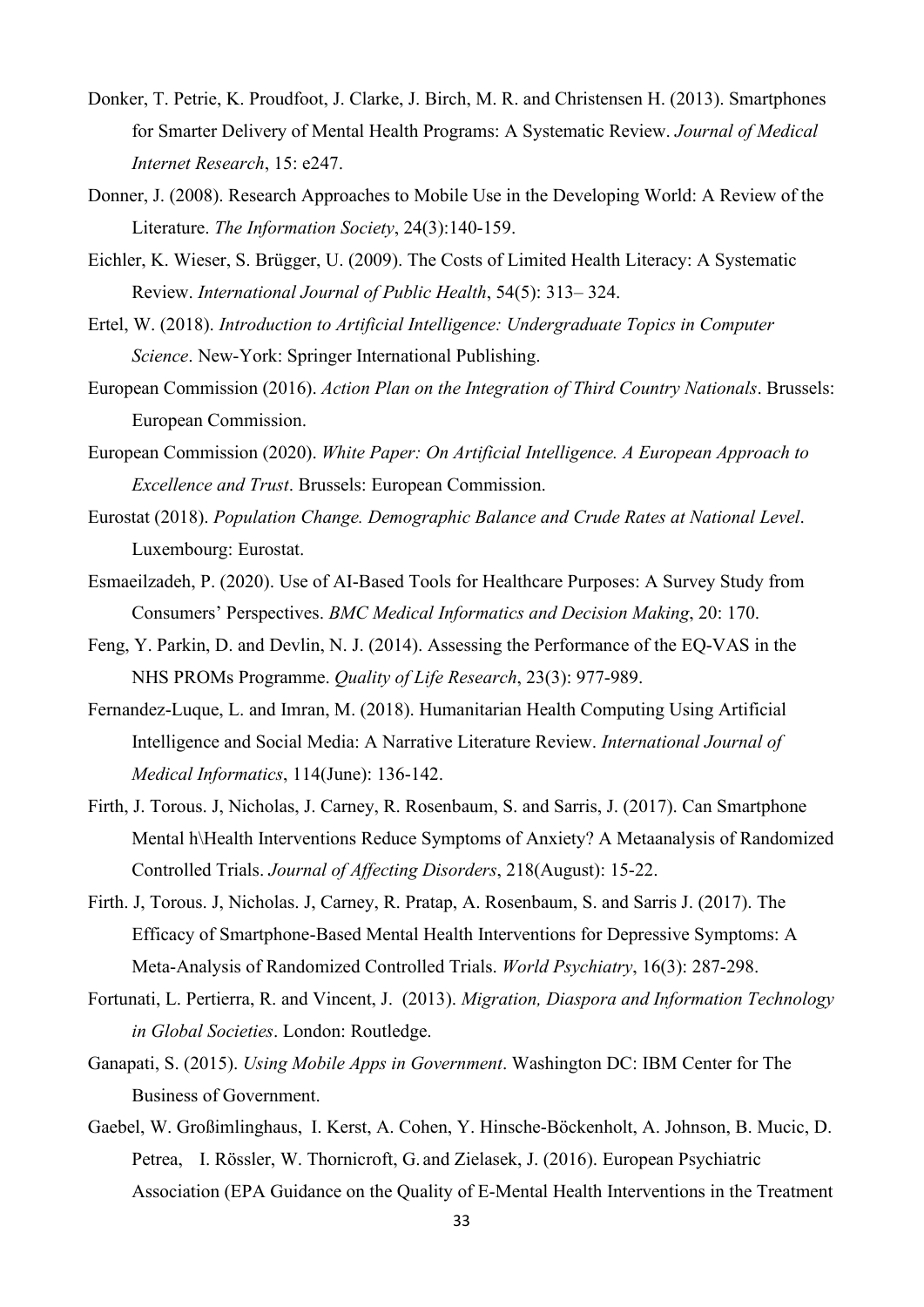of Psychotic Disorders. *European Archives of Psychiatry and Clinical Neuroscience*, 266(2): 125-137.

- Ghahramani, F. and Wang, J. (2019-on line first). Impact of Smartphones on Quality of Life: A Health Information Behavior Perspective. *Information Systems Frontier*.
- Giannoni, M. Franzini, L. and Masiero, G. (2016). Migrant Integration Policies and Health Inequalities in Europe. *BMC Public Health*, 16, 463.
- Gajecki, M. Berman, A. H. Sinadinovic, K. Rosendahl, I. and Andersson, C. (2014). Mobile Phone Brief Intervention Applications for Risky Alcohol Use Among University Students: A Randomized Controlled Study. *Addiction Science and Clinical Practice*, 9(11): 1-12.
- Gallup (2018). *The Impact of Mobile on People's Happiness and Well-Being*. Washington, D.C.: Gallup.
- Gemi, Ε. and Triandafyllidou, A. (2018). Migration in Greece: Recent Developments in 2018. Paris: OECD.
- Gerlich, R. N. Drumheller, K. Babb, J. and De'Armond, D. (2015). App Consumption: An Exploratory Analysis of the Uses and Gratifications of Mobile Apps. *Academy of Marketing Studies Journal,* 19(1): 69–79.
- Ghahramani, F. and Wang, J. (on-line first 2019). Impact of Smartphones on Quality of Life: A Health Information Behavior Perspective*. Information Systems Frontiers*, 1-16.
- Gigler, B.S. (2015). *Development as Freedom in a Digital Age: Experiences from the Rural Poor in Bolivia*. Washington DC: World Bank.
- Gillespie, M. Ampofo, L. Cheesman, M. Faith, B. Iliadou, E. Issa, A. Osseiran, S. and Skleparis, D. (2016). *Mapping Refugee Media Journeys: Smartphones and Social Media Networks*. Milton Keynes: The Open University.
- Gillespie, M. Osseiran, S. and Cheesman. M. (2018 on line first). Syrian Refugees and the Digital Passage to Europe: Smartphone Infrastructures and Affordances. *Social Media and Society*, 1- 12.
- Gindidis, S. Stewart, S. and Roodenburg, J. (2019). A Systematic Scoping Review of Adolescent Mental Health Treatment Using Mobile Apps. *Advances in Mental Health*, 17(2): 161-177.
- Gkiouleka, A. Avrami, L. Kostaki, A. Huijts, T. Eikemo, T. A. and Stathopoulou, T. (2018). Depressive Symptoms Among Migrants and Non-Migrants in Europe: Documenting and Explaining Inequalities in Times of Socio-Economic Instability. *European Journal of Public Health*, 28(5): 54–60.
- Godwin-Jones, R. (2018). Chasing the Butterfly Effect: Informal Language Learning Online as a Complex System. *Language Learning and Technology*, 22(2): 8-27.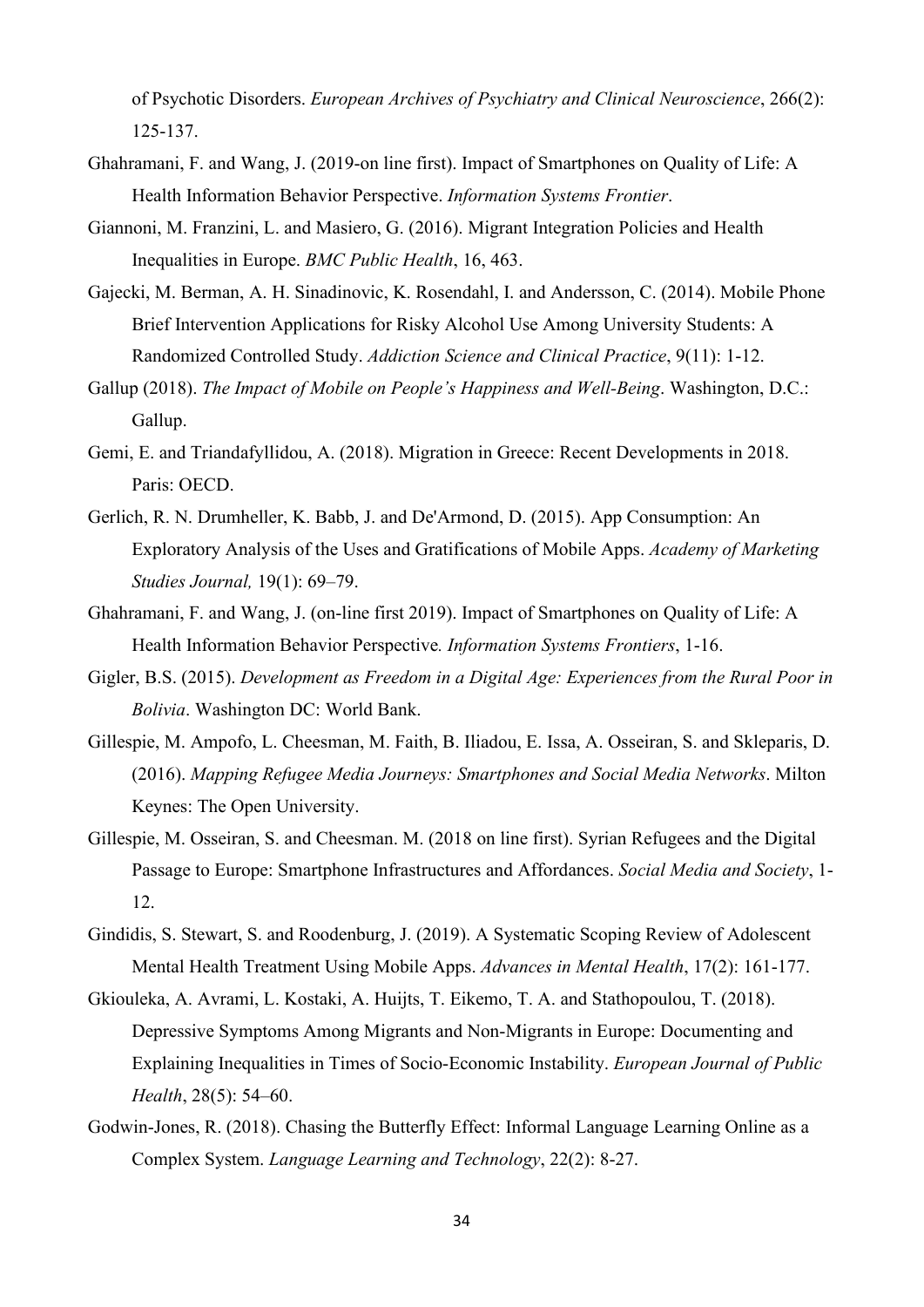- Goodwin, J. Cummins, J. Behan, L. and O'Brien, S. M. (2016). Development of a Mental Health Smartphone App: Perspectives of Mental Health Service Users. *Journal of Mental Health*, 25(5): 434–440.
- Goksel-Canbek, N. and Mutlu, M. E. (2016). On the Track of Artificial Intelligence: Learning with Intelligent Personal Assistants. *International Journal of Human Sciences*, 13(1): 592-601.
- Gough, H. A. and Gough, K. V. (2019). Disrupted Becomings: The Role of Smartphones in Syrian Refugees' Physical and Existential Journeys. *Geoforum*, 105: 89–98.
- Greene, A. (2019 on line first). Mobiles and 'Making Do': Exploring the Affective, Digital Practices of Refugee Women Waiting in Greece. *European Journal of Cultural Studies,* 1-18.
- Halcox, J. P. J. Wareham, K. Cardew, A. Gilmore, M. Barry, J. P. Phillips, C. and Gravenor, M. B. (2017). Assessment of Remote Heart Rhythm Sampling Using the AliveCor Heart Monitor to Screen for Atrial Fibrillation: The REHEARSE-AF Study. *Circulation*, 136: 1784–1794.
- Haleem, A. Javaid, M. and Khan, I. H. (2019). Current Status and Applications of Artificial Intelligence (AI) in Medical Field: An Overview. *Current Medicine Research and Practice*, 9(6): 231-237.
- Hall, C. S. Fottrell, E. Wilkinson, S. and Byass, P. (2014). Assessing the Impact of mHealth Interventions in Low- and Middle-Income Countries--What Has Been Shown to Work? *Global Health Action*, 7(25606): 1-12.
- Hamet, P. and Tremblay, J. (2017). Artificial Intelligence in Medicine. *Metabolism*, 69S: S36-S40.
- Hamine, S. Gerth-Guyette, E. Faulx, D. Green, B. B. and Ginsburg, A. S. (2015). Impact of mHealth Chronic Disease Management on Treatment Adherence and Patient Outcomes: A Systematic Review. *Journal of Medical Internet Research*, 17(2): 1-15.
- Hauswald, J. Laurenzano, M. A. Zhang, Y. Li, C. Rovinski, A. Khurana, A. Dreslinski, R. G. Mudge, T. Petrucci, V. Tang, L. and Mars, J. (2015). Sirius: An Open End-To-End Voice and Vision Personal Assistant and Its Implications for Future Warehouse Scale Computers. *Proceedings of the Twentieth International Conference on Architectural Support for Programming Languages and Operating Systems*, ASPLOS 15: 223-238.
- Heckman, J. J. (1976). The Common Structure of Statistical Models of Truncation, Sample Selection and Limited Dependent Variables. *Annals of Economic and Social Measurement*, 5(4): 475–492.
- Heckman, J. J. (1979). Sample Selection Bias as a Specification Error. *Econometrica*, 47(1): 153– 161.
- Hendler, J. Shadbolt, N. Hall, W. Berners-Lee, T. and Weitzner, D. (2008). Web Science: An Interdisciplinary Approach to Understanding the Web. *Communications of the ACM*, 51(7): 60-69.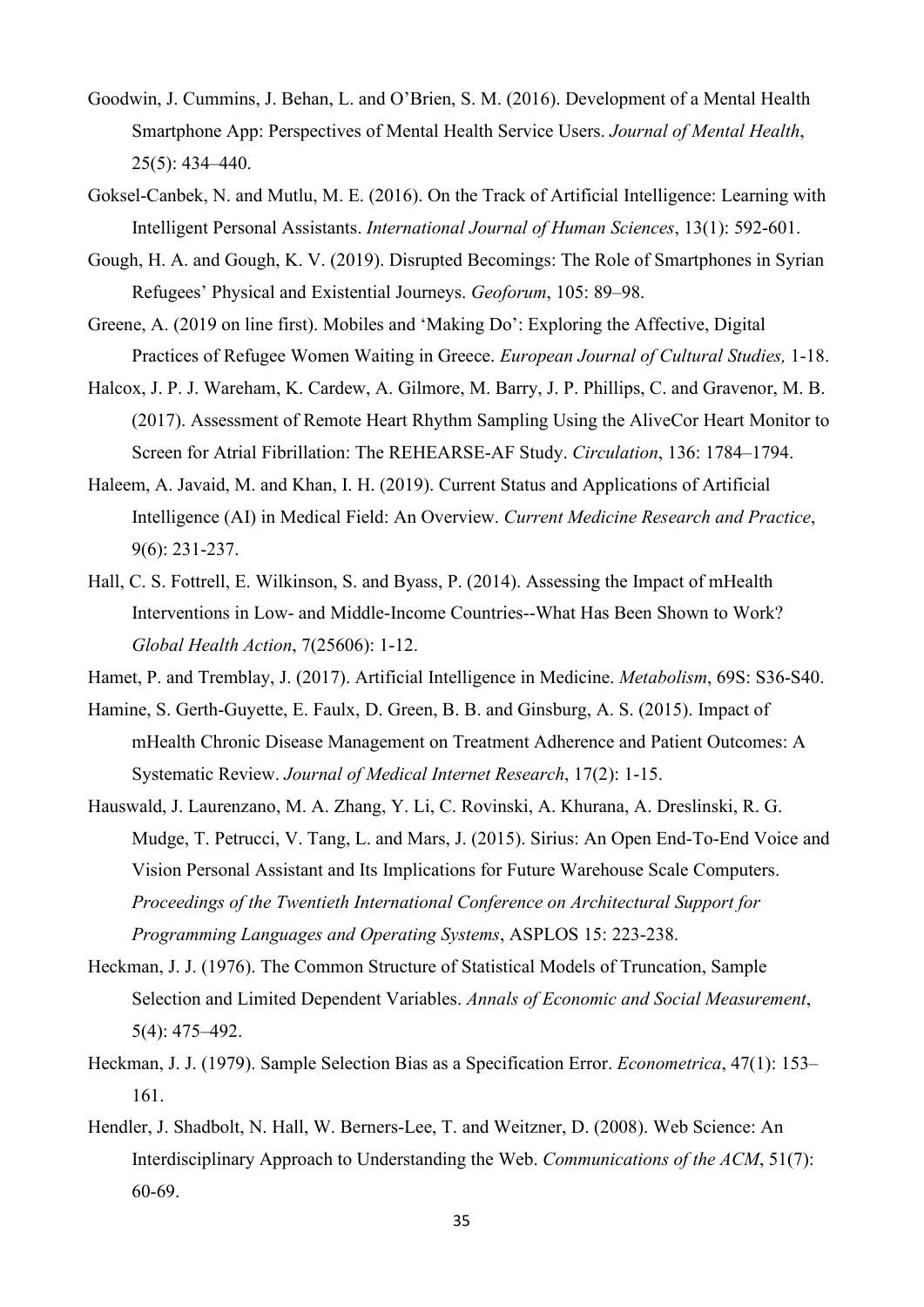- Hendler, J. and Mulvehill, A. (2016). *Social Machines: The Coming Collision of Artificial Intelligence. Social Networking, and Humanity*. New York: Apress.
- Heeks, R. (2002). I-Development not E-Development: Special Issue on ICTs and Development. *Journal of International Development*, 14(1): 1-11.
- Home Office (2019). *Integrating Refugees*. London: Home Office.
- Jarral, R. Kells, T. Yue Lin, N. Mason-Mackay and Sharma, K. (2019). Artificial Intelligence for Humanitarian Action: An Interdisciplinary Approach to Communicable Diseases in Refugees. *BMJ Leader*, 3 (Suppl 1): 52.
- Jarvis, C. and Orr, K. (2016). Editorial: Studies in the Education of Adults. *Studies in the Education of Adults*, 48(1): 1-3.
- Jiang, F. Jiang, Y. Hui, Z. Dong, Y. Li, H. Ma, S. Wang, Y. Dong, Q. Shen, H. and Wang, Y. (2017). Artificial Intelligence in Healthcare: Past, Present and Future. *Stroke Vascular Neurology*, 2(4): 230-243.
- Johnstone, J. (2012). Capabilities and Technology, In P. Brey, A. Briggle, and E. Spence, E. (Eds.), *The Good Life in a Technological Age* (pp 77-91). Oxon and New York: Routledge.
- Johnson, J. D. and Case, D. O. (2012). *Health Information Seeking*. New York: Peter Lang Publishing Inc.
- Jones, N. and Moffitt, M. (2016). Ethical Guidelines for Mobile App Development within Health and Mental Health Fields. *Professional Psychology: Research and Practice*, 47(2): 155–162.
- Jones, A. Kukulska-Hulme, A. Norris, L. Gaved, M. Scanlon, E. Jones, J. and Brasher, A. (2017). Supporting Immigrant Language Learning on Smartphones: A Field Trial. *Studies in the Education of Adults*, 49(2): 228-252.
- Jung, Y. (2014). What a Smartphone is to Me: Understanding User Values in Using Smartphones. *Information Systems Journal*. 24(4): 299–321.
- Kankanhalli, A. Charalabidis, Y. and Mellouli, S. (2019). IoT and AI for Smart Government: A Research Agenda. *Government Information Quarterly*, 36(2): 304-309.
- Katz, J. E. (2008). *Handbook of Mobile Communication Studies*. Cambridge, Massachusetts: The MIT Press.
- Keusch, F. Leonard, M. M. Sajons, C. and Steiner, S. (2019-on line first). Using Smartphone Technology for Research on Refugees: Evidence from Germany. *Sociological Methods and Research*.
- Kim, S. H. (2008). Moderating Effects of Job Relevance and Experience on Mobile Wireless Technology Acceptance: Adoption of a Smartphone by Individuals. *Information and Management*, 45(6): 387–393.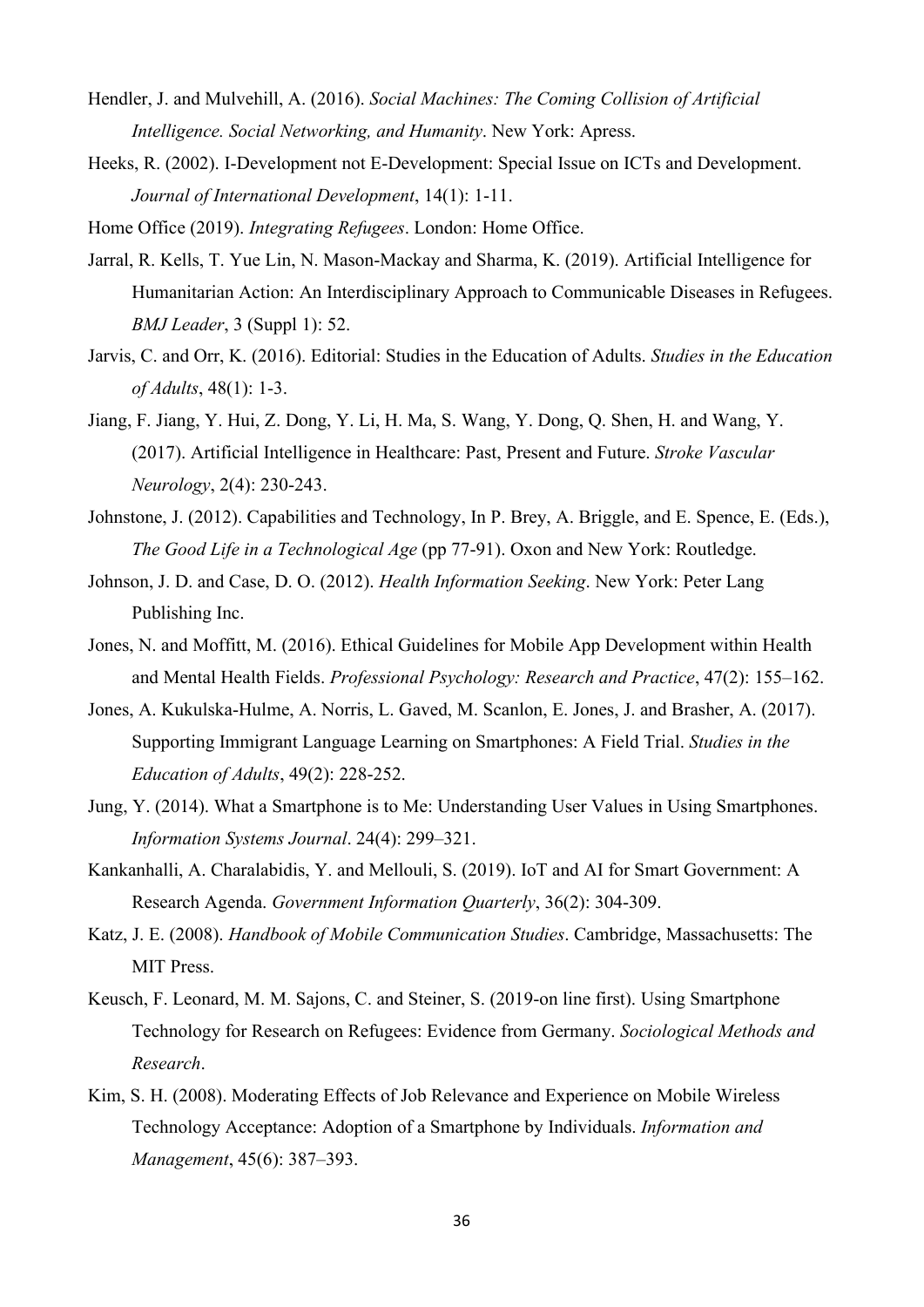- Kim, H. and Xie, B. (2015). Health Literacy and Internet-and Mobile App Based Health Services: A Systematic Review of the Literature. *Proceedings of the Association for Information Science and Technology*, 52(1): 1–4.
- Kim, J. Y. and Lee, J. Y. (2014). Development of Foreign Language-Based Apps for Supporting Immigrants. *International Journal of Smart Home*, 8(1): 9-14.
- Kleine, D. (2013). *Technologies of Choice? ICTs, Development, and the Capabilities Approach*. Cambridge, Massachusetts: MIT Press.
- Kolar, D. R. Hammerle, F. Jenetzky, E. Huss, M. and Bürger, A. (2016). Aversive Tension in Female Adolescents with Anorexia Nervosa: A Controlled Ecological Momentary Assessment Using Smartphones. *BMC Psychiatry*, 16(97): 1-11.
- Komito, L. (2011). Social Media and Migration: Virtual Community 2.0. *Journal of the American Society for Information Science and Technology*, 62(6): 1075-1086.
- Kontodimopoulos, N. Pappa, E. PhD, Niakas, D. Yfantopoulos, J. Dimitrakaki, D. Tountas, Y. Validity of the EuroQoL (EQ-5D) Instrument in a Greek General Population, *Value in Health*, 11(7): 1162-1169.
- Kukulska-Hulme, A. (2009). Will Mobile Learning Change Language Learning? *ReCALL*, 21(2): 157-165.
- Kukulska-Hulme, A. Gaved, M. Paletta, L. Scanlon, E. Jones, A. and Brasher, A. (2015). Mobile Incidental Learning to Support the Inclusion of Recent Immigrants. *Ubiquitous Learning: An International Journal*, 7(2): 9-21.
- Kukulska-Hulme, A. (2019). Mobile Language Learning Innovation Inspired by Migrants. *Journal of Learning for Development*, 6(2): 116-129.
- Lawton, J. Blackburn, M. Allen, J. Campbell, F. Elleri, D. Leelarathna, L. Rankin, D. Tauschmann, M. Thabit, H. and Hovorka, R. (2018). Patients' and Caregivers' Experiences of Using Continuous Glucose Monitoring to Support Diabetes Self-Management: Qualitative Study. *BMC Endocrine Disorders*, 18:12.
- Leung, L. (2011). Phoning Home. *Forced Migration Review*, 38: 24-25.
- Leurs, K. (2017). Communication Rights from the Margins: Politicising Young Refugees' Smartphone Pocket Archives. *International Communication Gazette*, 79(6–7): 674–698.
- Liem, A. Natari R. B. Jimmy and Hall. B. J. (2020, in-print). Digital Health Applications in Mental Health Care for Immigrants and Refugees: A Rapid Review. *Telemedicine and e-Health.*
- Lim, S. Xue, L. Yen, C. C. Chang, L. Chan, H. C. Tai, B. C. Duh, H. B. L. and Choolani, M. (2011). A Study on Singaporean Women's Acceptance of Using Mobile Phones to Seek Health Information. *International Journal of Medical Informatics*, 80(12): 189–202.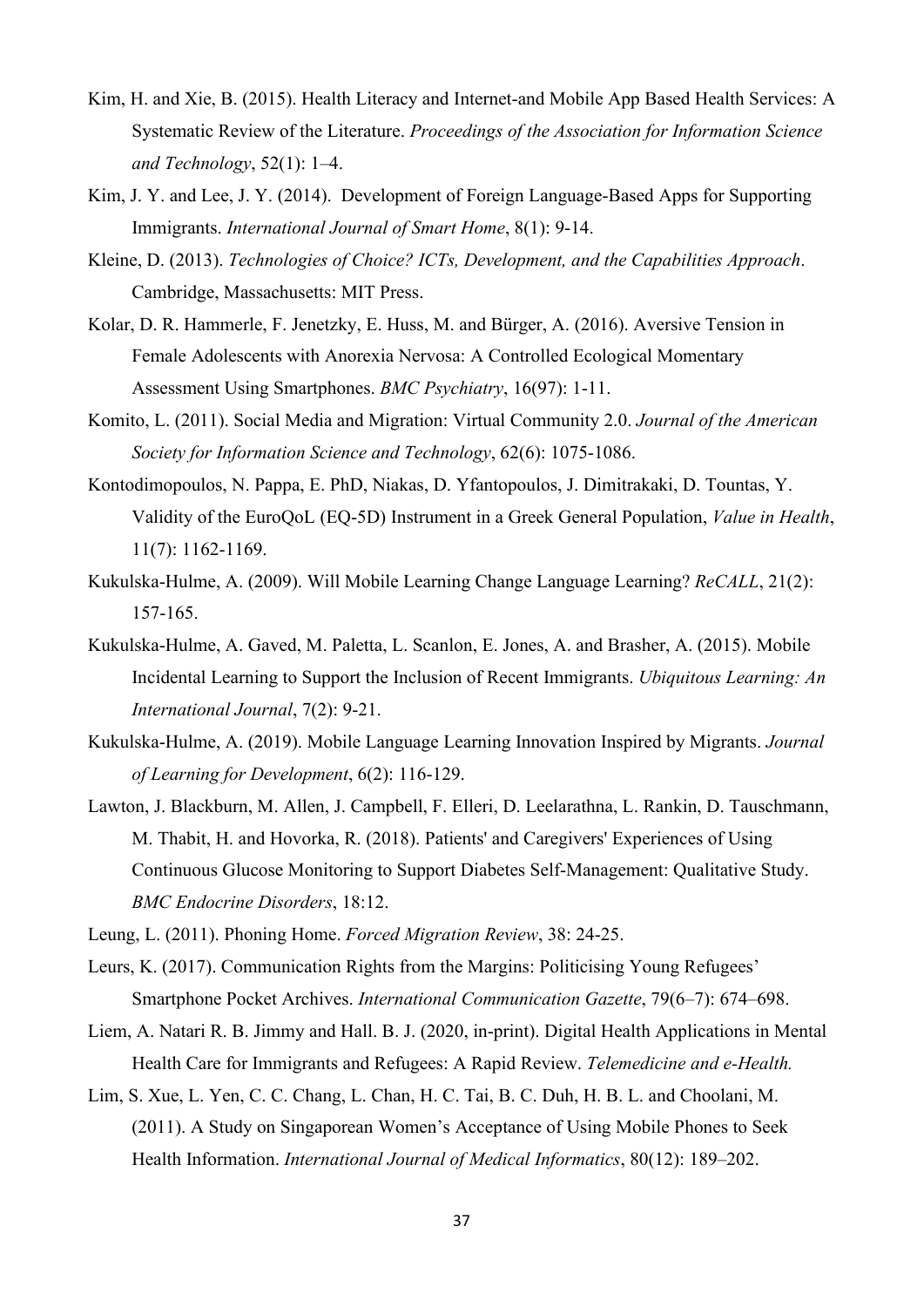- Livingstone, S. and Helsper, E. (2007). Gradations in Digital Inclusion: Children, Young People and the Digital Divide. *New Media and Society*, 9(4): 671-696.
- Lloyd, A. Kennan, M. A. Thompson, K. and Qayyum, A. (2013). Connecting with New Information Landscapes: Information Literacy Practices of Refugees. *Journal of Documentation*, 69(1): 121-144.
- Lo, W. L. A, Lei, D. Li, L. Huang, D. F. and Tong, K. F. (2018). The Perceived Benefits of an Artificial Intelligence–Embedded Mobile App Implementing Evidence-Based Guidelines for the Self-Management of Chronic Neck and Back Pain: Observational Study. *JMIR Mhealth Uhealth*, 6(11): e198.
- Lubetkin, E. I, Jia, H. and Gold, M. R. (2004). Construct Validity of the EQ-5D in Low-Income Chinese American Primary Care Patients. *Quality Life Research*, 13(8), 1459–1468.
- Malmusi, D. (2015). Immigrants' Health and Health Inequality by Type of Integration Policies in European Countries. *European Journal of Public Health*, 25(2): 293–299.
- Mancini T, Sibilla F, Argiropoulos, D. Rossi, M. and Everri, M. (2019). The Opportunities and Risks of Mobile Phones for Refugees' Experience: A Scoping Review. *PLoS ONE*, 14(12): e0225684.
- Marcolino, S. M. Oliveira, Q. J. A. D'Agostino, M. Ribeiro, L. A, Alkmim, M. M. B. and Novillo-Ortiz, D. (2018). The Impact of mHealth Interventions: Systematic Review of Systematic Reviews. *JMIR Mhealth Uhealth*, 6(1): 1-11.
- Marda, V. (2018). Artificial Intelligence Policy in India: A Framework for Engaging the Limits of Data-Driven Decision-Making. *Philosophical Transactions of the Royal Society A-Mathematical Physical and Engineering Science*, 376(2133): 1-19.
- Marino, S. (2015). Making Space, Making Place: Digital Togetherness and the Redefinition of Migrant Identities Online. *Social Media and Society,* 1(2): 1-9.
- Markowitz, J. A. (2013). Beyond SIRI: Exploring Spoken Language in Warehouse Operations, Offender Monitoring and Robotics, in A. Neustein and Markowitz J. (Eds) *Mobile Speech and Advanced Natural Language Solutions* (pp. 3-21). New York: Springer.
- Marrie, R. A. Salter, A. R. Tyry, T. Fox, R. J. and Cutter, G. R. (2013). Preferred Sources of Health Information in Persons with Multiple Sclerosis: Degree of Trust and Information Sought. *Journal of Medical Internet Research*, 15(4): 1-10.
- Mattheoudakis, M. (2005). Language Education of Adult Immigrants in Greece: Current Trends and Future Developments. *International Journal of Lifelong Education*, 24(4): 319-336.
- McDowell, I. (2006). *Measuring Health: A Guide to Rating Scales and Questionnaires*. Oxford: Oxford University Press.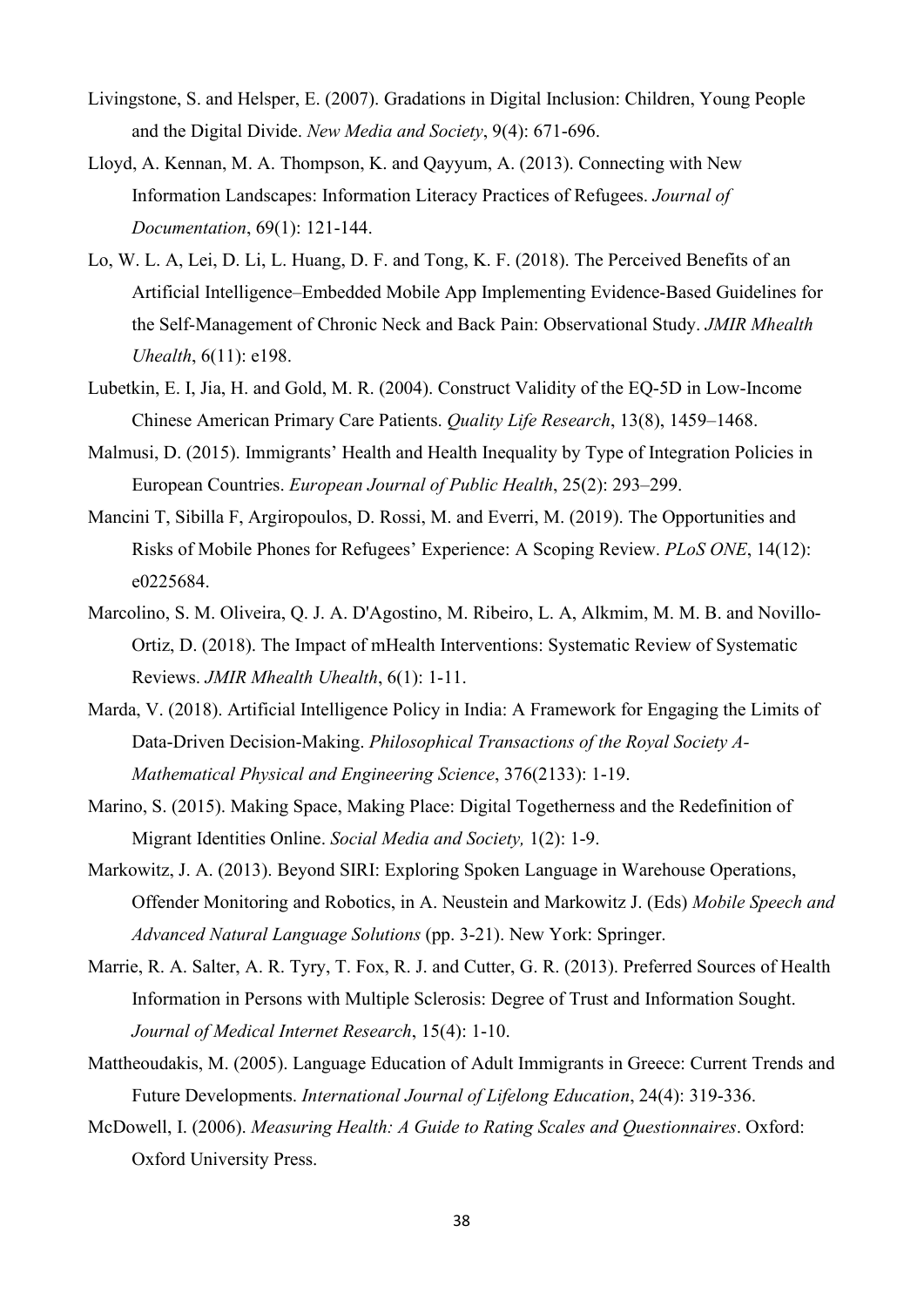- Menard, S. W. (2008). *Handbook of Longitudinal Research: Design, Measurement, and Analysis*. Amsterdam: Elsevier.
- Meskó, B. Drobni, Z. Bényei, É. Gergely, B. Győrffy, Z. (2017). Digital Health is a Cultural Transformation of Traditional Healthcare. *mHealth*, 3(38): 1-8.
- Miangah, T. M. and Nezarat, A. (2012). Mobile-Assisted Language Learning. International Journal of Distributed and Parallel Systems, 3(1): 309-319.
- Migration Policy Institute (2014). *Smart Inclusive Cities*. Washington, D.C.: Migration Policy Institute.
- Miller, D. Costa, E. Haynes, N. Mcdonald, T. Nicolescu, R. Sinanan, J. Spyer, J. Venkatraman, S. and Wang, X. (2016). *How the World Changed Social Media*. London: UCL Press.
- Mohapatra, D. Mohapatra, M. Chittoria, R. Friji, M. and Kumar, S. (2015). The Scope of Mobile Devices in Health Care and Medical Education. *International Journal of Advance Medical Health Research*, 2(1):3–8.
- Morgan, S. L. (2013). *Handbook of Causal Analysis for Social Research*. Dordrecht: Springer.
- Moughrabieh, A. and Weinert, C. (2016). Rapid Deployment of International Tele-ICU Services in War-torn Syria. *Annals of the American Thoracic Society*, 3(2): 165-172.
- Morville, A-L. Amris, K. Eklund, M. Danneskiold-Samsøe, B. and Erlandsson, L-K. (2015). A Longitudinal Study of Changes in Asylum Seekers' Ability Regarding Activities of Daily Living During Their Stay in the Asylum Center. *Journal of Immigrant and Minority Health*, 17(3): 852-859.
- Mosa, A. S. M. Yoo, I. and Sheets, L. (2012). A Systematic Review of Healthcare Applications for Smartphones. *BMC Medical Informatics and Decision Making* 2012, 12(67): 1-31.
- Mucic, D. (2010). Transcultural Telepsychiatry and its Impact on Patient Satisfaction. *Journal of Telemedicine and Telecare*, 16(5): 237-242.
- Mutebi, I. and Devroey, D. (2018). Perceptions on Mobile Health in the Primary Healthcare Setting in Belgium. *mHealth*, 4(44): 1-10.
- National Institute of Mental Health (2017*). Technology and the Future of Mental Health Treatment*. Maryland: National Institute of Mental Health.
- Nekby, L. and Rodin, M. (2010). Inclusion Identity and Employment Among Second and Middle Generation Immigrants. *Journal of Economic Psychology*, 31(1): 35–50.
- Nie, P. Wanglin, Ma. and Sousa‑Poza, A. (2020 on-line first). The Relationship Between Smartphone Use and Subjective Well‑Being in Rural China. *Electronic Commerce Research*, 1-27.
- Nixon, M. P. (2016). Human (E) Government Revisited. *International Journal of eBusiness and eGovernment Studies*, 8(1): 1-18.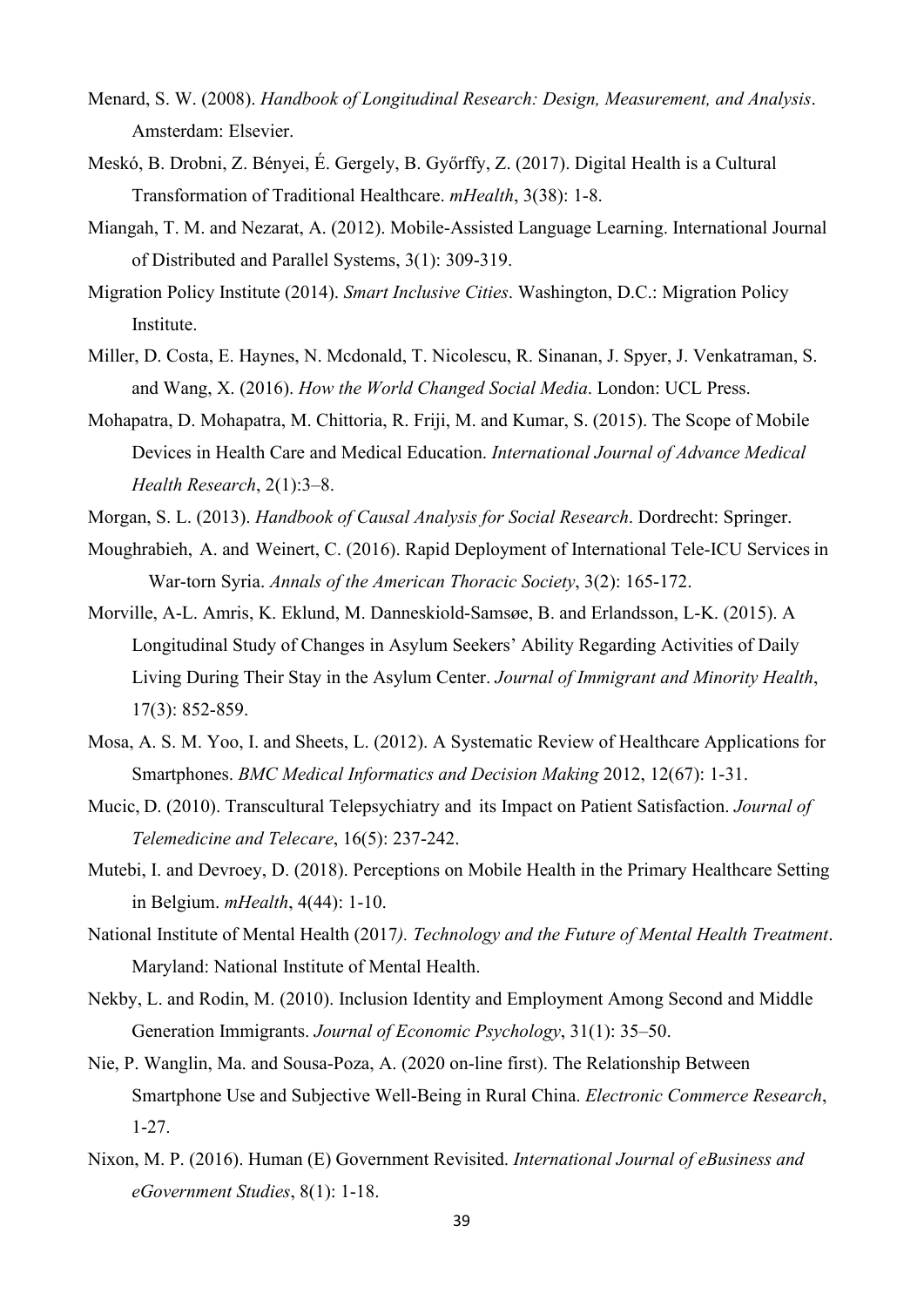- Notley, T. (2009). Young People, Online Networks, and Social Inclusion. *Journal of Computer-Mediated Communication*, 14(4): 1208-1227.
- O'Mara, B. (2012). Social Media, Digital Video and Health Promotion in a Culturally and Linguistically Diverse Australia. *Health Promotion International*, 28(3): 466-476.
- O'Mara, B. and Harris, A. (2016). Intercultural Crossings in a Digital Age: ICT Pathways with Migrant and Refugee Background Youth. *Race Ethnicity and Education*, 19(3): 639–658.

OECD (2016). *Making Integration Work: Refugees and Others in Need of Protection*. Paris: OECD.

- OECD (2017). *OECD Science, Technology and Industry Scoreboard 2017: The Digital Transformation*. Paris: OECD.
- OECD (2019). *Artificial Intelligence in Society*. Paris: OECD.
- Ono, H. and Zavodny, M. (2007). Digital Inequality: A Five Country Comparison Using Microdata. *Social Science Research*, 36(3): 1135-1155.
- Opas, M. E. and McMurray, D. A. (2015). Under the Gaze of the State: ICT Use and State Surveillance of Eritrean Refugees in Italy. *Refugee Survey Quarterly*, 34(4): 105-125.
- Operational Portal Refugee Situations (2018). *Mediterranean Situation: Greece*. Geneva: United Nations High Commissioner for Refugees.
- Oxford Dictionary of English (2010). *Oxford Dictionary of English*. Oxford: Oxford University Press.
- Palfrey, J. and Gasser, U. (2008). *Born Digital: Understanding the First Generation of Digital Natives*. New York: Basic Books.
- Panagakos, A. and Horst, H. (2006). Return to Cyberia: Technology and the Social Worlds of Transnational Migrants. *Global Networks,* 6(2): 109-124.
- Pandey, A. Hasan, S. Dubey, D. and Sarangi, S. (2013). Smartphone Apps as a Source of Cancer Information: Changing Trends in Health Information-Seeking Behavior. *Journal of Cancer Education*, 28(1): 138–142.
- Pedrozo, S. (2013). New media use in Brazil: digital inclusion or digital divide? *Journal of Communication and Media Technologies*, 3(1): 144-162.
- Pegrum, M. (2014). *Mobile Learning: Languages, Literacies and Cultures*. Basingstoke: Palgrave Macmillan.
- Puchner, K. Karamagioli, E. Pikouli, A. Tsiamis, C. Kalogeropoulos, A. Kakalou, E. Pavlidou, E. and Pikoulis, E. (2018). Time to Rethink Refugee and Migrant Health in Europe: Moving from Emergency Response to Integrated and Individualized Health Care Provision for Migrants and Refugees. *International Journal of Environmental Research and Public Health*, 15(6): 1100.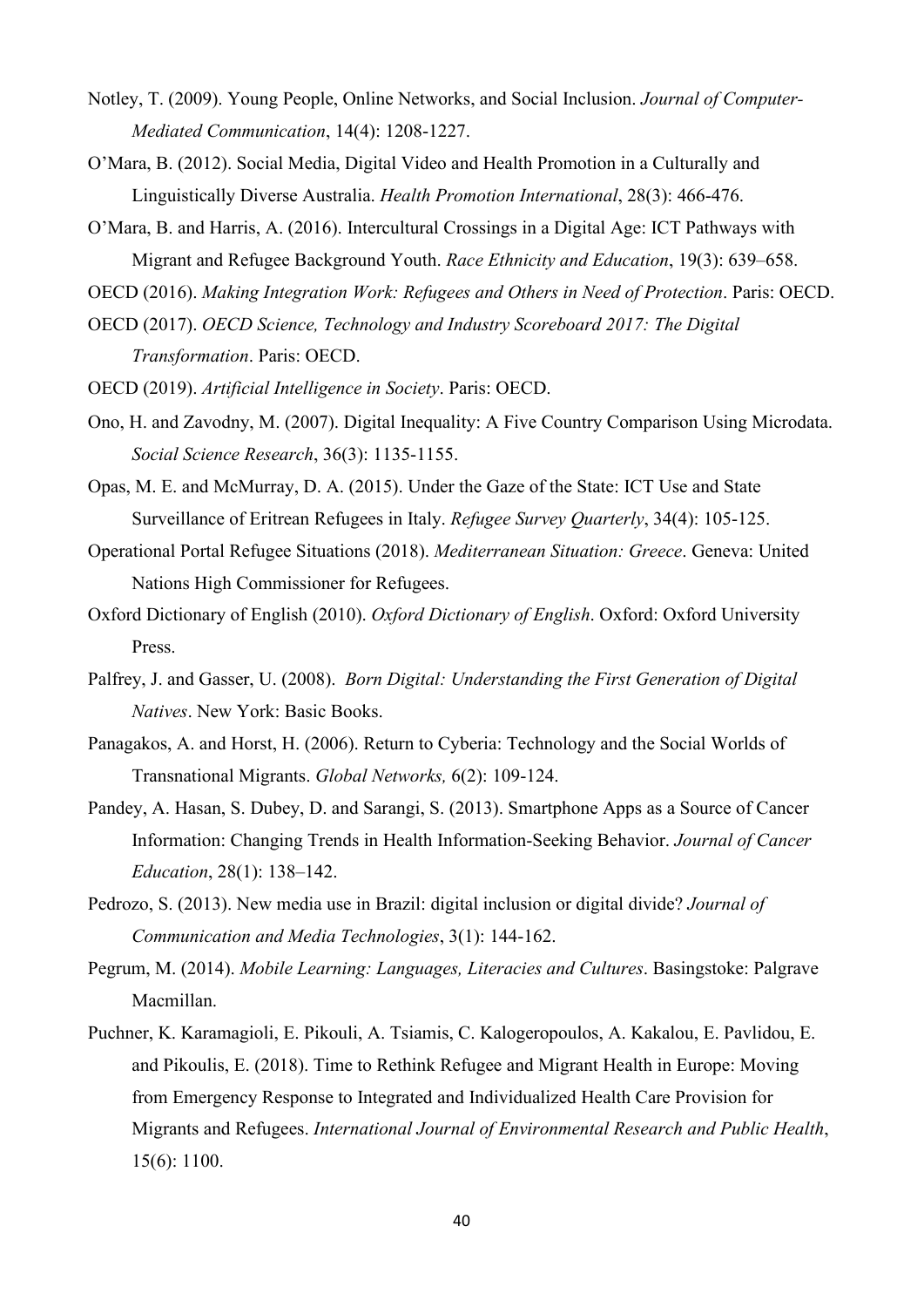- Price, M. Yuen, E. K. Goetter, E. M. Herbert, J. D. Forman, E. M. Acierno, R. and Ruggiero, K. J. (2014). mHealth: A Mechanism to Deliver More Accessible, More Effective Mental Health Care. *Clinical Psychology and Psychotherapy*, 21(5): 427-436.
- Priestman, T. J., and Baum, M. (1976). Evaluation of Quality of Life in Patients Receiving Treatment for Advanced Breast Cancer. *Lancet*, 307(7965): 899-900.
- Radloff, L. S. (1977). CES-D scale: A Self-Report Depression Scale for Research in the General Populations. *Applied Psychological Measurement*, 1(3): 385-401.
- Rae, M. Holman, R. and Nethery, A. (2018). Self-Represented Witnessing: The Use of Social Media by Asylum Seekers in Australia's Offshore Immigration Detention Centres. *Media, Culture and Society*, 40(4): 479–495.
- Reid, S. C. Kauer, S. D. Hearps, S. J. Crooke, A. H. Khor, A. S., Sanci, L. A. and Patton, G. C. (2011). A Mobile Phone Application for the Assessment and Management of Youth Mental Health Problems in Primary Care: A Randomised Controlled Trial. *BMC Family Practice*, 12(131): 1-14.
- Rotondi, V. Stanca, L. and Tomasuolo, M. (2017). Connecting Alone: Smartphone Use, Quality of Social Interactions and Well-Being. *Journal of Economic Psychology*, 63(December): 17–26.
- Ryan, C. Lewis, J. (2015). *Computer and Internet Use in the United States US*. Washington. D.C.: Department of Commerce, Economics and Statistics Administration, US Census Bureau.
- Rubin, A. (2009). Uses-and-Gratifications Perspective on Media Effects, in R. Nabi and M. B. Oliver (eds), *Media Effects: Advances in Theory and Research* (pp. 165-184). New York: Routledge.
- Russell, S. Hauert, S. Altman, R. and Veloso, M. (2015). Robotics: Ethics of Artificial Intelligence. *Natur*e, 521(7553): 415–418.
- Rutkin, A. (2016). Phoning in Refugee Aid. *New Scientist*, 230(3069): 22-23.
- Sagar, R. and Pattanayak, R. (2015). Use of Smartphone Apps for Mental Health: Can they Translate to a Smart and Effective Mental Health Care? *Journal of Mental Health and Human Behaviour*, 20(1): 1–3.
- Sandoval, L. R. Torous, J. and Keshavan, M. S. (2017). Smartphones for Smarter Care? Self-Management in Schizophrenia. *American Journal of Psychiatry*, 174(8): 725–728.
- Sharma, S. K. Al-Badi, A. Rana, N. P. and Al-Azizid, L. (2018). Mobile Applications in Government Services (mG-App) from User's Perspectives: A Predictive Modelling Approach. *Government Information Quarterly*, 35(4): 557-568.
- Sen, A. (1985). Well-Being, Agency and Freedom: The Dewey Lectures 1984. *The Journal of Philosophy*, 82(4): 169-221.
- Sen, A. (1992). *Inequality Re-Examined*. Gloucestershire: Clarendon Press.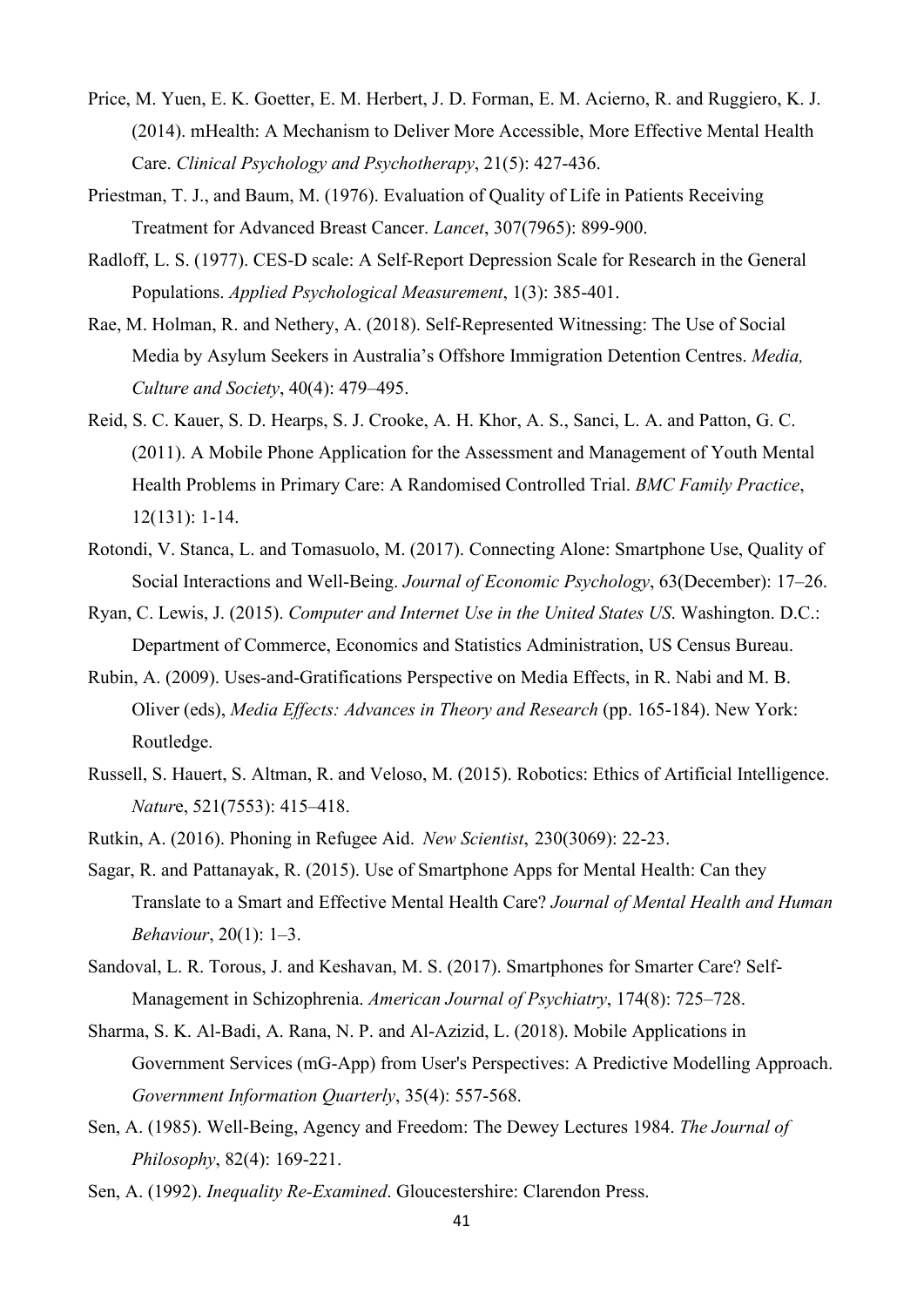Sen, A. (1999). *Development as Freedom*. Oxford: Oxford University Press.

- Shaban-Nejad, A. Michalowski, M. Buckeridge, D. L. (2018). Health Intelligence: How Artificial Intelligence Transforms Population and Personalized Health. *NPJ Digital Medicine*, 1(53).
- Sim, I. (2019). Mobile Devices and Health. *The New England Journal of Medicine*, 381(10): 956- 968.
- Simon, J. Kiss, N. Łaszewska, A. and Mayer S. (2015). *Public Health Aspects of Migrant Health: A Review of the Evidence on Health Status for Labour Migrants in the European Region*. Copenhagen: World Health Organization.
- Smith, M. L. Spence, R. and Rashid, A. T. (2011). Mobile Phones and Expanding Human Capabilities. *Information Technologies and International Development*, 7(3): 77-88.
- St. George, T. V. (2017). *As Important to Me as Water: How Refugees in Rome Use Smartphones to Improve Their Well-being*. Palmerston North: Massey University.
- Stathopoulou, T. Avrami, L. Mouriki, A. Cavounidis, J. Kostaki, A. (2018). Self-Reported Depression Among Migrant and Native Populations in Greece in Times of Crisis. *European Journal of Public Health, 28(5): 32–37.*
- Talhouk, R. Mesmar, S. Thieme, A. Balaam,M. Olivier, P. Akik, C. and Gattas, H. (2016). Syrian Refugees and Digital Health in Lebanon: Opportunities for Improving Antenatal Health. *Vulnerable Populations and Technological Support*, CHI 2016 (May): 331-342.
- Tomita, A. Kandolo, K. M. Susser, E. and Burns, J. K. (2016). Use of Short Messaging Services to Assess Depressive Symptoms Among Refugees in South Africa: Implications for Social Services Providing Mental Health Care in Resource-Poor Settings. *Journal of Telemedicine and Telecare*, 22(6): 369–377.
- Tudsri, P. and Hebbani, A. (2015). 'Now I'm part of Australia and I Need to Know What is Happening Here': Case of Hazara Male Former Refugees in Brisbane Strategically Selecting Media to Aid Inclusion. *Journal of International Migration and Integration*, 16(4): 1273– 1289.
- Trummer, U. and Krasnik, A. (2017). Migrant Health: The Economic Argument. *European Journal of Public Health*, 27(4): 590–591.
- Twigt, M. (2018). The Mediation of Hope: Digital Technologies and Affective Affordances Within Iraqi Refugee Households in Jordan. *Social Media + Society*, 4(1): 1–14.
- United Nations (2015). *International Migration Report 2015*. New York: Department of Economic and Social Affairs, Population Division.
- United Nations (2017). *International Migration Report*. New York: United Nations.
- United Nations High Commissioner for Refugees (2018). *Global Forced Displacement Hits Record High*. Geneva: United Nations High Commissioner for Refugees.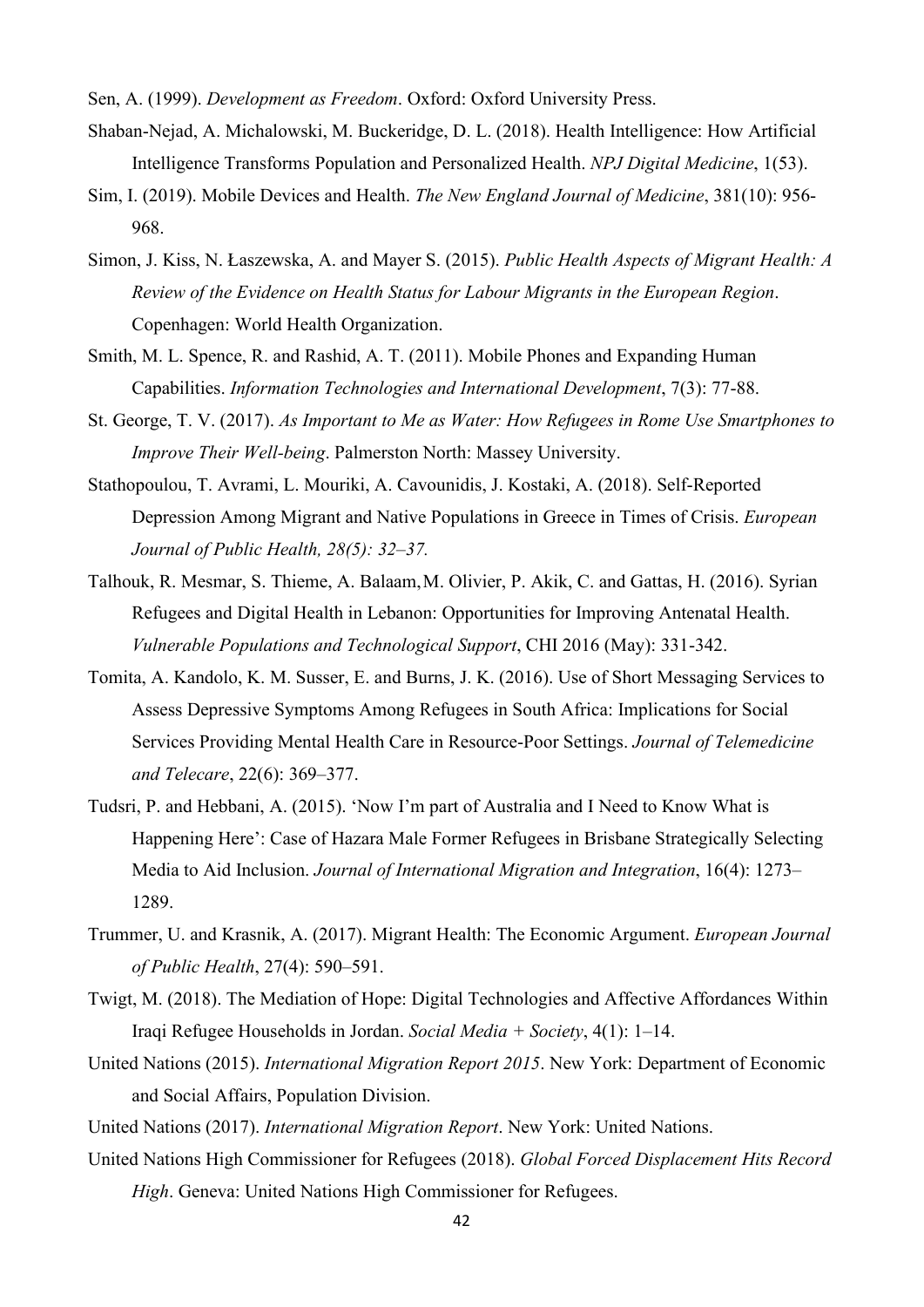- UNHCR (2016). *Connecting Refugees: How Internet and Mobile Connectivity Can Improve Refugee Well-Being and Transform Humanitarian Action*. Geneva: UNHCR.
- Van Dam, N. T. and Earleywine, M. (2011). Validation of the Center for Epidemiologic Studies Depression Scale--Revised (CESD-R): Pragmatic Depression Assessment in the General Population. *Psychiatry Research*, 186(1):128-132.
- Van Deursen, A. J. and Van Dijk, J.A.G.M. (2011). Internet Skills and the Digital Divide. *New Media and Society*, 13(6): 893-911.
- Van Deursen, A. J. and Van Dijk, J.A. (2014). The Digital Divide Shifts to Differences in Usage. *New Media and Society*, 16(3): 507-526.
- Van Dijk, J.A.G.M. (2006). Digital Divide Research, Achievements and Shortcomings. *Poetics*, 34(4): 221-235.
- Van Roy, V. Vertesy, D. and Damioli, G. (2020). AI and Robotics Innovation, in K. F. Zimmermann (Ed.), *Handbook of Labor, Human Resource and Population* (pp. 1-35). Switzerland: Springer.
- Venkatesh, V. Thong, J. and Xu, X. (2012). Consumer Acceptance and Use of Information Technology: Extending the Unified Theory of Acceptance and Use of Technology. *Management Information Systems Quarterly*, 36(1): 157- 178.
- Walker, R. Koh, L, Wollersheim D, and Liamputtong P. (2015). Social Connectedness and Mobile Phone Use Among Refugee Women in Australia. *Health and Social Care in the Community*, 23(3): 325–336.
- Wattanapisit, A. Hai Teo, C. Wattanapisit, S. Teoh, E. Jun Woo, W. and Jenn Ng, C. (2020). Can Mobile Health Apps Replace GPs? A Scoping Review of Comparisons between Mobile Apps and GP Tasks. *BMC Medical Informatics and Decision Making*, 20(5): 1-11.
- Whittaker, R. McRobbie, H. Bullen, C. Rodgers, A and Gu, Y. (2016). Mobile Phone-Based Interventions for Smoking Cessation. *The Cochrane Database Systematic Review*, 10(4): 1- 54.
- Wilding, R. (2009). Refugee Youth, Social Inclusion, and ICTs: Can Good Intentions Go Bad*? Journal of Information, Communication and Ethics in Society*, 7(2/3): 159-174.
- Witteborn, S. (2015). Becoming (Im)perceptible: Forced Migrants and Virtual Practice. *Journal of Refugee Studies*, 28(3): 350–367.
- World Bank. (2012). *Information and Communications for Development 2012: Maximizing Mobile*. Washington, DC: World Bank.
- World Bank. (2013). *Inclusion Matters: The Foundation for Shared Prosperity*. Washington, DC.: World Bank.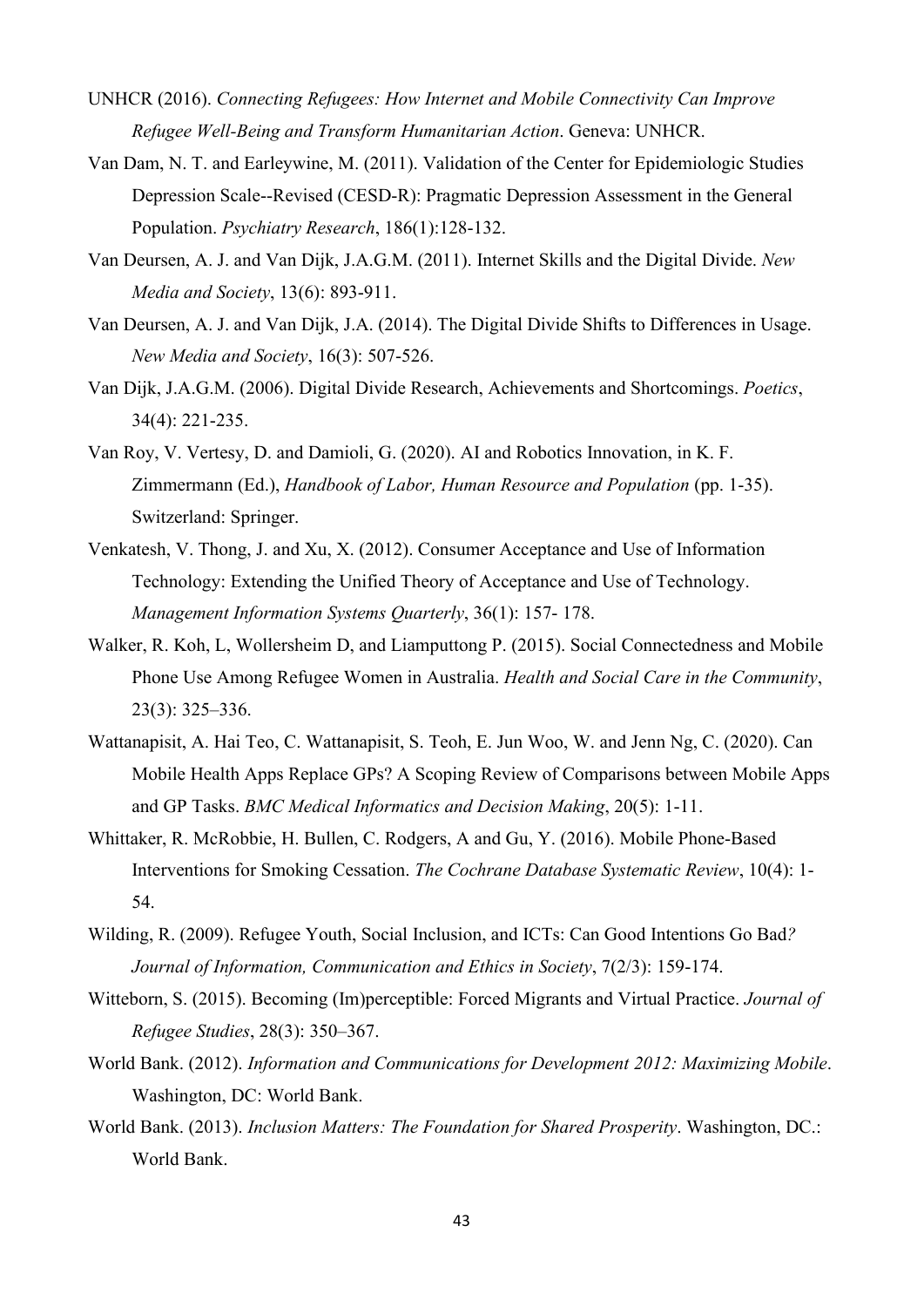- World Health Organization (2011). *mHealth New horizons for Health through Mobile Technologies. Geneva*: World Health Organization.
- World Health Organization (2015). *Greece: Assessing Health-System Capacity to Manage Sudden Large Influxes of Migrants. Geneva*: World Health Organization.
- World Health Organization (2018a). *Health of Refugees and Migrants. Regional Situation Analysis, Practices, Experiences, Lessons, Learned and Ways Forward*. WHO European Region. *Geneva*: World Health Organization.
- World Health Organization (2018b). *Digital Health: Seventy-First World Health Assembly*. Geneva: World Health Organization.
- Yu, K.-H. Beam, A. L. Kohane, I. S. (2018). Artificial Intelligence in Healthcare. Nature Biomedical Engineering, 2: 719–731.
- Yuan, S. Ma, W. Kanthawala, S. and Peng, W. (2015). Keep Using My Health Apps: Discover Users Perception of Health and Fitness Apps with the UTAUT2 Model. *Telemedicine and e-Health*, 21(5):735-41.
- Zhang, M. W. B. Ho, C. S. H. Cheok, C. C. S. and Roger C. M. Ho. (2015). Bringing Smartphone Technology into Undergraduate and Postgraduate Psychiatry. BJPsych Advances, 201(4): 222–228.
- Zheng, Y. and Walsham, G. (2008). Inequality of What? Social Exclusion in the E-Society as Capability Deprivation. *Information Technology and People*, 21(3): 222-243.
- Zijlstra, J. and van Liempt, I. (2017). Smart(phone) Travelling: Understanding the Use and Impact of Mobile Technology on Irregular Migration Journeys. *International Journal of Migration and Border Studies*, 3(2/3): 174-191.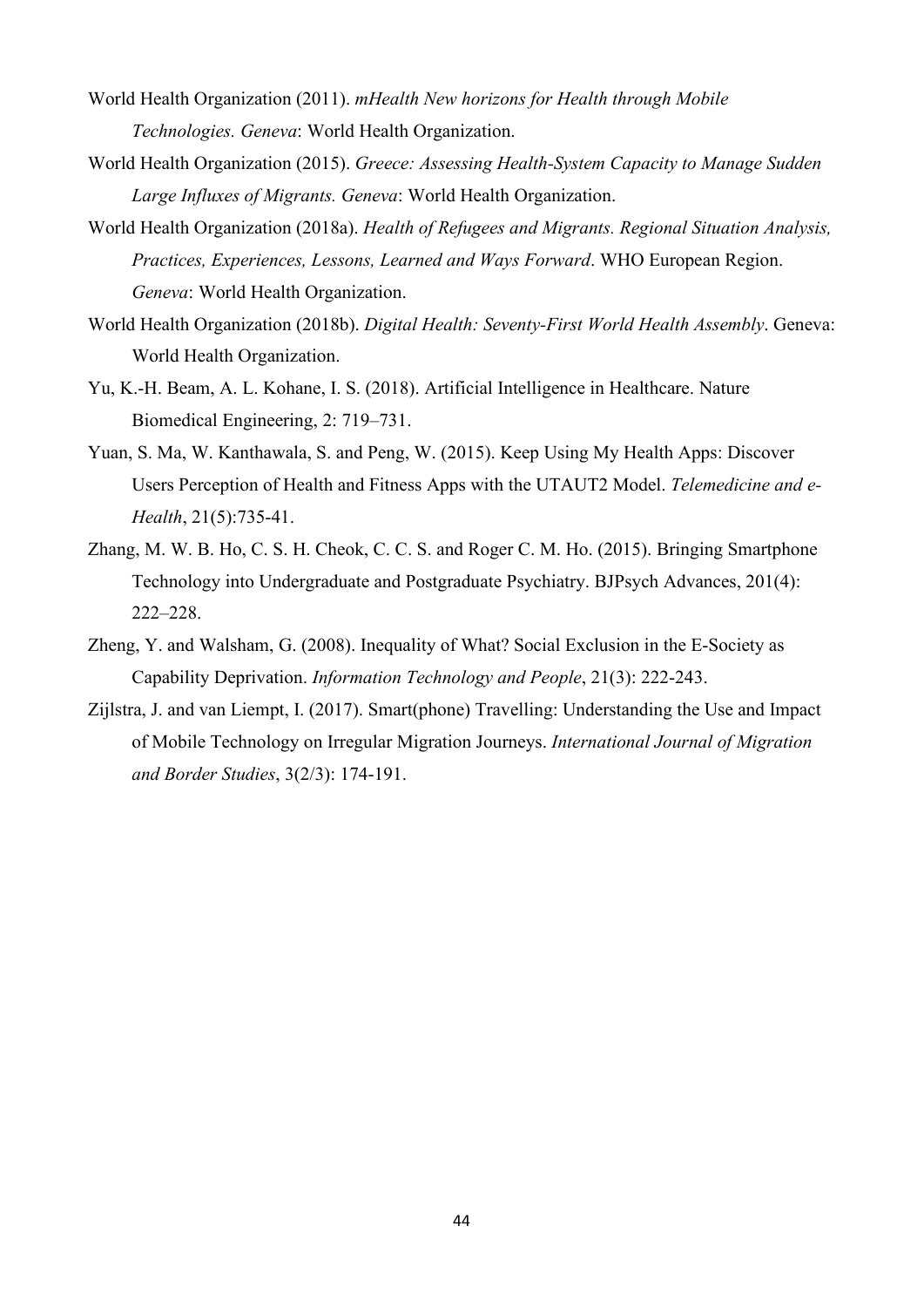# **Tables**

#### **Table 1. Descriptive statistics. Total sample**

|                                                                                                                 | Panel I<br>$2018$ year | Panel II<br>2019 year | Panel III<br>2018 and 2019<br>years |
|-----------------------------------------------------------------------------------------------------------------|------------------------|-----------------------|-------------------------------------|
| Men $(\% )$                                                                                                     | 65.50(0.47)            | 65.36 (0.47)          | 65.44(0.47)                         |
| Age $(c.)$                                                                                                      | 31.44 (7.98)           | 31.87 (8.00)          | 31.64 (7.99)                        |
| Higher or vocational education $(\%)$                                                                           | 9.40(0.29)             | 10.11(0.30)           | 9.74(0.29)                          |
| Non-refugees $\wedge$ (%)                                                                                       | 62.02(0.48)            | 68.09 (0.46)          | 64.88 (0.47)                        |
| Years of immigration in Greece (c.)                                                                             | 2.60(1.47)             | 2.94(1.53)            | 2.76(1.51)                          |
| Continent of origin: Africa (%)                                                                                 | 19.51 (0.39)           | 19.45(0.39)           | 19.48 (0.39)                        |
| Continent of origin: Asia (%)                                                                                   | 54.70 (0.49)           | 55.25 (0.49)          | 54.96 (0.49)                        |
| Continent of origin: Europe (%)                                                                                 | 25.78 (0.43)           | 25.29 (0.43)          | 25.55 (0.43)                        |
| Employed <sup>^^</sup> (%)                                                                                      | 61.32(0.48)            | 69.26 (0.46)          | 65.07(0.47)                         |
| Smartphone owners $\wedge\wedge\wedge$ (%)                                                                      | 66.89 (0.47)           | 68.87 (0.46)          | 67.83(0.46)                         |
| Average number of m-Integration applications in use<br>(including the 'no' option) (c.)                         | 1.01(1.69)             | 1.24(1.78)            | 1.16(1.73)                          |
| Average number of m-Integration applications in use<br>(excluding the 'no' option) (c.)                         | 2.98(1.47)             | 2.98(1.56)            | 2.98(1.51)                          |
| Average number of Artificial Intelligence m-Integration<br>applications in use (including the 'no' option) (c.) | 1.86(1.06)             | 2.02(0.97)            | 1.94(1.02)                          |
| Average number of Artificial Intelligence m-Integration<br>applications in use (excluding the 'no' option) (c.) | 1.98(0.99)             | 2.13(0.88)            | 2.05(0.94)                          |
| Integration index (Ethnosizer) (c.)                                                                             | 2.43(0.65)             | 2.47(0.67)            | 2.45(0.66)                          |
| Health status (EQ-VAS) (c.)                                                                                     | 64.53 (7.98)           | 65.55 (7.98)          | 65.01 (7.99)                        |
| Adverse mental health symptoms (CESD-20) (c.)                                                                   | 15.98 (5.44)           | 14.80 (5.46)          | 15.43 (5.48)                        |
| Observations                                                                                                    | 287                    | 257                   | 544                                 |

Notes: *(^) The reference category is refugees. (^^) The reference category is unemployed and inactive people. (^^^) The reference category is non-smartphone owners. Standard deviations are in parentheses.*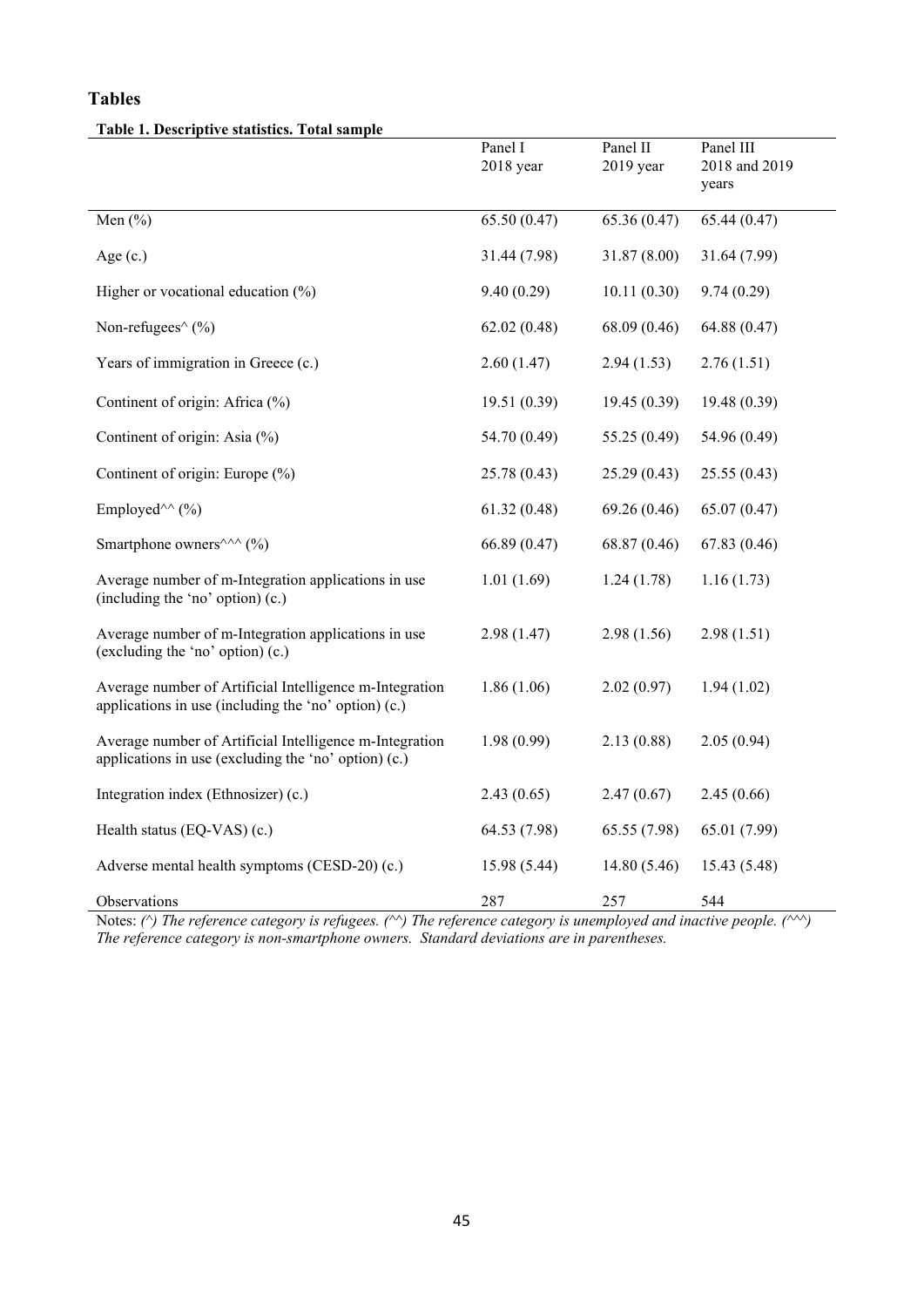|                                                       | Panel I<br>$2018$ year | Panel II<br>$2019$ year | Panel III<br>2018 and 2019<br>years |
|-------------------------------------------------------|------------------------|-------------------------|-------------------------------------|
| Average integration index (Ethnosizer) (c.)           | 2.66(0.51)             | 2.71(0.54)              | 2.69(0.52)                          |
| -No application in use                                | 2.53(0.56)             | 2.61(0.51)              | 2.57(0.54)                          |
| -Two applications in use                              | 2.60(0.56)             | 2.59(0.61)              | 2.59(0.58)                          |
| -Four applications in use                             | 2.92(0.27)             | 2.85(0.36)              | 2.88(0.32)                          |
| Average health status (EQ-VAS) (c.)                   | 67.37 (7.23)           | 67.89(7.51)             | 67.62 (7.36)                        |
| -No application in use                                | 63.60(5.60)            | 64.40 (5.80)            | 63.96 (5.68)                        |
| -Two applications in use                              | 66.40 (3.32)           | 67.34(4.17)             | 66.88 (3.78)                        |
| -Four applications in use                             | 74.38 (6.43)           | 73.21 (6.06)            | 73.77(6.15)                         |
| Average adverse mental health symptoms (CESD-20) (c.) | 14.60(5.76)            | 13.58(5.56)             | 14.11 (5.68)                        |
| -No application in use                                | 17.08(3.80)            | 15.58(4.15)             | 16.41(4.01)                         |
| -Two applications in use                              | 16.26(5.10)            | 14.09(4.58)             | 15.14 (4.92)                        |
| -Four applications in use                             | 9.07(3.92)             | 9.28(4.96)              | 9.18(4.41)                          |

# **Table 2. Descriptive statistics. Smartphone owners**

Notes: *Standard deviations are in parentheses.*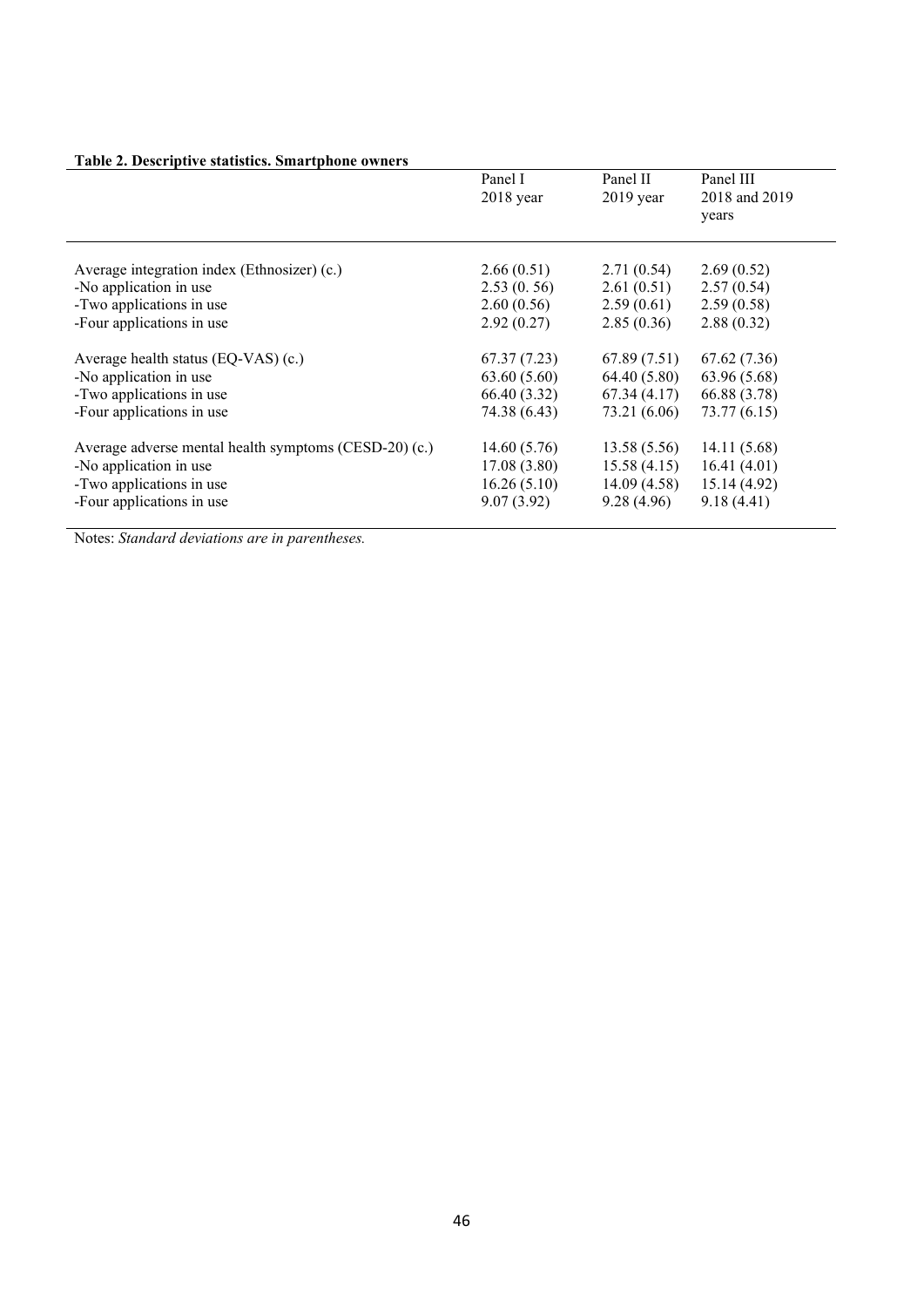|                                                      | Lable 3. Correlation matrix. Smartphone owners<br>Number of | Integration           | Health               | Adverse                         | Men                     | Age               | Higher or               | Non-                 | Years of                 | Employed<br>$\wedge\wedge$ |
|------------------------------------------------------|-------------------------------------------------------------|-----------------------|----------------------|---------------------------------|-------------------------|-------------------|-------------------------|----------------------|--------------------------|----------------------------|
|                                                      | m-Integration<br>applications<br>in use                     | index<br>(Ethnosizer) | status<br>(EQ-VAS)   | mental<br>health<br>$(CESD-20)$ |                         |                   | vocational<br>education | refugees<br>$\wedge$ | immigration<br>in Greece |                            |
| Number of<br>m-Integration<br>applications in<br>use | $\mathbf{1}$                                                |                       |                      |                                 |                         |                   |                         |                      |                          |                            |
| Integration<br>index<br>(Ethnosizer)                 | 0.32<br>$(0.00)*$                                           | $\mathbf{1}$          |                      |                                 |                         |                   |                         |                      |                          |                            |
| Health<br>status<br>$(EQ-VAS)$                       | 0.69<br>$(0.00)*$                                           | 0.48<br>$(0.00)*$     | $\mathbf{1}$         |                                 |                         |                   |                         |                      |                          |                            |
| Adverse<br>mental<br>health<br>$(CESD-20)$           | $-0.61$<br>$(0.00)*$                                        | $-0.36$<br>$(0.00)*$  | $-0.79$<br>$(0.00)*$ | $\mathbf{1}$                    |                         |                   |                         |                      |                          |                            |
| Men                                                  | 0.18<br>$(0.00)*$                                           | 0.08<br>(0.11)        | 0.26<br>$(0.00)*$    | $-0.30$<br>$(0.00)*$            | $\,1\,$                 |                   |                         |                      |                          |                            |
| Age                                                  | $-0.01$<br>(0.72)                                           | 0.15<br>$(0.00)*$     | 0.10<br>$(0.04)$ **  | $-0.17$<br>$(0.00)*$            | $-0.09$<br>$(0.05)$ *** | $\mathbf{1}$      |                         |                      |                          |                            |
| Higher or<br>vocational<br>education                 | 0.23<br>$(0.00)*$                                           | 0.12<br>$(0.01)$ **   | 0.27<br>$(0.00)*$    | $-0.30$<br>$(0.00)*$            | 0.06<br>(0.18)          | 0.15<br>$(0.00)*$ | $\,1$                   |                      |                          |                            |
| Non-refugees^                                        | 0.29<br>$(0.00)*$                                           | 0.20<br>$(0.00)*$     | 0.48<br>$(0.00)*$    | $-0.45$<br>$(0.00)*$            | 0.02<br>(0.64)          | 0.14<br>$(0.00)*$ | 0.10<br>$(0.03)$ **     | $\mathbf{1}$         |                          |                            |
| Years of<br>immigration<br>in Greece                 | 0.34<br>$(0.00)*$                                           | 0.14<br>$(0.00)*$     | 0.43<br>$(0.00)*$    | $-0.44$<br>$(0.00)*$            | $-0.02$<br>(0.58)       | 0.23<br>$(0.00)*$ | 0.43<br>$(0.00)*$       | 0.56<br>$(0.00)*$    | $\mathbf{1}$             |                            |
| Employed <sup>^^</sup>                               | 0.24<br>$(0.00)*$                                           | 0.17<br>$(0.00)*$     | 0.41<br>$(0.00)*$    | $-0.32$<br>$(0.00)*$            | 0.01<br>$(0.73)*$       | 0.19<br>$(0.00)*$ | 0.17<br>$(0.00)*$       | 0.34<br>$(0.00)*$    | 0.29<br>$(0.00)*$        | $\mathbf{1}$               |

#### **Table 3. Correlation matrix. Smartphone owners**

*Notes: P-values are in parentheses. (^) The reference category is refugees. (^^) The reference category is unemployed and inactive people. (\*) Statistically significant at the 1% level. (\*\*) Statistically significant at the 5% level. (\*\*\*) Statistically significant at the 10% level.*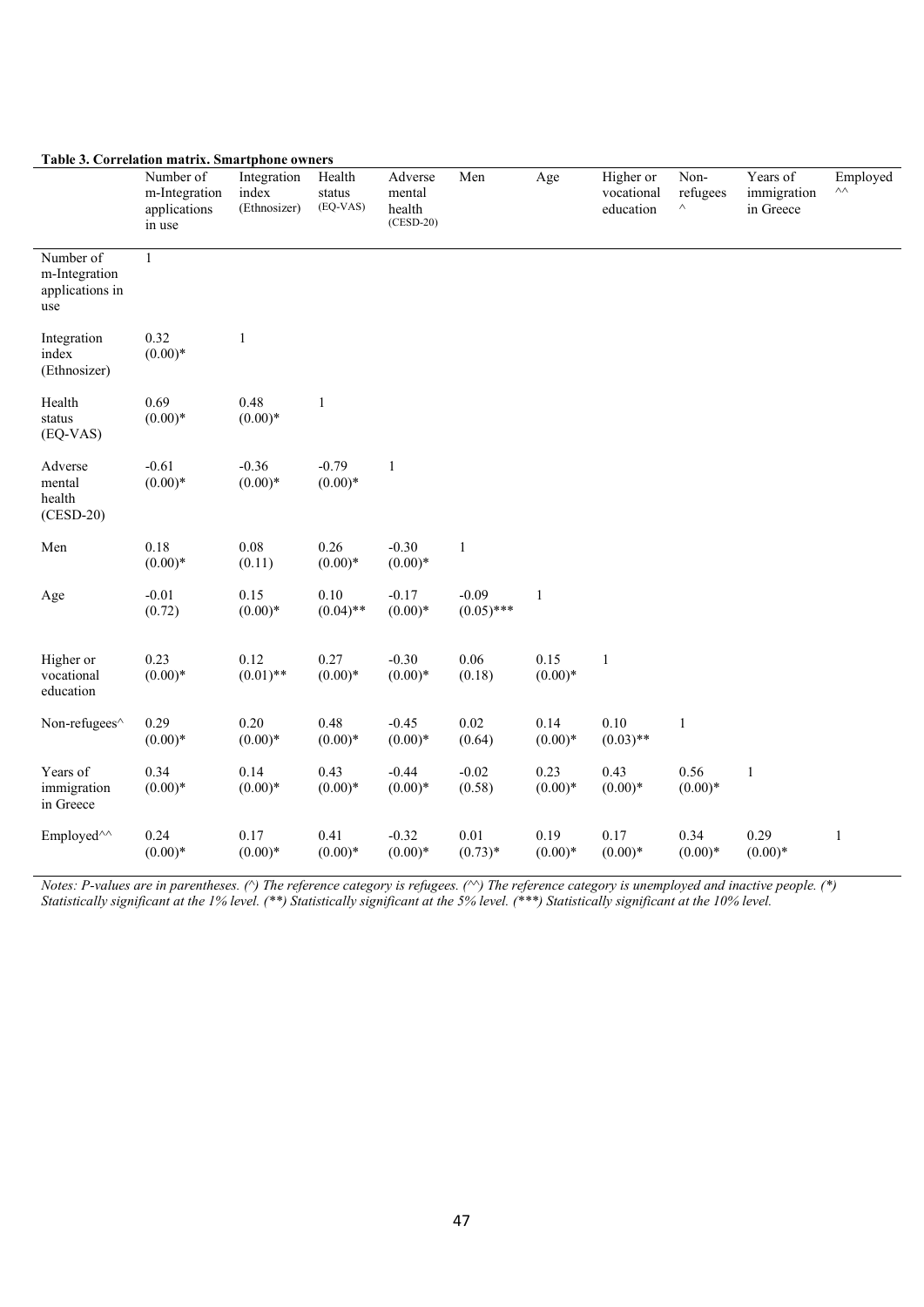|                                                                                    | Number of<br>Artificial<br>Intelligence<br>m-Integration<br>applications<br>in use | $\frac{1}{2}$<br>Integration<br>index<br>(Ethnosizer) | Health<br>status<br>(EQ-VAS) | <br>$\sim$ $\sim$ $\sim$<br>Adverse<br>mental<br>health<br>$(CESD-20)$ | Men               | Age                 | Higher or<br>vocational<br>education | Non-<br>refugees<br>$\wedge$ | Years of<br>immigration<br>in Greece | Employed<br>$\wedge\wedge$ |
|------------------------------------------------------------------------------------|------------------------------------------------------------------------------------|-------------------------------------------------------|------------------------------|------------------------------------------------------------------------|-------------------|---------------------|--------------------------------------|------------------------------|--------------------------------------|----------------------------|
| Number of<br>Artificial<br>Intelligence<br>m-Integration<br>applications in<br>use | $\mathbf{1}$                                                                       |                                                       |                              |                                                                        |                   |                     |                                      |                              |                                      |                            |
| Integration<br>index<br>(Ethnosizer)                                               | 0.28<br>$(0.00)*$                                                                  | 1                                                     |                              |                                                                        |                   |                     |                                      |                              |                                      |                            |
| Health status<br>$(EQ-VAS)$                                                        | 0.58<br>$(0.00)*$                                                                  | 0.46<br>$(0.00)*$                                     | $\,1\,$                      |                                                                        |                   |                     |                                      |                              |                                      |                            |
| Adverse<br>mental health<br>$(CESD-20)$                                            | $-0.50$<br>$(0.00)*$                                                               | $-0.35$<br>$(0.00)*$                                  | $-0.81$<br>$(0.00)*$         | $\,1$                                                                  |                   |                     |                                      |                              |                                      |                            |
| Men                                                                                | 0.15<br>$(0.02)$ **                                                                | 0.04<br>(0.48)                                        | 0.30<br>$(0.00)*$            | $-0.36$<br>$(0.00)*$                                                   | $\mathbf{1}$      |                     |                                      |                              |                                      |                            |
| Age                                                                                | $-0.07$<br>(0.24)                                                                  | 0.14<br>$(0.03)$ **                                   | 0.13<br>$(0.04)$ **          | $-0.20$<br>$(0.00)*$                                                   | $-0.09$<br>(0.16) | $\,1$               |                                      |                              |                                      |                            |
| Higher or<br>vocational<br>education                                               | 0.15<br>$(0.02)$ **                                                                | 0.16<br>$(0.01)$ **                                   | 0.25<br>$(0.00)*$            | $-0.32$<br>$(0.00)*$                                                   | 0.06<br>(0.53)    | 0.14<br>$(0.02)$ ** | $\mathbf{1}$                         |                              |                                      |                            |
| Non-refugees^                                                                      | 0.35<br>$(0.00)*$                                                                  | 0.34<br>$(0.00)*$                                     | 0.53<br>$(0.00)*$            | $-0.51$<br>$(0.00)*$                                                   | 0.03<br>(0.63)    | 0.21<br>$(0.00)*$   | 0.15<br>$(0.02)$ **                  | $\mathbf{1}$                 |                                      |                            |
| Years of<br>immigration in<br>Greece                                               | 0.29<br>$(0.00)*$                                                                  | 0.16<br>$(0.01)$ **                                   | 0.41<br>$(0.00)*$            | $-0.44$<br>$(0.00)*$                                                   | $-0.00$<br>(0.95) | 0.31<br>$(0.00)*$   | 0.50<br>$(0.00)*$                    | 0.55<br>$(0.00)*$            | $\mathbf 1$                          |                            |
| Employed <sup>^^</sup>                                                             | 0.23<br>$(0.00)*$                                                                  | 0.33<br>$(0.00)*$                                     | 0.50<br>$(0.00)*$            | $-0.42$<br>$(0.00)*$                                                   | 0.00<br>(0.94)    | 0.29<br>$(0.00)*$   | 0.20<br>$(0.00)*$                    | 0.31<br>$(0.00)*$            | 0.27<br>$(0.00)*$                    | $\mathbf{1}$               |

#### **Table 4. Correlation matrix. Smartphone owners using m-Integration applications**

*Notes: P-values are in parentheses. (^) The reference category is refugees. (^^) The reference category is unemployed and inactive people. (\*) Statistically significant at the 1% level. (\*\*) Statistically significant at the 5% level.*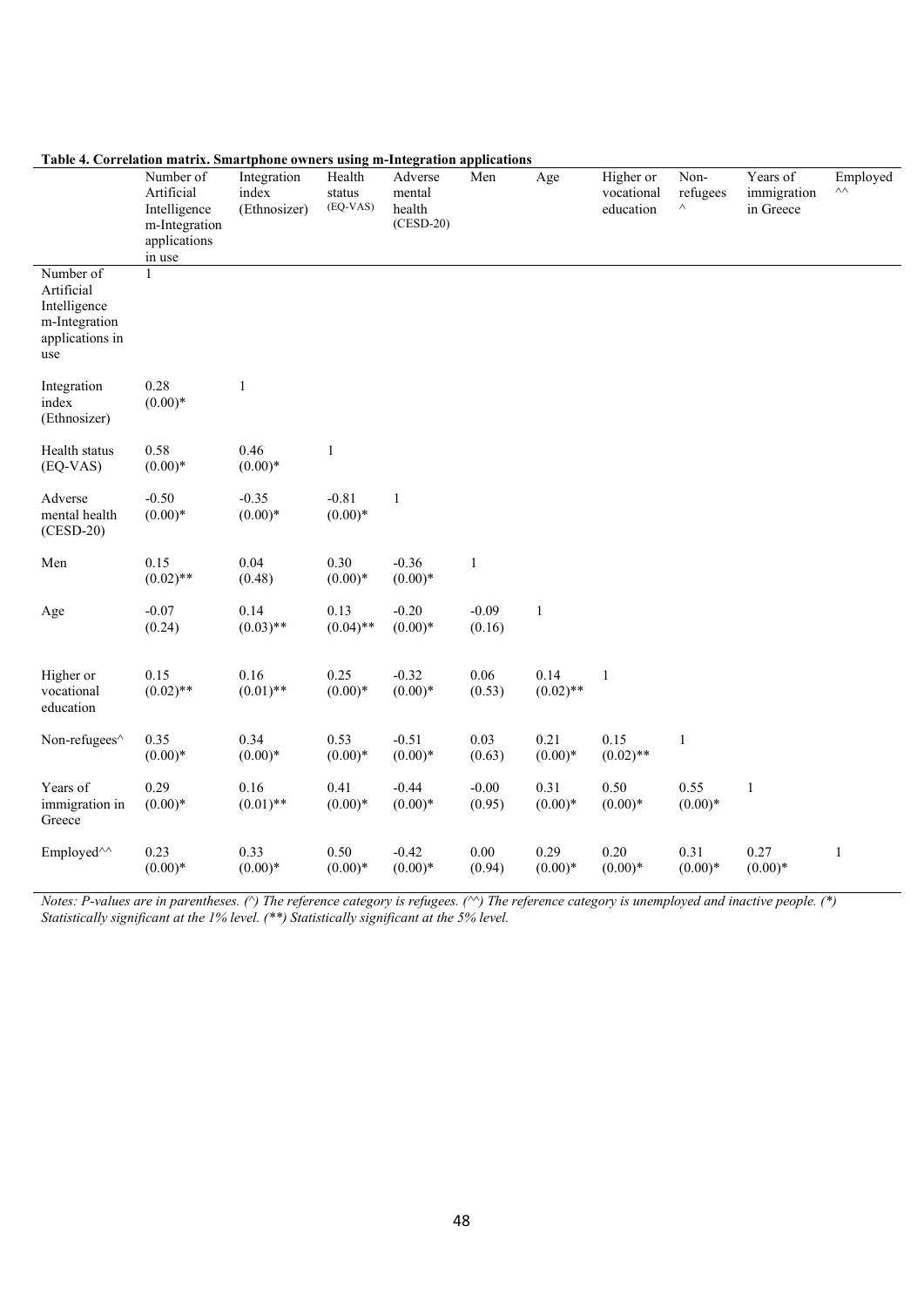|                                                                         | Model I            | Model II                   |
|-------------------------------------------------------------------------|--------------------|----------------------------|
|                                                                         | Smartphone owners  | Smartphone owners using    |
|                                                                         |                    | m-Integration applications |
| Number of m-Integration applications in<br>use                          | $0.108(0.017)$ *   |                            |
| Number of Artificial Intelligence m-<br>Integration applications in use |                    | $0.038(0.021)$ ***         |
| 2018 period <sup>^</sup>                                                | $-0.041(0.017)$ ** | $-0.030(0.024)$            |
| Men                                                                     | 0.047(0.088)       | 0.038(0.108)               |
| Age                                                                     | $0.012(0.004)$ **  | 0.008(0.006)               |
| Higher or vocational education                                          | 0.042(0.113)       | 0.113(0.126)               |
| Non-refugees ^^                                                         | 0.026(0.064)       | $0.191(0.094)$ **          |
| Years of immigration in Greece                                          | $-0.041(0.023)$    | $-0.035(0.030)$            |
| Continent of origin: Europe#                                            | 0.085(0.106)       | $-0.003(0.136)$            |
| Continent of origin: Asia#                                              | $-0.093(0.095)$    | $-0.108(0.119)$            |
| Employed##                                                              | 0.001(0.046)       | 0.088(0.057)               |
| School controls                                                         | Yes                | Yes                        |
| Observations                                                            | 369                | 213                        |
| Wald $x^2$                                                              | 72.22              | 34.53                      |
| Prob $\geq x^2$                                                         | 0.000              | 0.000                      |

#### **Table 5. Integration (Ethnosizer) estimates**

*Notes: Random effect estimates. (^) The reference category is the 2019 period. (^^) The reference category is*  refugees. (<sup>#</sup>) The reference category is Africa. <sup>(##</sup>) The reference category is unemployed and inactive people. *Standard-errors are in parenthesis. (\*) Statistically significant at the 1% level. (\*\*) Statistically significant at the 5% level. (\*\*\*) Statistically significant at the 10% level.*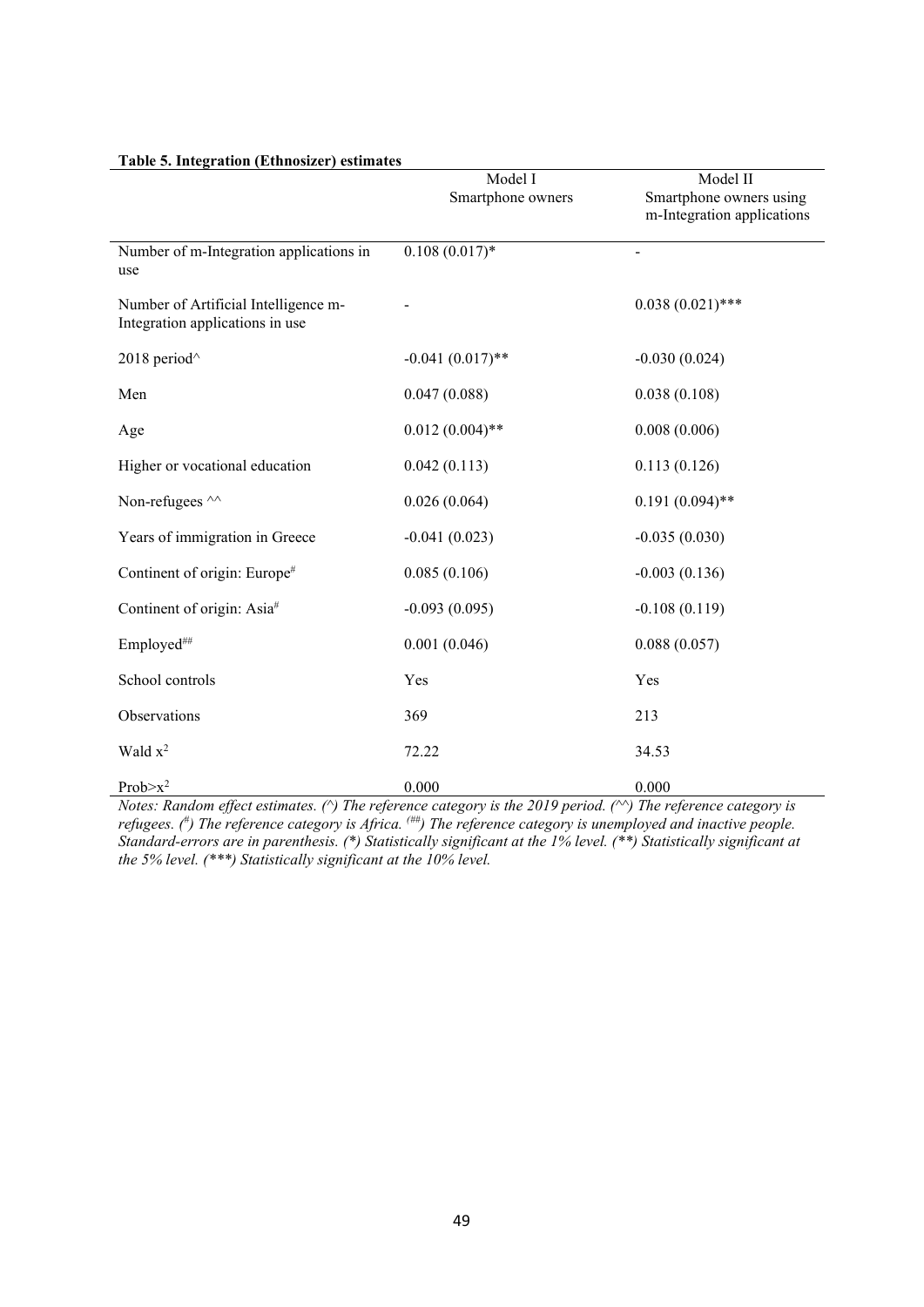| radic v. ficanti status (EQ- $\tau$ AS) estimates                       | Model I<br>Smartphone owners | Model II<br>Smartphone owners using<br>m-Integration applications |
|-------------------------------------------------------------------------|------------------------------|-------------------------------------------------------------------|
| Number of m-Integration applications in<br>use                          | $2.118(0.161)^*$             | $\frac{1}{2}$                                                     |
| Number of Artificial Intelligence m-<br>Integration applications in use |                              | $1.934(0.304)*$                                                   |
| 2018 period <sup>^</sup>                                                | 0.232(0.277)                 | 0.649(0.368)                                                      |
| Men                                                                     | $3.198(0.710)*$              | 4.946 (1.000)*                                                    |
| Age                                                                     | $-0.013(0.040)$              | $-0.022(0.058)$                                                   |
| Higher or vocational education                                          | 1.030(0.933)                 | 0.598(1.192)                                                      |
| Non-refugees ^^                                                         | $3.321(0.718)$ *             | 4.303 $(1.054)$ *                                                 |
| Years of immigration in Greece                                          | 0.155(0.242)                 | 0.527(0.330)                                                      |
| Continent of origin: Europe#                                            | 0.749(0.851)                 | 0.095(1.250)                                                      |
| Continent of origin: Asia#                                              | $-1.420(0.761)$ ***          | $-2.207(1.093)$ **                                                |
| Employed##                                                              | $3.423$ $(0.562)*$           | $4.965(0.747)$ *                                                  |
| School controls                                                         | Yes                          | Yes                                                               |
| Observations                                                            | 369                          | 213                                                               |
| Wald $x^2$                                                              | 513.99                       | 255.10                                                            |
| Prob $\geq x^2$                                                         | 0.000                        | 0.000                                                             |

# **Table 6. Health status (EQ-VAS) estimates**

*Notes: Random effect estimates. (^) The reference category is the 2019 period. (^^) The reference category is*  refugees. (<sup>#</sup>) The reference category is Africa. <sup>(##</sup>) The reference category is unemployed and inactive people. *Standard-errors are in parenthesis. (\*) Statistically significant at the 1% level. (\*\*) Statistically significant at the 5% level. (\*\*\*) Statistically significant at the 10% level.*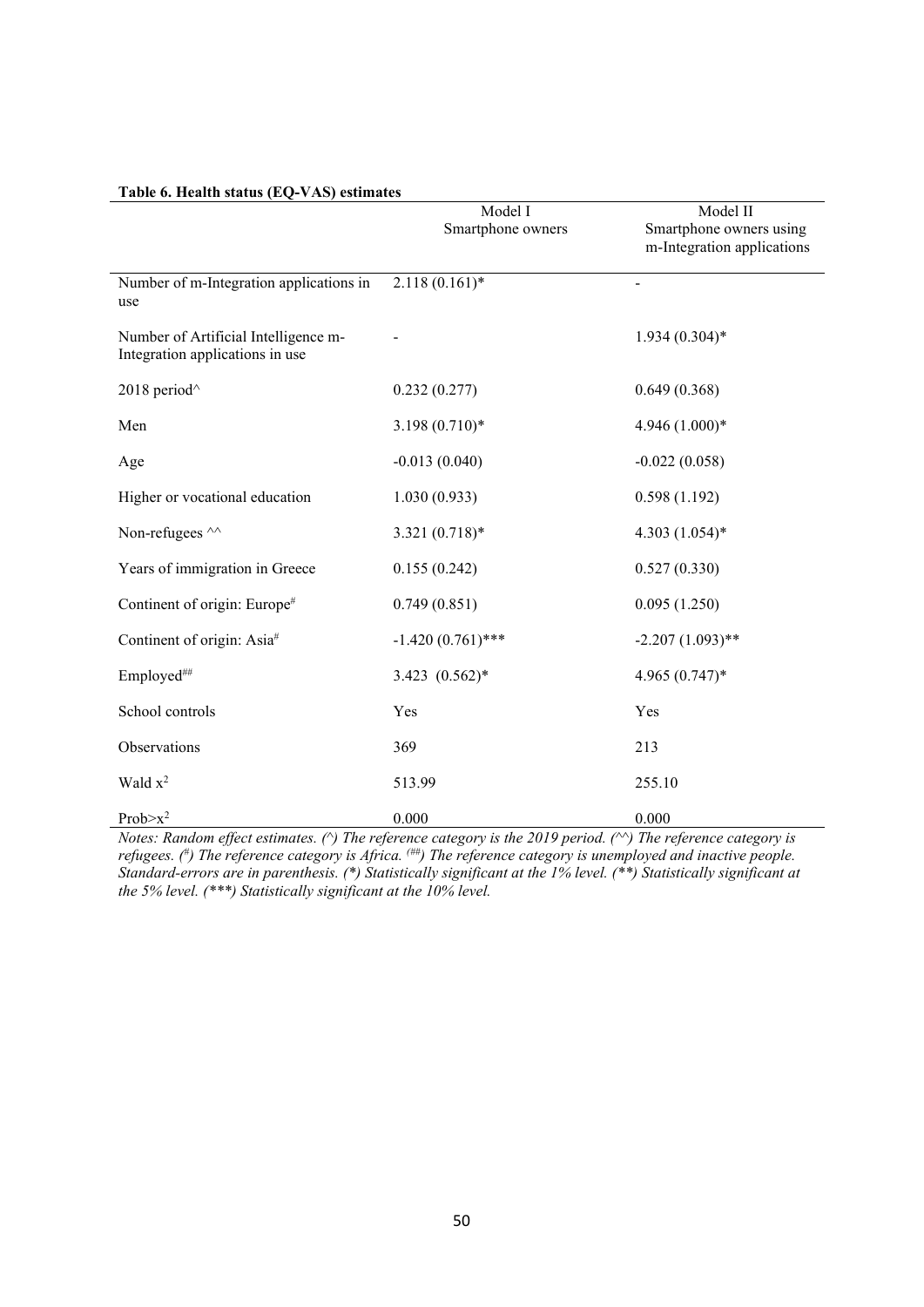|                                                                         | Model I             | Model II                                              |
|-------------------------------------------------------------------------|---------------------|-------------------------------------------------------|
|                                                                         | Smartphone owners   | Smartphone owners using<br>m-Integration applications |
| Number of m-Integration applications in<br>use                          | $-1.181(0.149)$ *   | $\blacksquare$                                        |
| Number of Artificial Intelligence m-<br>Integration applications in use |                     | $-1.042(0.278)*$                                      |
| 2018 period <sup>^</sup>                                                | $0.469(0.240)**$    | $-0.007(0.333)$                                       |
| Men                                                                     | $-2.858$ $(0.664)*$ | $-4.559(0.947)$ *                                     |
| Age                                                                     | $-0.073(0.037)$ **  | $-0.061(0.055)$                                       |
| Higher or vocational education                                          | $-1.383(0.870)$     | $-1.579(1.128)$                                       |
| Non-refugees ^^                                                         | $-2.073(0.655)*$    | $-3.377(0.986)*$                                      |
| Years of immigration in Greece                                          | $-0.429(0.222)$ *** | $-0.566(0.310)$ **                                    |
| Continent of origin: Europe#                                            | 0.816(0.796)        | 0.363(1.184)                                          |
| Continent of origin: Asia#                                              | 1.215(0.712)        | 1.286(1.036)                                          |
| Employed##                                                              | $-1.763(0.509)*$    | $-3.323(0.690)*$                                      |
| School controls                                                         | Yes                 | Yes                                                   |
| Observations                                                            | 369                 | 213                                                   |
| Wald $x^2$                                                              | 295.79              | 181.87                                                |
| Prob $\geq x^2$                                                         | 0.000               | 0.000                                                 |

#### **Table 7. Adverse mental health status (CESD-20) estimates**

*Notes: Random effect estimates. (^) The reference category is the 2019 period. (^^) The reference category is*  refugees. (<sup>#</sup>) The reference category is Africa. (<sup>##</sup>) The reference category is unemployed and inactive people. *Standard-errors are in parenthesis. (\*) Statistically significant at the 1% level. (\*\*) Statistically significant at the 5% level. (\*\*\*) Statistically significant at the 10% level.*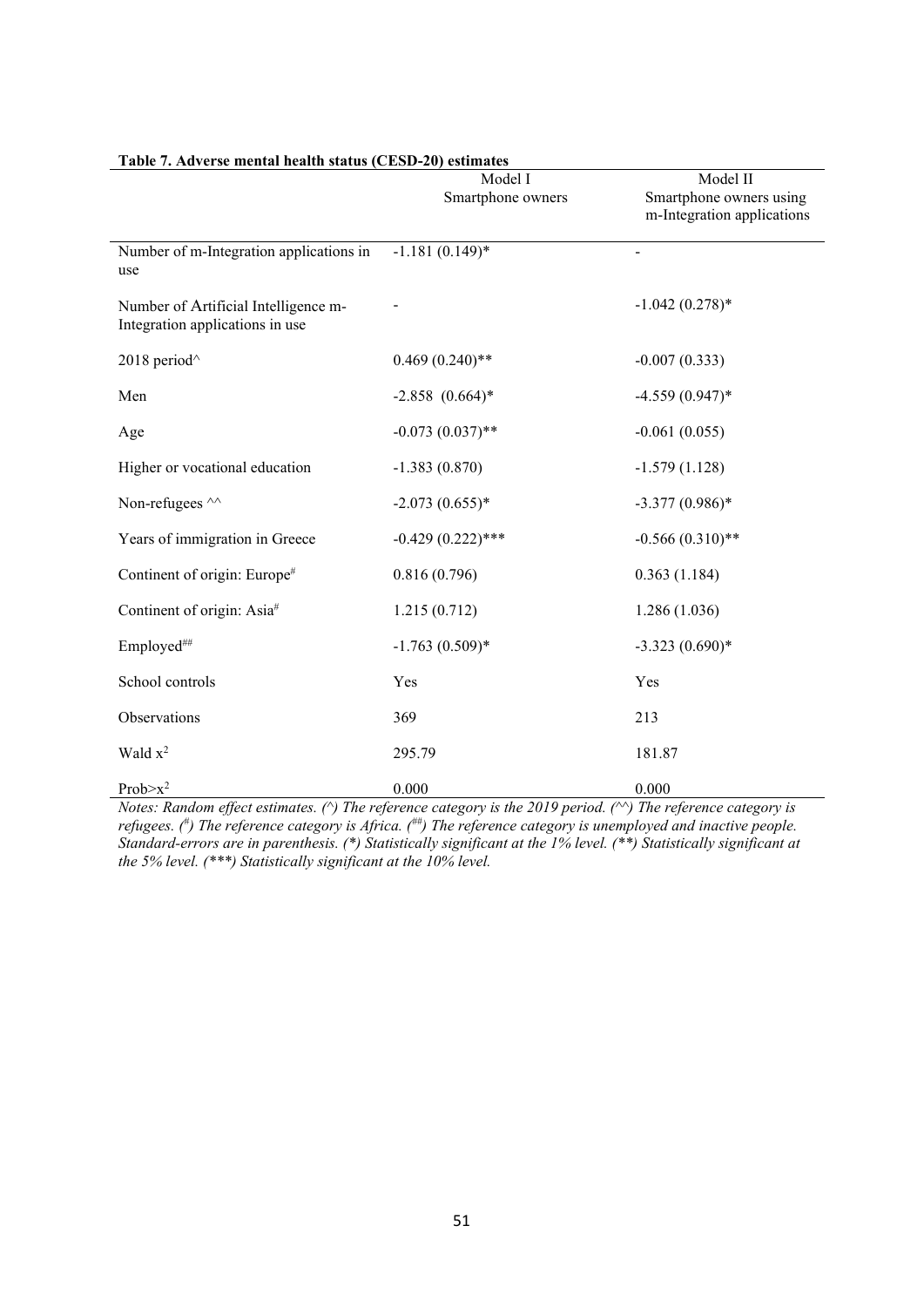#### **Table 8. Interaction effect analysis; Gender**

|                                                                           | Panel A<br>Integration<br>(Ethnosizer) | Panel B<br>Health<br>status<br>(EQ-VAS) | Panel C<br>Adverse<br>mental<br>health status<br>$(CESD-20)$ |
|---------------------------------------------------------------------------|----------------------------------------|-----------------------------------------|--------------------------------------------------------------|
| Model I. Smartphone owners                                                |                                        |                                         |                                                              |
| Number of m-Integration applications in use x men                         | $-0.029$<br>(0.042)                    | 0.288<br>(0.441)                        | $-0.930$<br>$(0.401)$ **                                     |
| Model II. Smartphone owners using m-Integration applications              |                                        |                                         |                                                              |
| Number of Artificial Intelligence m-Integration applications in use x men | $-0.138$                               | $-0.495$                                | $-0.900$                                                     |
|                                                                           | $(0.058)$ **                           | (0.821)                                 | (0.755)                                                      |

*Notes: Each regression controls for gender, age, higher or vocational education, non-refugee status, years of immigration in Greece, continents of origin, employment, period of data gathering and school effects. Standard-errors are in parenthesis. (\*\*) Statistically significant at the 5%.*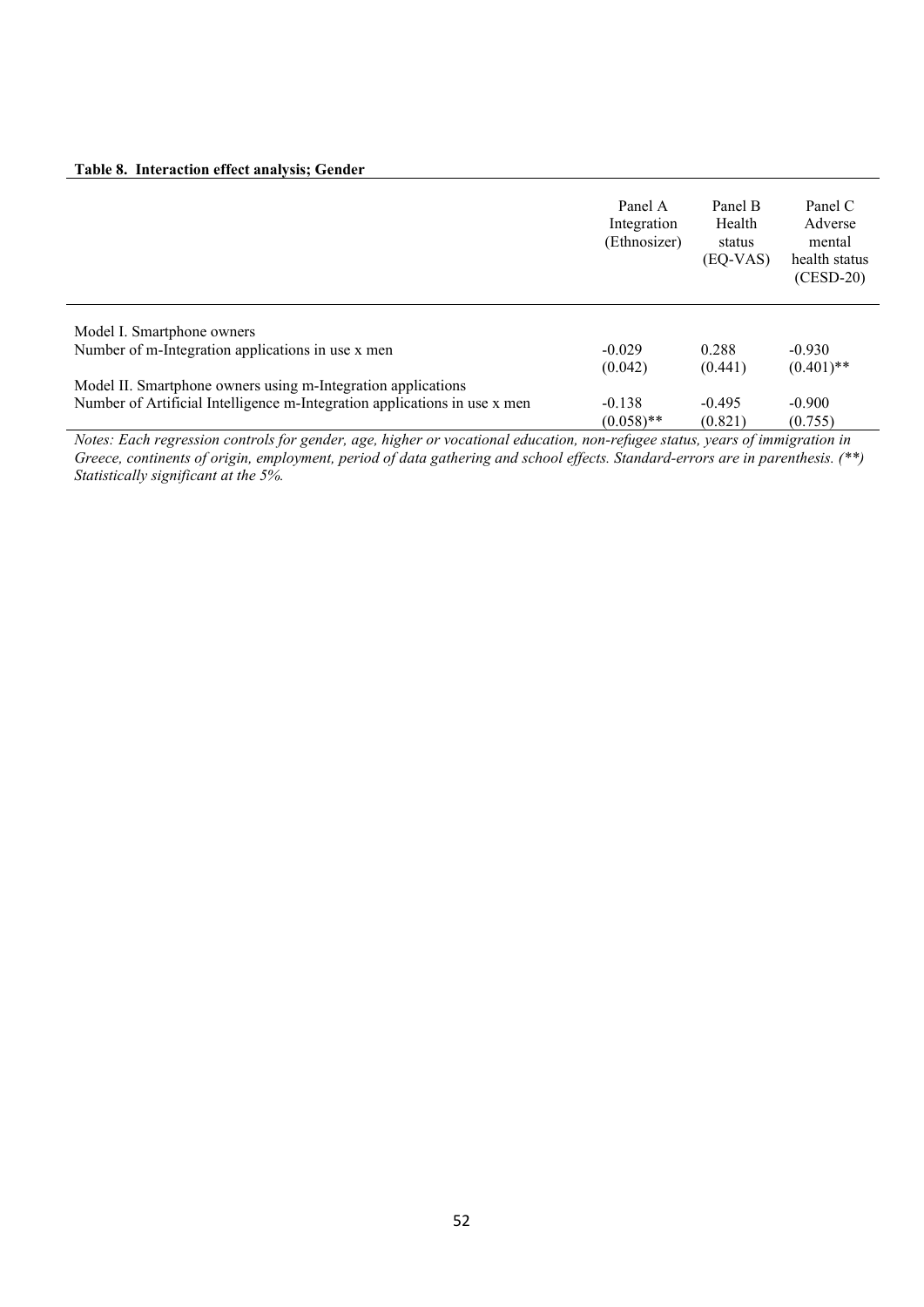|                                        | Panel A       | Panel B       | Panel C        |
|----------------------------------------|---------------|---------------|----------------|
|                                        | Integration   | Health status | Adverse mental |
|                                        | (Ethnosizer)  | $(EQ-VAS)$    | health status  |
|                                        |               |               | $(CESD-20)$    |
| Public services                        | 0.070         | 2.126         | $-1.327$       |
|                                        | $(0.038)$ *** | $(0.551)^*$   | $(0.480)$ **   |
|                                        |               |               |                |
| Local news in relation to immigration  | 0.095         | 2.417         | $-1.046$       |
|                                        | $(0.038)$ **  | $(0.529)*$    | $(0.462)$ **   |
|                                        |               |               |                |
| Legal services                         | 0.032         | 2.221         | $-1.198$       |
|                                        | (0.044)       | $(0.646)*$    | $(0.560)$ **   |
| Housing and accommodation services     | 0.055         | 1.665         | $-1.250$       |
|                                        | (0.044)       | $(0.661)$ **  | $(0.572)$ **   |
|                                        |               |               |                |
| Employment and access to jobs services | 0.068         | 2.500         | $-1.659$       |
|                                        | (0.048)       | $(0.711)^*$   | $(0.617)*$     |
|                                        |               |               |                |
| City transportation and maps services  | 0.091         | 1.547         | $-0.402$       |
|                                        | $(0.050)$ **  | $(0.730)$ **  | (0.636)        |
|                                        | 0.056         |               |                |
| Languages education                    |               | 1.938         | $-1.987$       |
|                                        | (0.051)       | $(0.730)*$    | $(0.636)*$     |
| Translation and voice assistants       | 0.204         | 1.142         | $-0.611$       |
|                                        | $(0.041)^*$   | $(0.550)$ **  | (0.485)        |
|                                        |               |               |                |
| Medical services                       | 0.029         | 3.213         | $-0.954$       |
|                                        | (0.049)       | $(0.701)^*$   | (0.612)        |
| Mental health services                 | 0.119         | 2.565         | $-2.930$       |
|                                        | $(0.052)$ **  | $(0.734)$ *   | $(0.640)*$     |
|                                        |               |               |                |
| Observations                           | 369           | 369           | 369            |
|                                        |               |               |                |
| Wald $x^2$                             | 76.83         | 512.93        | 313.27         |
| $Prob > x^2$                           | 0.000         | 0.000         | 0.000          |

#### **Table 9. M-Integration applications in use estimates**

*Notes: Observations on smartphone owners. Each regression controls for gender, age, higher or vocational education, non-refugee status, years of immigration in Greece, continents of origin, employment, period of data gathering and school effects. Standard-errors are in parenthesis. (\*) Statistically significant at the 1%. (\*\*) Statistically significant at the 5%. (\*\*\*) Statistically significant at the 10% level.*